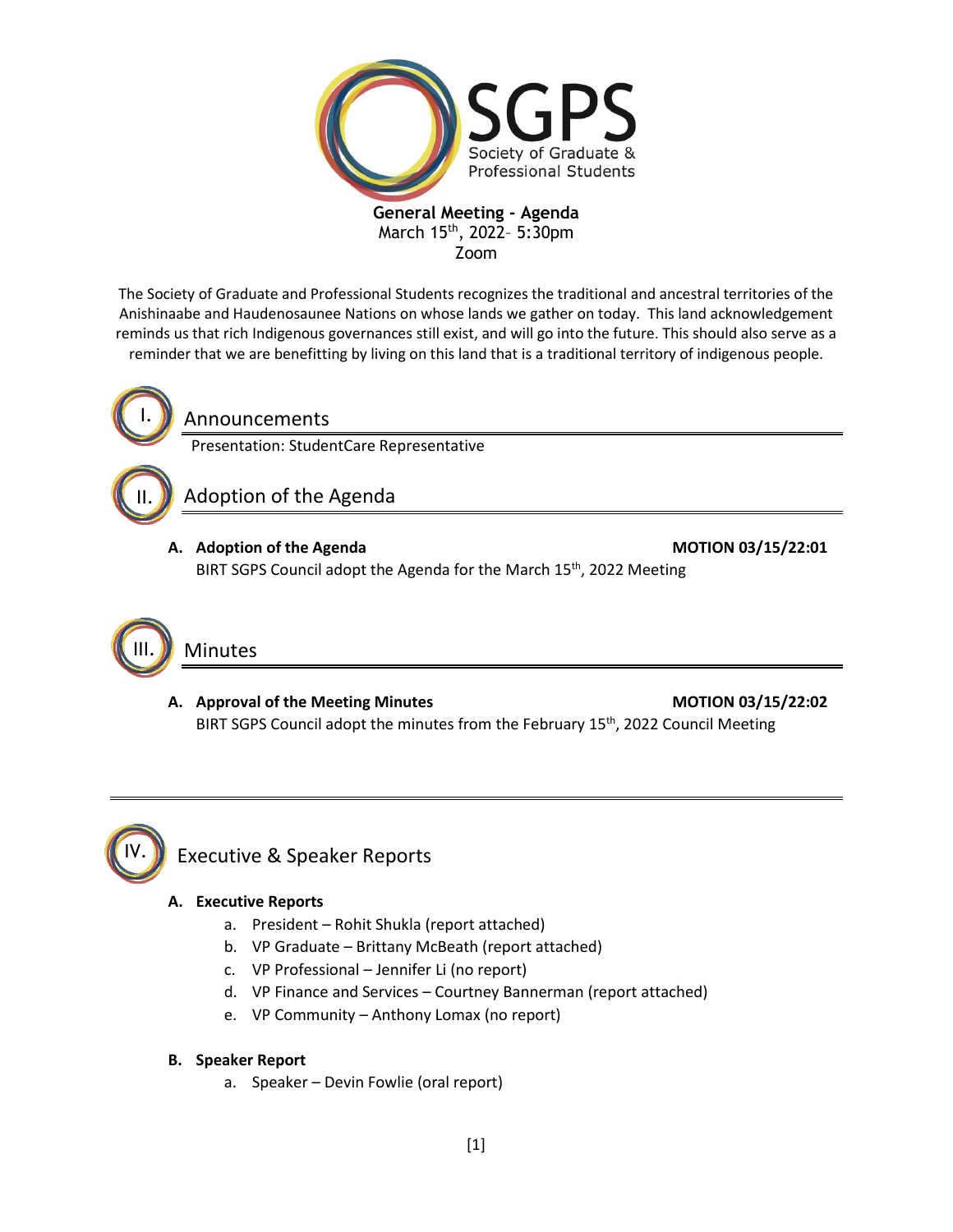

**C. Approval MOTION 03/15/22:03**

BIRT SGPS Council approve the Executive and Speaker Reports.



# Senator, Trustee, Commissioner, Committee & Other Reports

- **A. Senator Report** Graduate Student Senator Emils Matiss (no report)
- **B. Trustee Report** Graduate Student Trustee (no report)
- **C. Commissioner Reports**
	- a. Athletics & Wellness Commissioner Kassandra Coyle (report attached)
	- b. Equity & Diversity Commissioner Monica Garvie (report attached)
	- c. Indigenous Graduate Liason Duncan Stewart (report attached)
	- d. Social Commissioner Emilia Ganslandt (report attached)
	- e. International Students' Affairs Commissioner Sabrina Masud (report attached)
- **D. Committee Reports**
- **E. Department Reports**
- **F. Other Reports**
	- a. University Rector (no report)
- 

G. **Approval MOTION 03/15/22:04**

**BIRT SGPS Council approve the Senator, Trustee, Commissioner, Committee & Other Reports.**



# Question Period and Departmental Issues

# Business Arising from the Minutes

VII.

VII.

# Main Motions & Discussion

- **A. Approval MOTION 03/15/22:05 BIRT SGPS Council approve the projected deficit for the 2021/2022 Fiscal Year.**
- 

**B.** Approval **MOTION 03/15/22:06**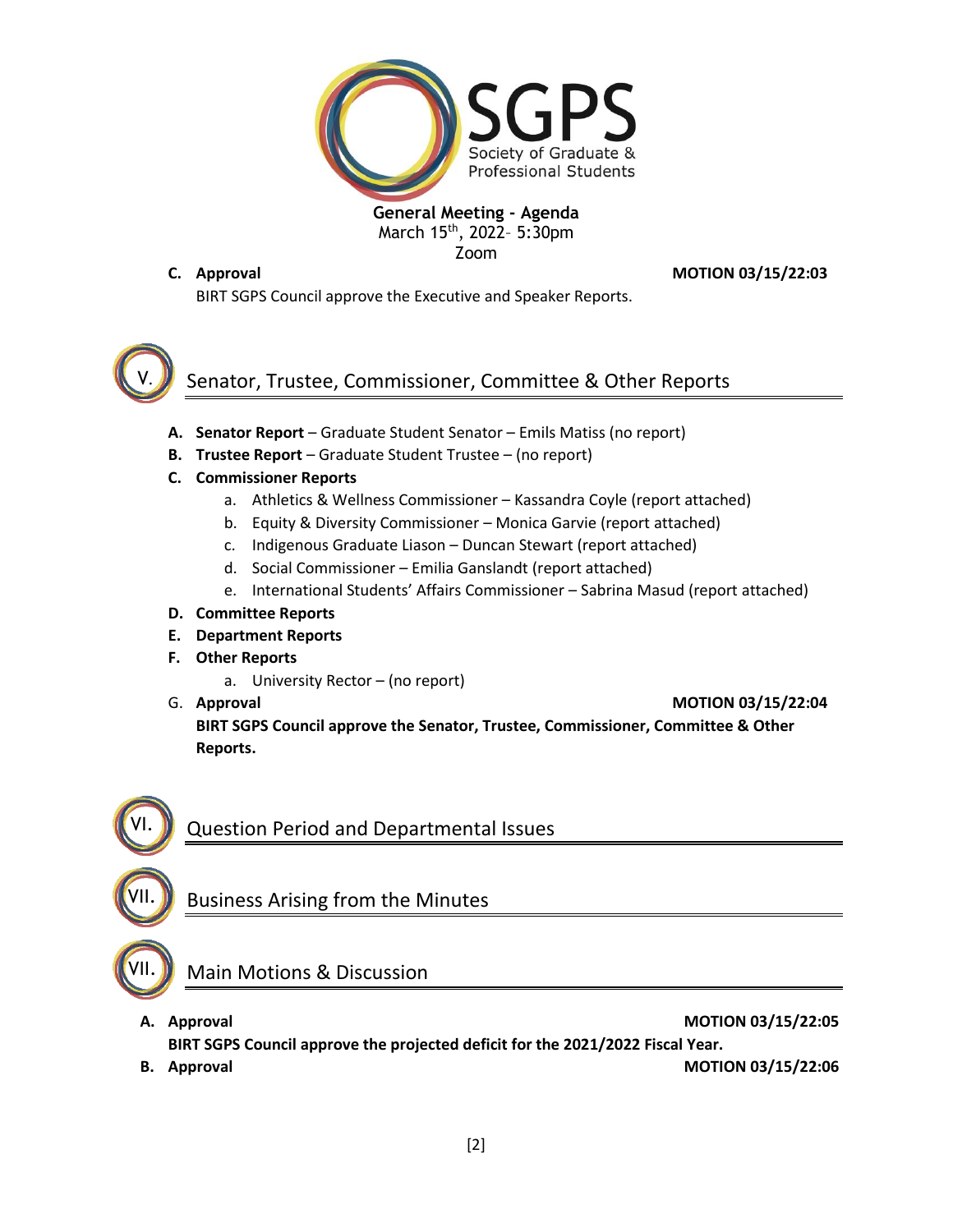

**BIRT SGPS Council approve the removal of B.26 GPSC and the subsequent modification of P.2.1**

*Current Bylaw (p 34-35)*

B.26 Peer Support Centre

B.26.1 Graduate Peer Support Centre Mandate

a. The Graduate Peer Support Centre is a staffed and volunteer service for members of the SGPS to provide a confidential peer-based support service; b. the Centre is not a substitute for the provision of professional counseling by Queen's Health, Counseling and Disability Services. The Peer Support Centre is a paraprofessional service – it does not diagnose or treat mental illness. The Centre provides short-term support to students in need of assistance and to appraise students of services available on campus and in the Kingston community

c. The Centre will adhere to a peer support model. The philosophy behind this model is that for some individuals, and for some areas of individual concern, the assistance provided by a peer trained in active listening, will be the most effective form of support. This model is founded on: self-determination and equality, mutuality and empathy and active listening skills;

## B.26.2 Personnel

a. The VP Graduate is an individual elected by the membership of the SGPS to manage the Peer Academic Advisor Program including:

1. acting as Chair of the Graduate Peer Support Centre Hiring Committee;

2. following the guidelines in the Memorandum of Agreement;

3. consulting with the Graduate Peer Support Centre staff in the daily functioning of the Program;

4. advertising the Graduate Peer Support Centre to SGPS member and the Queen's community;

5. acting as the final oversight of the Graduate Peer Support Centre; and

6. reviewing program statistics to advocate for Queen's University level policy changes to benefit SGPS members.

b. The Graduate Peer Support Centre Coordinator is a individual hired by the SGPS that is responsible for:

1. Scheduling for all Peer Support Centre volunteers;

2. supervising the volunteers of the service and ensuring the filing of the confidentiality forms from peer meetings;

- 3. taking on-call shifts;
- 4. providing support during emergency situations while on-call;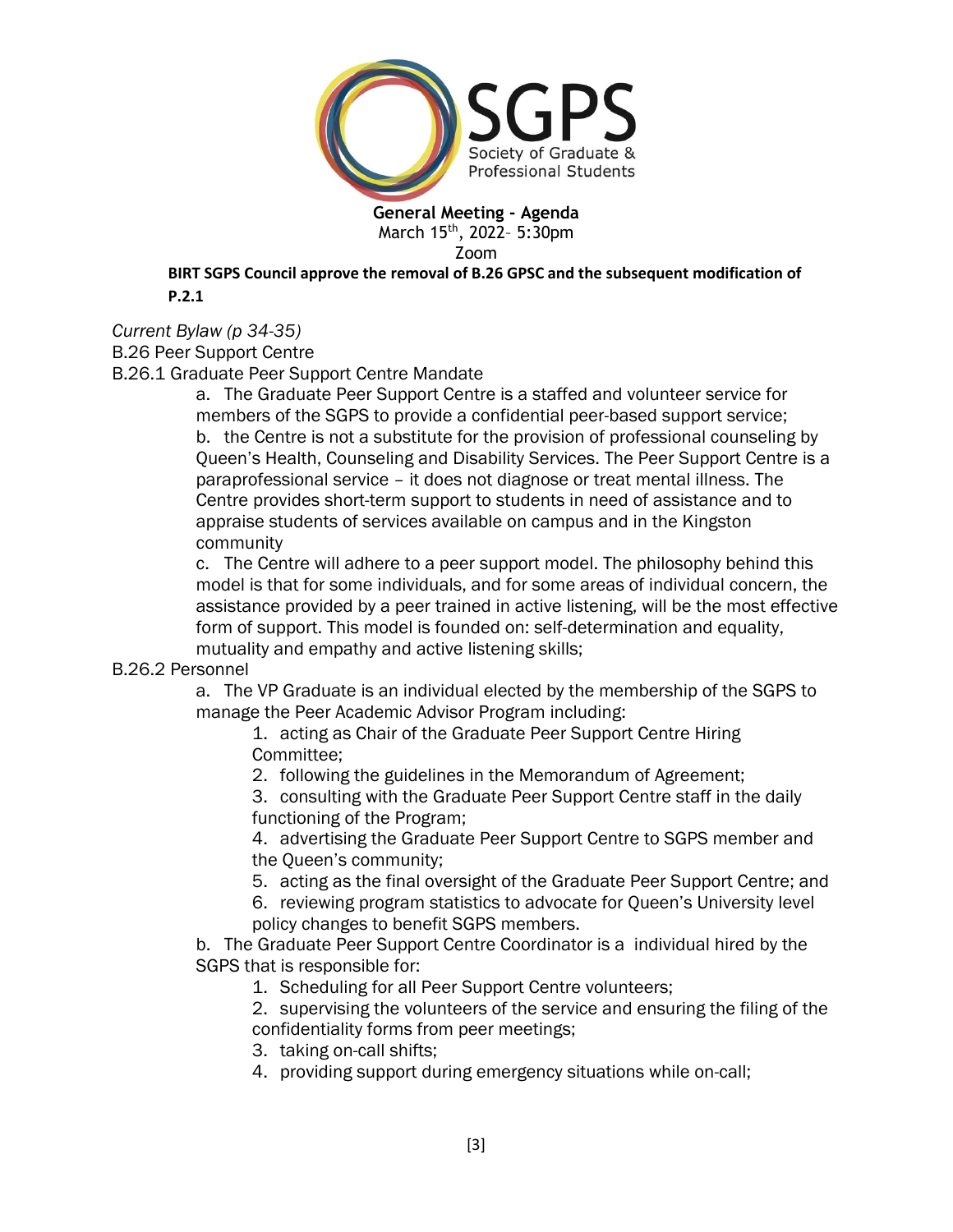

Zoom

5. being available for debriefing for volunteers after a peer visit while oncall;

6. empowering and supporting volunteers and;

7. completing all training deemed mandatory by the VP Graduate and Executive Director.

8. make recommendations to the VP Graduates on potential University wide policy changes to benefit SGPS members;

9. compiling regular reports for Health Counseling and Disability Services and the VP Graduate on visit numbers;

10. other tasks as assigned by the Executive Director or VP Graduate c. Volunteer responsibilities shall include but are not limited to:

1. providing confidential support to students by informing them of pertinent rules, regulations and guidelines of the services provided by the Graduate Peer Support Centre;

2. attend all training sessions deemed necessary

3. attend shifts assigned to them. In the event that they are unable to attend a shift, a volunteer must attempt to ensure that the shift is covered;

4. complete volunteer projects as assigned by Graduate Peer Support Centre Staff and the VP Graduate;

- 5. maintain high level of expertise in the Centre's services;
- 6. have clear knowledge of on and off-campus services;
- 7. report to Graduate Peer Support Centre paid staff and;
- 8. adhere to the Centre's confidentiality policies;

d. All Other matters regarding the Peer Support Centre can be found in SGPS Policy.

*Proposed Changes*

Full removal due to the termination of the program.

*Current Policy (p 46)*

P.2.1.1 Description of Executive Responsibilities

b. The Vice President Graduate is responsible for:

(6) management of the Peer Academic Advisor Program and the Graduate Peer Support Centre.

*Proposed Changes*

P.2.1.1 Description of Executive Responsibilities

b. The Vice President Graduate is responsible for: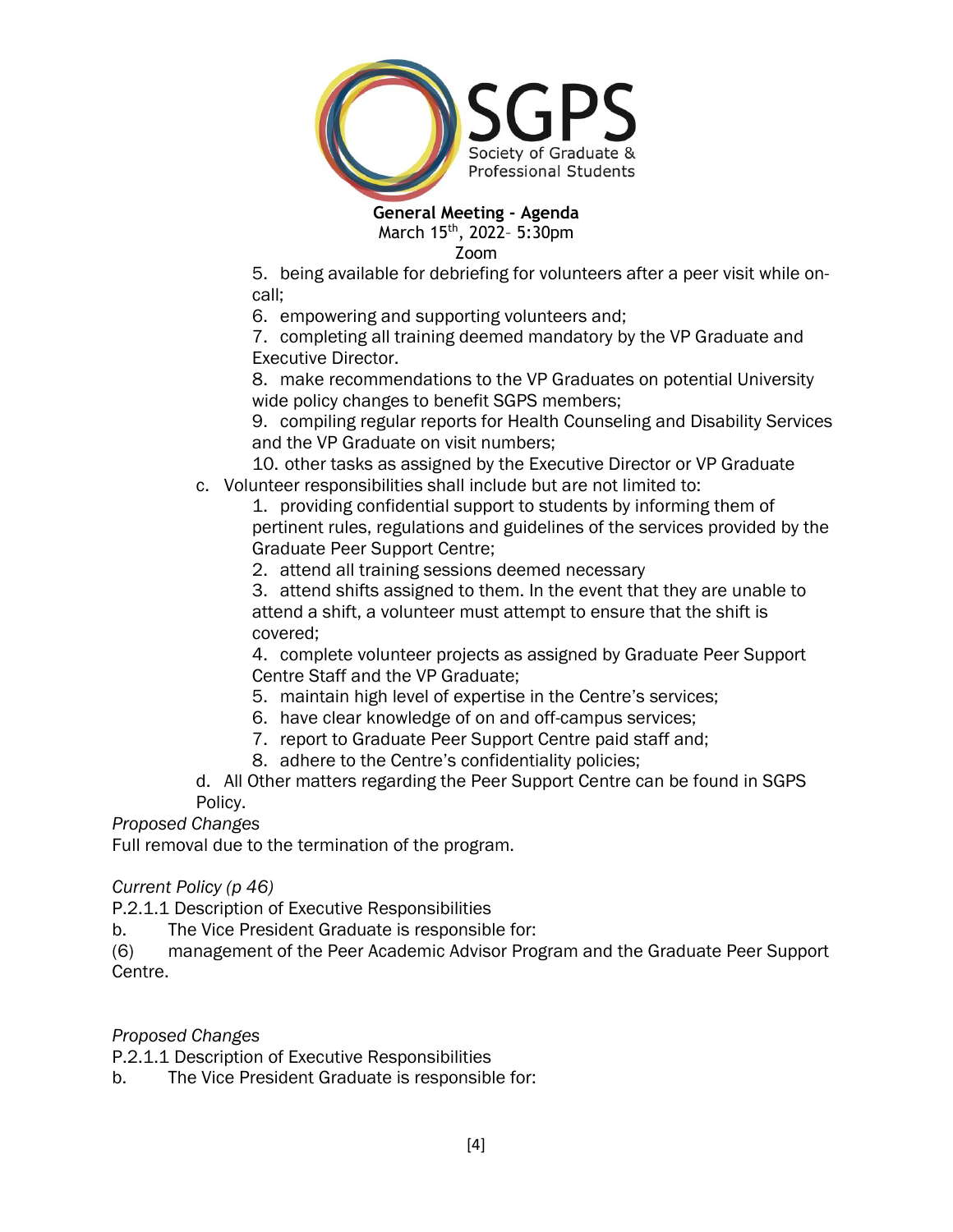

# **General Meeting - Agenda**

March 15<sup>th</sup>, 2022- 5:30pm

Zoom

(6) management of the Peer Academic Advisor Program and the Graduate Peer Support Centre.

- **C.** Approval **MOTION 03/15/22:07 BIRT SGPS Council approved the projected deficit for the 2021/2022 Fiscal Year**
- **D. Approval MOTION 03/15/22:08 BIRT SGPS Council approve the proposed changes to B.1 Definitions**

*Current Bylaw (p 9-10)*

# B.1.1 Definitions

a. "Aboriginal Student Representative" shall mean a representative position on Council for Aboriginal students.

j. "Constituent Bodies" shall mean the School of Graduate Studies, the Faculty of Law, the Faculty of Education and graduate programs in the School of Business, except for the MBA programs.

x. "Law Student Senator" shall mean an individual who is registered in the Faculty of Law JD Program, and holds a seat on the University Senate.

z. "Mature Student Representative" shall mean a representative position on Council for Mature students.

ii. "Part-time Student Representative" shall mean a representative position on Council for part-time students.

mm. "Queen's Clubs Officer" shall mean…

oo. "Rehab Student Senator" shall mean an individual who is registered in the Rehabilitation Program, and holds a seat on the University Senate.

uu. "Student Senators" shall mean the positions of "Graduate Student Senator," "Law Student Senator," and "Rehab Student Senator."

Proposed Changes

B.1.1 Definitions

a. "Aboriginal Student Representative" shall mean a representative position on Council for Aboriginal students.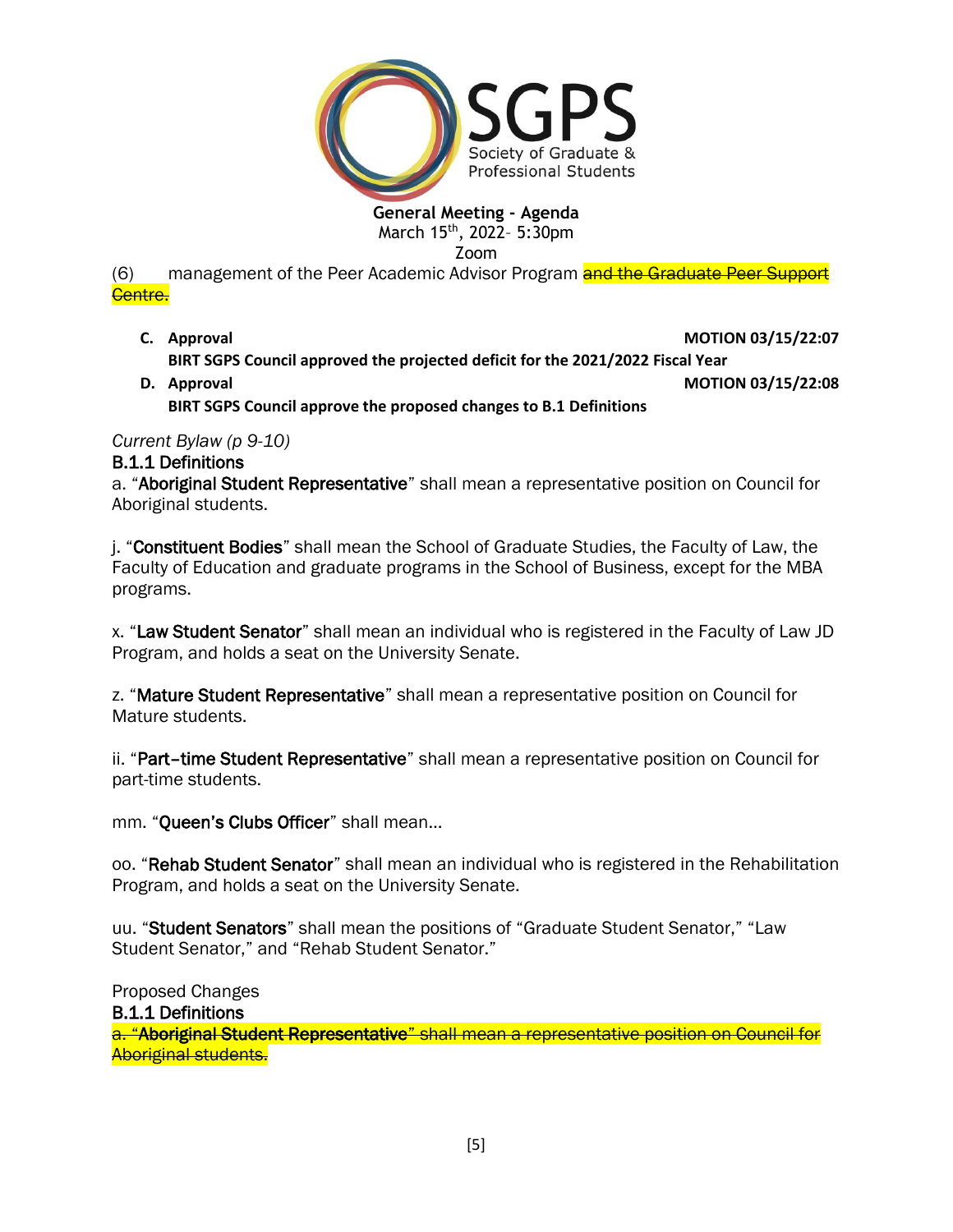

Zoom

j. "Constituent Bodies" shall mean the School of Graduate Studies, the Faculty of Law, the School of Medicine, the Faculty of Education and graduate programs in the School of Business, except for the MBA programs and programs taking place outside of Kingston, Ontario..

x. "Law Student Senator" shall mean an individual who is registered in the Faculty of Law JD Program, and holds a seat on the University Senate.

z. "Mature Student Representative" shall mean a representative position on Council for Mature students.

ii. "Part–time Student Representative" shall mean a representative position on Council for part-time students.

mm. "Queen's Clubs Officer" shall mean…

oo. "Rehab Student Senator" shall mean an individual who is registered in the Rehabilitation Program, and holds a seat on the University Senate.

uu. "Student Senators" shall mean the positions of "Graduate Student Senator," "Law Student Senator," "Medical Student Senator", and "Rehab Student Senator."

**E.** Approval **MOTION 03/15/22:09 BIRT SGPS Council approve the proposed changes to B.2 Name**

*Current Bylaw (p 10)*

B.2 Name

a. The name of the Society is "The Society of Graduate and Professional Students at Queen's University".

*Proposed Change*

B.2 Name

a. The name of the Society is "The Society of Graduate and Professional Students at Queen's University, Kingston".

**F. Approval MOTION 03/15/22:10**

**BIRT SGPS Council approve the proposed changes to B.4 Membership**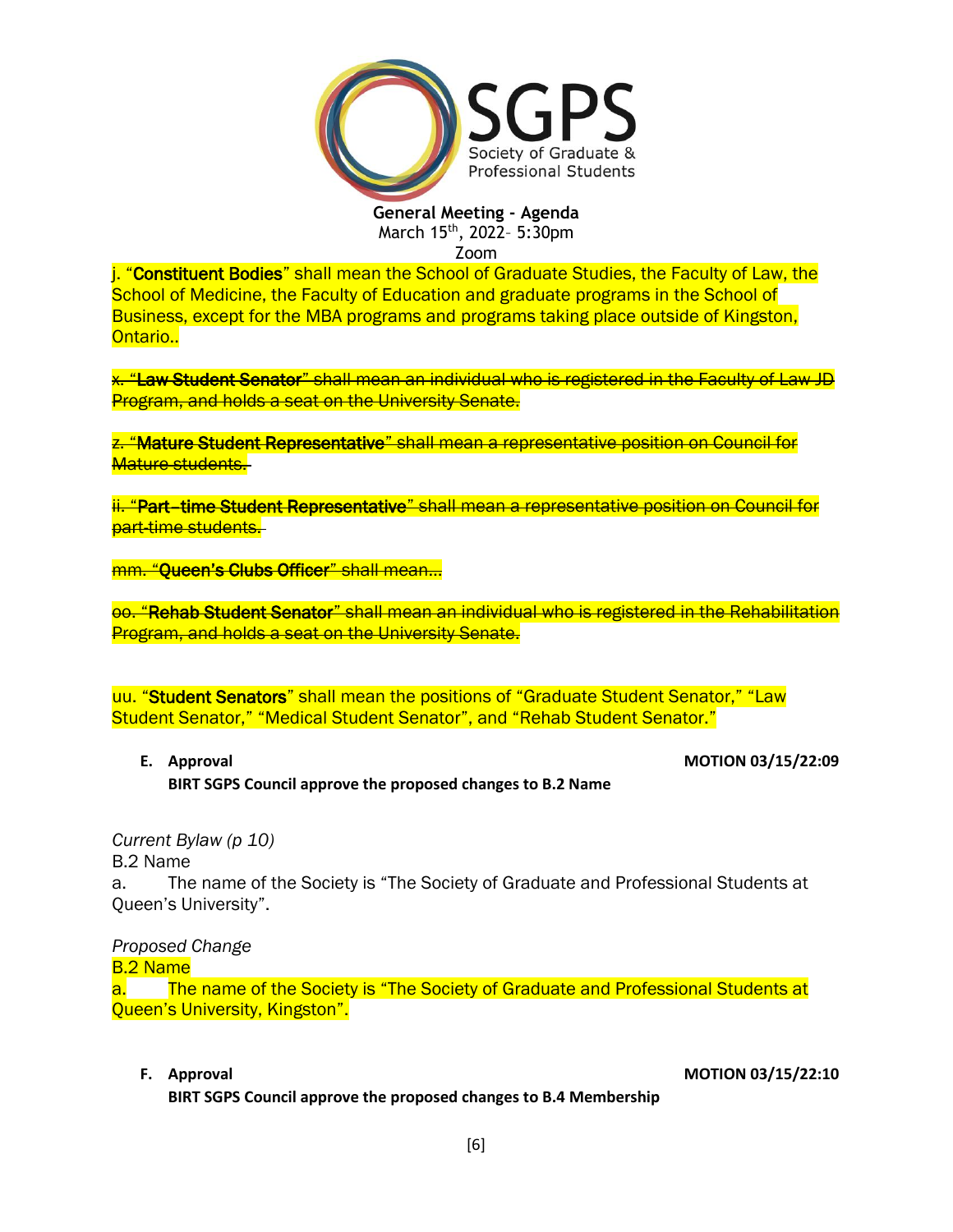

*Current Bylaw (p 11)* B.4.1 Ordinary Members

a. An Ordinary Member of the SGPS is defined as any Graduate Student or Professional Student at Queen's University that has paid the SGPS Society fee [Ordinary Member].

## b. Ordinary Members of the SGPS have the right to:

- 1. vote in all SGPS elections and referenda;
	- 2. attend and speak at Council and General Meetings of the SGPS subject to the SGPS' rules of order;

3. move motions, second motions, and vote at General Meetings of the SGPS;

4. place referendum questions before the members of the SGPS as described in Policy;

5. seek office within the SGPS by standing for election; and

6. make use of the SGPS' facilities and services, subject to the general regulations governing their use.

# B.4.2 Recognized Groups

a. Ordinary Members may choose to organize themselves into collective groups based on faculty, school, department, program, or degree specialization [Recognized Group] and apply to the SGPS for recognition as prescribed below.

b. The Ordinary Members of the group must demonstrate either:

- 1. that they do not currently belong to any existing Recognized Group; or
- 2. the Recognized Group to which they currently belong do not serve their collective needs.

c. The Ordinary Members of the Recognized Group must demonstrate that they have elected one or more representatives by a Simple Majority vote of the Ordinary Members in the Recognized Group.

d. Applications shall be made to the Speaker, who shall refer each application to the Bylaw and Policy Revisions Standing Committee. The Bylaw and Policy Revisions Standing Committee shall consider the application and make a recommendation to Council within 30 days of receipt.

e. The Bylaw and Policy Revisions Standing Committee may also recommend on its own initiative that Council make changes to the list of Recognized Groups.

f. Council shall make the final decision on whether or not to amend the list of Recognized Groups by a vote requiring Simple Majority.

g. Once an application has been approved, the Recognized Group will be added to a list of Recognized Groups maintained by the Executive Director and they will be entitled to representation on the Council as outlined in B.5.1.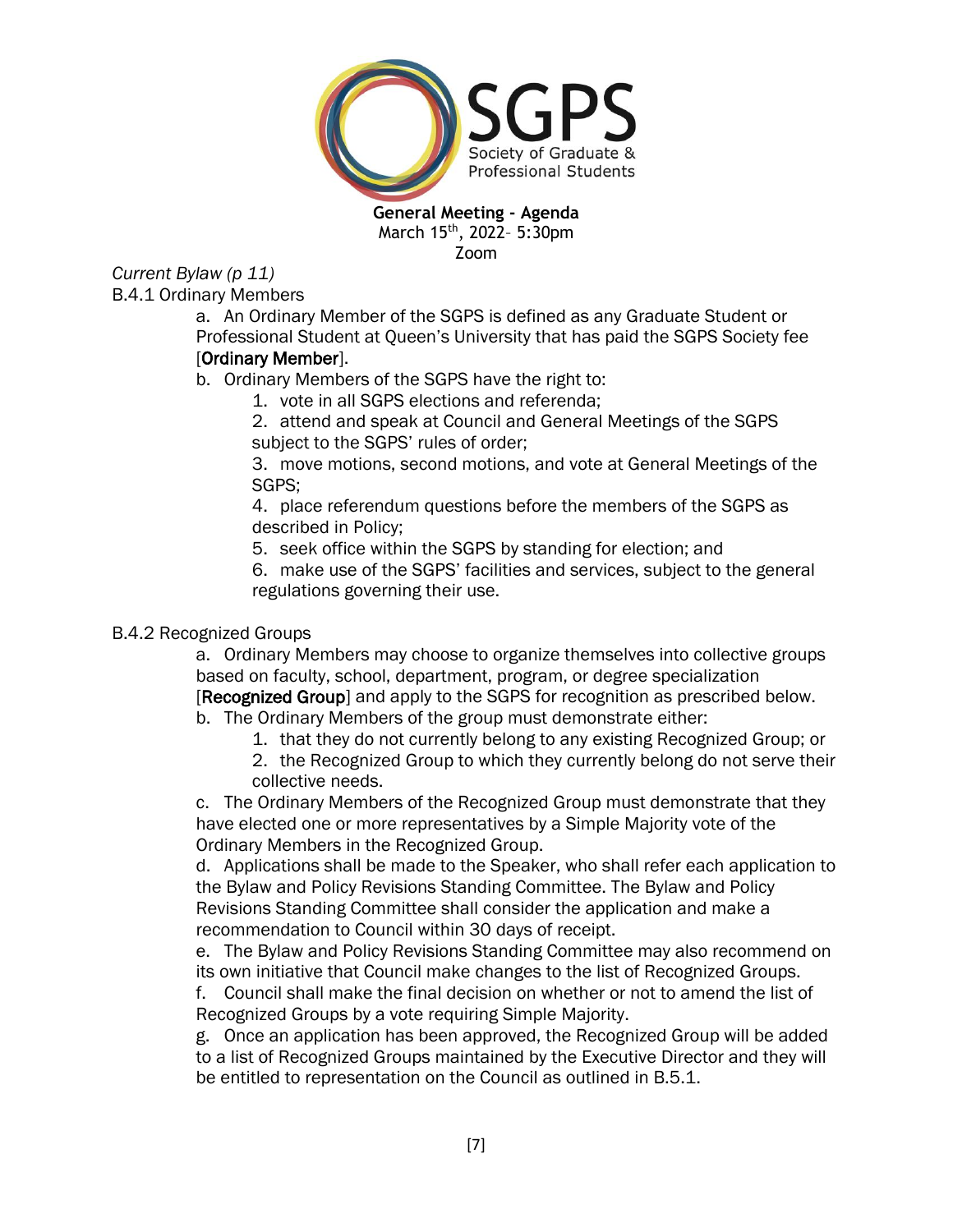

Zoom

h. Ordinary Members can only be part of one (1) Recognized Group. In the event that a new Recognized Group is composed of members from existing Recognized Groups, the number of representatives to which that group is entitled will be adjusted to reflect the number of Ordinary Members within the new Recognized Group.

### *Proposed Changes*

B.4.1 Ordinary Members

a. An Ordinary Member of the SGPS is defined as any Graduate Student or Professional Student at Queen's University that has paid the SGPS Society fee as assessed by the Office of the University Registrar [Ordinary Member].

b. Ordinary Members of the SGPS have the right to:

1. vote in all SGPS elections and referenda;

2. attend and speak at Council and General Meetings of the SGPS subject to the SGPS' rules of order;

3. move motions, second motions, and vote at General Meetings of the SGPS;

4. place referendum questions before the members of the SGPS as described in Policy;

5. seek office within the SGPS by standing for election; and

6. make use of the SGPS' facilities and services, subject to the general regulations governing their use.

### 4.2 Recognized Groups

a. Ordinary Members may choose to organize themselves into collective groups based on faculty, school, department, program, or degree specialization **[Recognized Group]** and apply to the SGPS for recognition as prescribed below. b. The Ordinary Members of the group must demonstrate either:

- 1. that they do not currently belong to any existing Recognized Group; or
- 2. the Recognized Group to which they currently belong does not serve their collective needs.

c. The Ordinary Members of the Recognized Group must demonstrate that they have elected one or more representatives by a Simple Majority vote of the **Ordinary Members in the Recognized Group.** 

d. Applications shall be made to the Speaker, who shall refer each application to the Bylaw and Policy Revisions Standing Committee. The Bylaw and Policy Revisions Standing Committee shall consider the application and make a recommendation to Council within 30 days of receipt.

e. The Bylaw and Policy Revisions Standing Committee may also recommend on its own initiative that Council make changes to the list of Recognized Groups.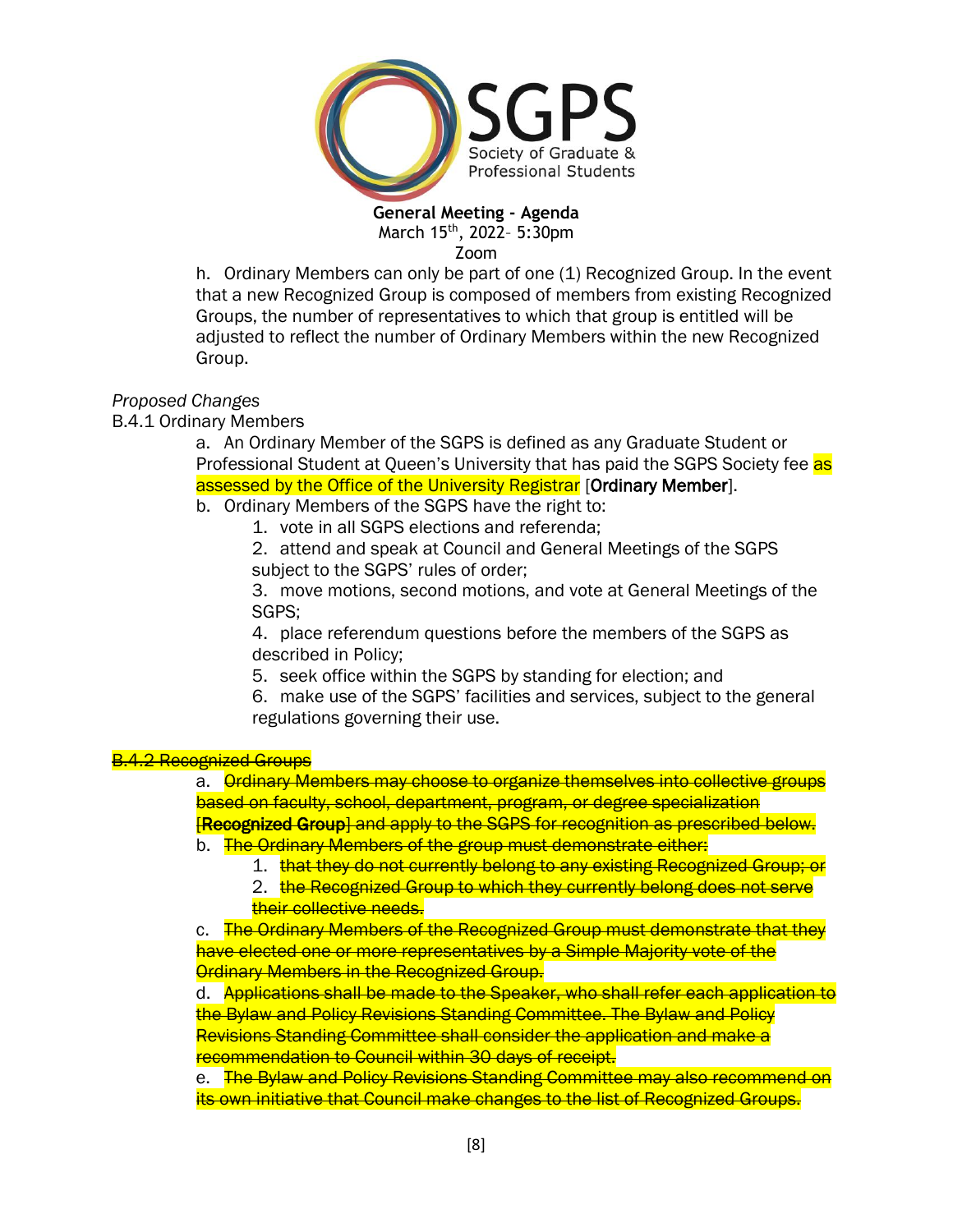

Zoom

f. Council shall make the final decision on whether or not to amend the list of Recognized Groups by a vote requiring Simple Majority.

g. Once an application has been approved, the Recognized Group will be added to a list of Recognized Groups maintained by the Executive Director and they will be entitled to representation on the Council as outlined in B.5.1.

h. **Ordinary Members can only be part of one (1) Recognized Group. In the event** that a new Recognized Group is composed of members from existing Recognized Groups, the number of representatives to which that group is entitled will be adjusted to reflect the number of Ordinary Members within the new Recognized Group.

**G. Approval MOTION 03/15/22:11**

## **BIRT SGPS Council approve the proposed changes to B.5 Council**

*Current Bylaw (p 12)*

B.5 Council

a. The Council of the SGPS:

1. acts as the legislative body of the SGPS;

2. makes decisions that are final, unless they are amended or rejected by referendum or General Meeting;

3. is responsible for directing and overseeing the activities of the Executive for formulating and authorizing SGPS policies, and for acting as a liaison between the Executive and the Ordinary Members of the SGPS;

4. may amend or reject the decisions of the Executive by a vote of Council requiring Simple Majority; and

5. provides written authorization for the use of the corporate seal of the SGPS (this authorization may also be granted by the Executive or their delegate).

# B.5.1 Members of Council

a. The Members of Council [Members of Council] include:

1. One representative from each Recognized Group with fewer than 100 Ordinary Members;

2. Two representatives from each Recognized Group with 101-300 Ordinary Members;

3. Three representatives from each Recognized Group with 301-500 Ordinary Members;

4. Four representatives from each Recognized Group with more than 500 Ordinary Members;

5. The Executive;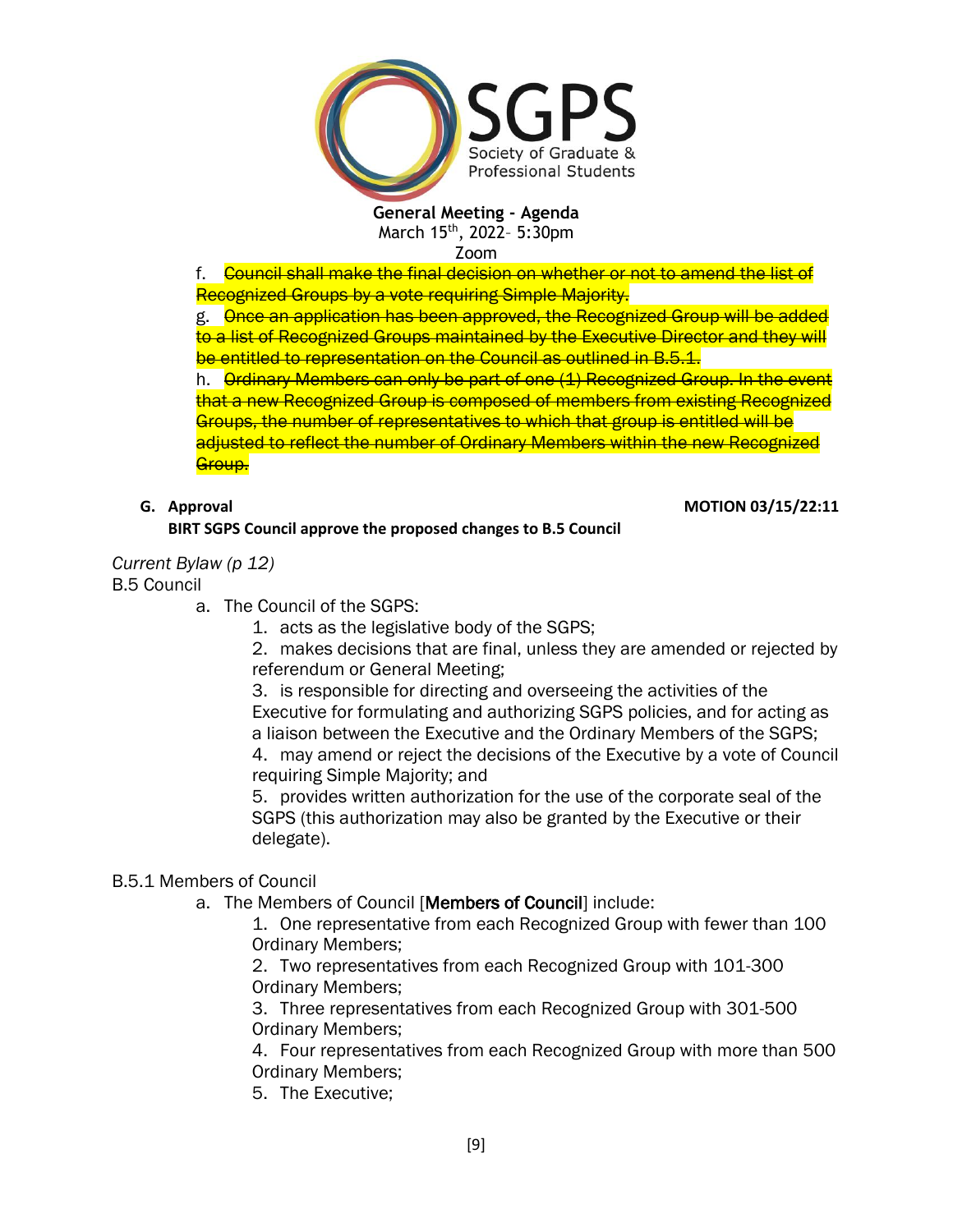

6. The Speaker (or Deputy Speaker in the absence of the Speaker), who shall not vote except in the case of a tie;

b. The Executive, Officers and Commissioners and Deputy Commissioners will fulfill their responsibilities as outlined in the SGPS Bylaws and Policies.

c. The number of representatives to which each Recognized Group is entitled will be updated annually by the Speaker based on the most recent Queen's University graduate and professional enrollment numbers to be reported by the Vice President Graduate to the April Meeting of Council. The revised number of representatives shall take effect on the following September 1st.

d. Notice of receipt of election for new councillors is to be provided to The Speaker or The Chief Returning Officer (who shall report to the speaker) in accordance with By-Law 4.2 (c).

(1) Receipts of election shall require a registered ballot roll of all Ordinary Members within the Recognized Group certifying an election of 50%+1 of Ordinary Members.

(2) Recognized Groups may choose to independently run elections for councillors or conduct elections through The Chief Returning Officer.

e. The ex–officio members of Council are:

a. The President of the Alma Mater Society, who shall only participate in debate on matters affecting the Alma Mater Society, but shall not vote; and

- b. The University Rector, who shall not vote.
- c. The Graduate Student Trustee, who shall not vote;
- d. All Senators who are members of the SGPS, who shall not vote;
- e. The Commissioners, who shall not vote;
- f. Officers of the SGPS, who shall note vote;
- g. The Queen's Clubs Office Commissioner of Clubs and
- h. The Chief Returning Office, who shall not vote.

## B.5.2. Roles of Members of Council

a. Members of Council shall act in the best interest of the society in fulfilling the goals and responsibilities of Council defined in the Bylaw.

b. Members of Council carry the responsibility of being advisors to the Executive, with the ability to direct or reverse their decisions.

c. Members of Council are bound to uphold all rules of Council as laid out in Policy.

d. Members of Council may be made privy to confidential matters of the SGPS in in-camera sessions of Council, and are bound by these Bylaws not to violate that confidentiality.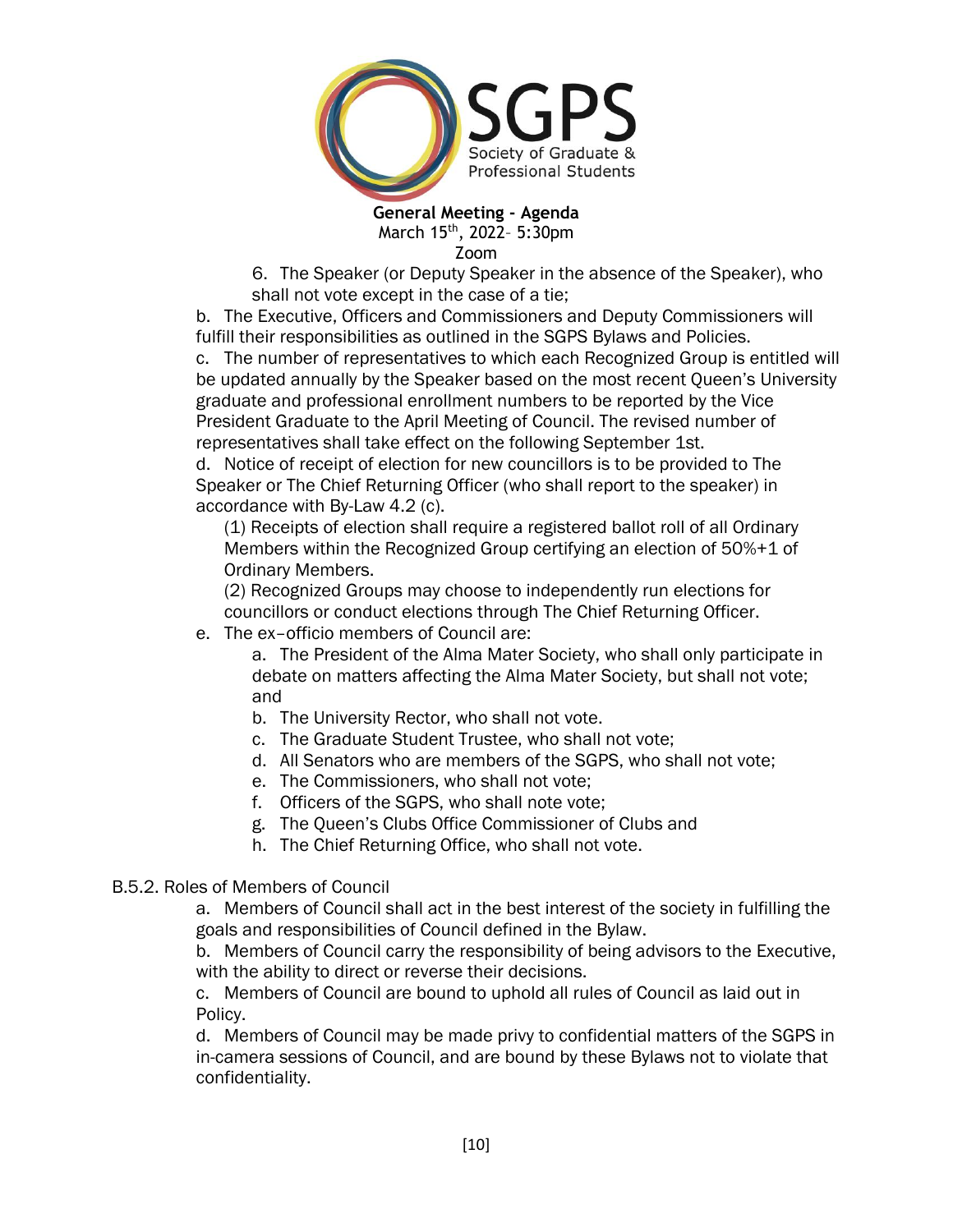

*Proposed Changes* B.5 Council The Council of the SGPS:

a. acts as the legislative body of the SGPS;

b. makes decisions that are final, unless they are amended or rejected by referendum or General Meeting;

c. is responsible for directing and overseeing the activities of the Executive for formulating and authorizing SGPS policies, and for acting as a liaison between the Executive and the Ordinary Members of the SGPS;

d. may amend or reject the decisions of the Executive by a vote of Council requiring Simple Majority; and

e. provides written authorization for the use of the corporate seal of the SGPS (this authorization may also be granted by the Executive or their delegate).

## B.5.2 Council Composition

SGPS Council is comprised of representatives from the departments within the School of Graduate Studies, the Faculty of Law, the Faculty of Education, the School of Medicine and affiliated graduate programs in the School of Business that are based in Queen's University campus in Kingston, Ontario.

## B.5.1 Members of Council

- a. The Members of Council [Members of Council] include:
	- i.One representative from each department/faculty with fewer than 100 Ordinary Members;
	- ii.Two representatives from each **department/faculty** with 101-300 Ordinary Members;
	- iii.Three representatives from each department/faculty with 301-500 Ordinary Members;
	- iv.Four representatives from each department/faculty with more than 500 Ordinary Members;
	- v.The Executive;
	- vi.The Speaker (or Deputy Speaker in the absence of the Speaker), who shall not vote except in the case of a tie;

f. The Executive, Officers and Commissioners and Deputy Commissioners will fulfill their responsibilities as outlined in the SGPS Bylaws and Policies.

g. The number of representatives to which each department/faculty is entitled will be updated annually by the Speaker based on the most recent Queen's University SGPS member enrollment numbers to be reported by the Speaker to the August Meeting of Council. The revised number of representatives shall take effect at the September Meeting of Council.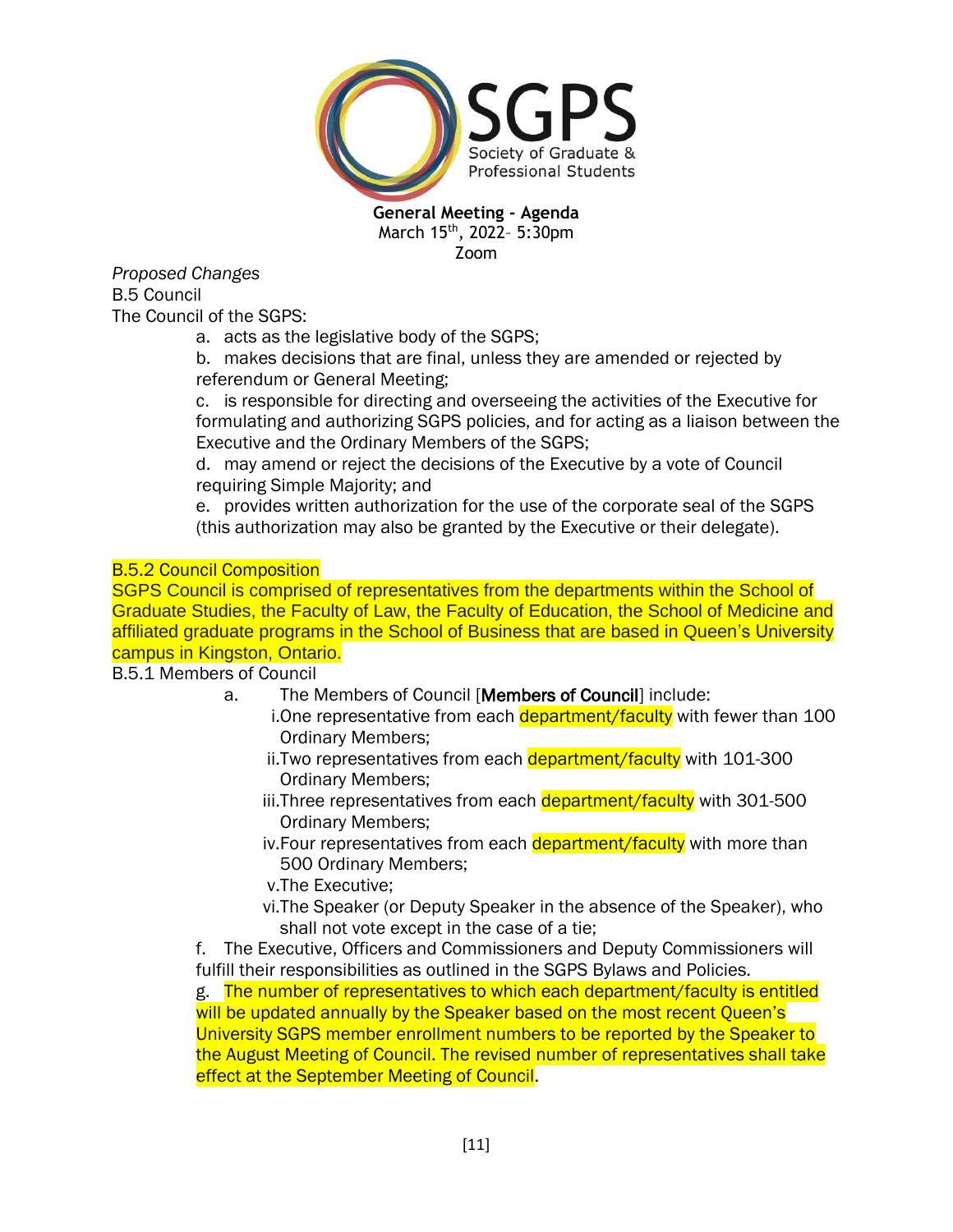

h. Notice of the election of new councillors is to be provided to The Speaker before the Council meeting in which the new councillor will serve.

(1) Receipts of election shall require a registered ballot roll of all Ordinary Members within the Recognized Group certifying an election of 50%+1 of **Ordinary Members.** 

(2) Recognized Groups may choose to independently run elections for councillors or conduct elections through The Chief Returning Officer.

i. The ex–officio members of Council are:

a. The President of the Alma Mater Society, who shall only participate in debate on matters affecting the Alma Mater Society, but shall not vote; and

- b. The University Rector, who shall not vote.
- c. The Graduate Student Trustee, who shall not vote;
- d. All Senators who are members of the SGPS, who shall not vote;
- e. The Commissioners, who shall not vote;
- f. Liaisons of the SGPS, who shall not vote;
- g. The Queen's Clubs Office Commissioner of Clubs and
- h. The Chief Returning Office, who shall not vote.
- B.5.2. Roles of Members of Council

e. Members of Council shall act in the best interest of the society in fulfilling the goals and responsibilities of Council defined in the Bylaw.

f. Members of Council carry the responsibility of being advisors to the Executive, with the ability to direct or reverse their decisions.

g. Members of Council are bound to uphold all rules of Council as laid out in Policy.

h. Members of Council may be made privy to confidential matters of the SGPS in in-camera sessions of Council, and are bound by these Bylaws not to violate that confidentiality.

### **H. Approval MOTION 03/15/22:12**

### **BIRT SGPS Council approve the proposed changes to B.6 Executive**

# *Current Bylaw (p 13)*

B.6 The Executive

- a. The following constitute the Executive of the SGPS [Executive]:
	- 1. President;
	- 2. Vice President Graduate;
	- 3. Vice President Professional;
	- 4. Vice President Community; and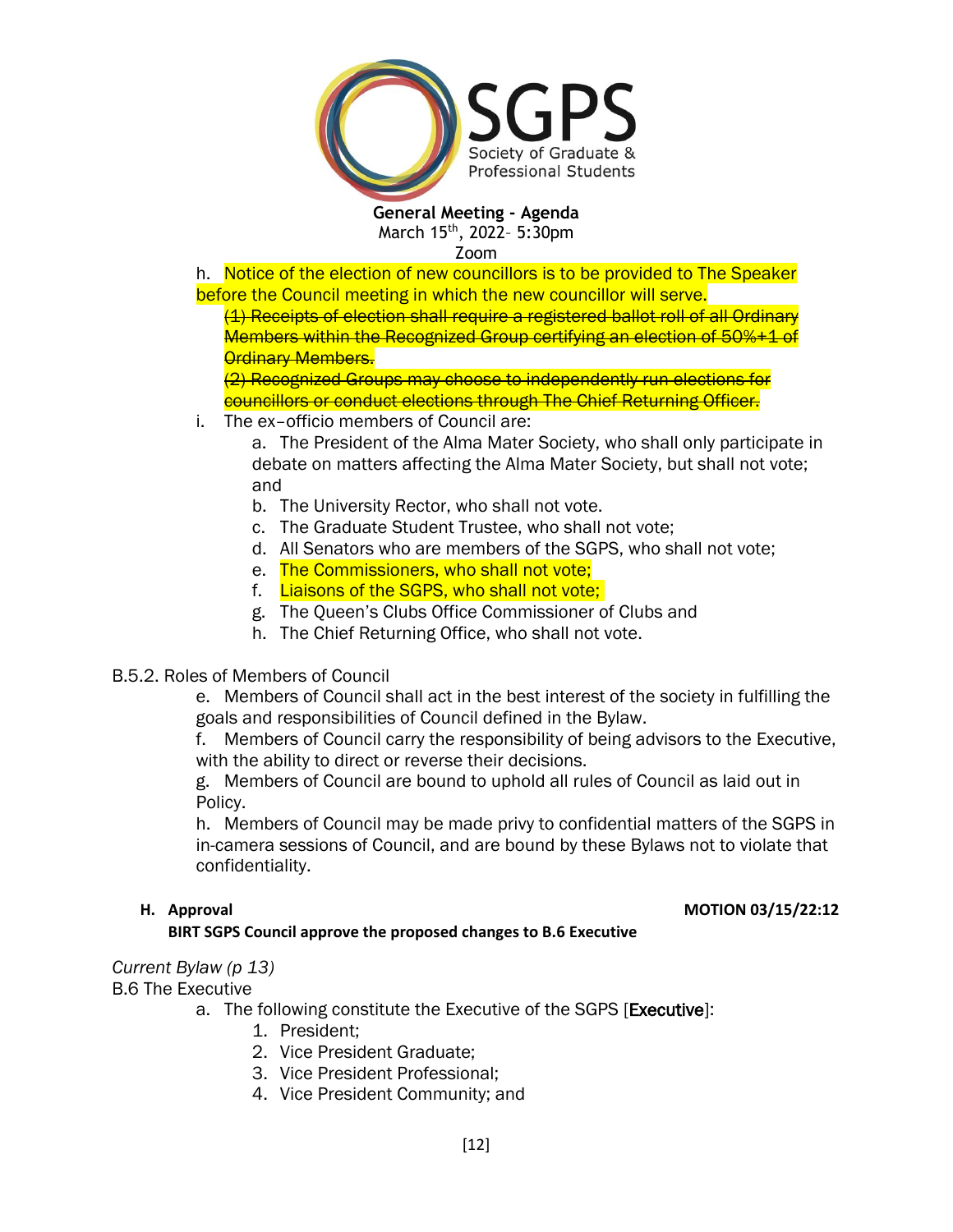

Zoom

5. Vice President Finance and Services.

b. No person shall concurrently hold more than one appointed or elected office within the SGPS nor shall one person submit a nomination form for more than one elected office during the same nomination period. This section shall not apply to the offices of the Graduate Student Senator or Graduate Student Trustee. c. The term of office for all Executive positions is from May 1st to April 30th of each year.

d. All Members of the Executive shall be Ordinary Members who are eighteen (18) or more years of age, and not in undischarged bankruptcy.

e. The SGPS shall have contracts with all Members of the Executive.

f. In keeping with the Ontario Corporations Act, the Officers of the Corporation [Officers of the Corporation] shall be as follows:

- 1. President President;
- 2. VP Graduate Vice–President;
- 3. VP Finance and Services Secretary;
- 4. VP Community Board Member
- 5. VP Professional Board Member

g. Nomination forms for successful Executive candidates shall be kept permanently as a record of the candidate's consent to serve as a Corporate Director and Officer of the Corporation.

## B.6.1 Role and Responsibilities of the Executive

- a. The primary roles of the Executive shall be to:
	- 1. act as the Corporate Directors of the SGPS;

2. recognize and respond to the concerns of and take direction from Council and Membership;

3. promote the interests of the SGPS and its Membership;

4. represent the SGPS and its Membership in dealing with external organizations, groups, and individuals;

5. act as the steering committee of Council for a term of office from May 1 to April 30;

6. oversee employees of the SGPS in the performance of their duties and responsibilities;

7. uphold the Bylaws and Policies of the SGPS;

8. from March 1 to April 30, train the successors to their positions with the assistance of the Executive Director and and other SGPS staff as required in accordance with P.4;

9. from March 1 to April 30, avail themselves for transition meetings prior to the commencement of their official capacity on May 1.

B.6.2 Executive Transition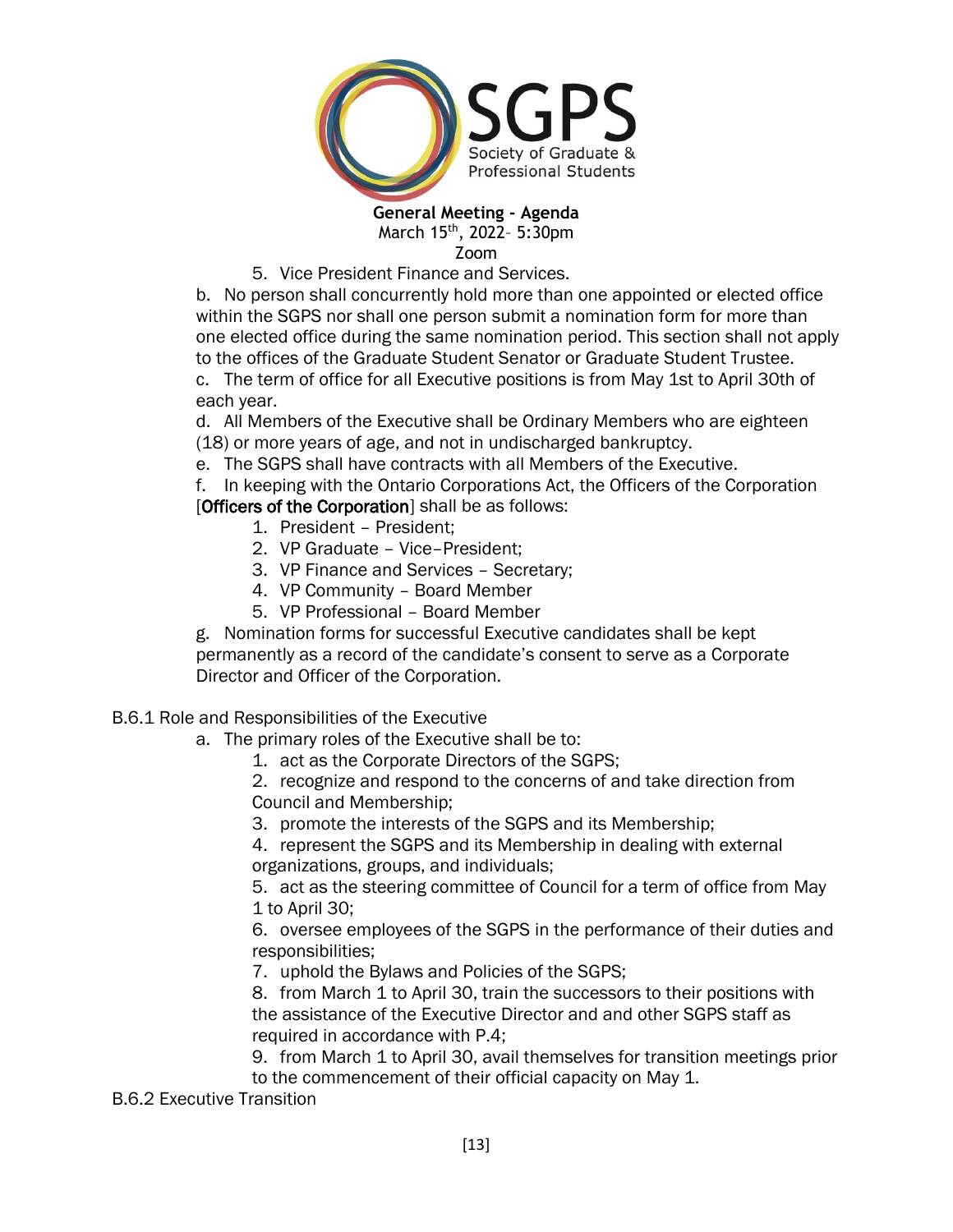

Zoom

a. There will be an Executive Transition Period of two months, beginning on March 1st following the election, and ending on April 30<sup>th</sup> [Executive Transition] Period].

b. In recognition of the work required to transition into an Executive role, each Member of the incoming Executive shall be paid the equivalent of one month of salary of the role they are transitioning into during the Executive Transition Period. One half of this amount shall be paid in March and one half shall be paid in April. A Member of the Executive who is re-elected to the same role shall not receive transition payments on top of their ordinary salary for March and April, but a Member of the Executive who is elected to a different position on the Executive shall receive the transition payments on top of their ordinary salary.

# *Proposed Changes*

B.6 The Executive

- h. The following constitute the Executive of the SGPS [Executive]:
	- 1. President;
	- 2. Vice President Graduate;
	- 3. Vice President Professional;
	- 4. Vice President Community; and
	- 5. Vice President Finance and Services.

i. No person shall concurrently hold more than one appointed or elected office within the SGPS nor shall one person submit a nomination form for more than one elected office during the same nomination period. This section shall not apply to the offices of the Graduate Student Senator or Graduate Student Trustee.

j. The term of office for all Executive positions is from May 1st to April 30th of each year.

k. All Members of the Executive are required to retain Ordinary Member status for the duration of their Executive term. They must also be eighteen (18) or more years of age, and not in undischarged bankruptcy.

I. The SGPS shall have contracts with all Members of the Executive, which shall be created and reviewed by legal counsel specializing in Human Resources. m. In keeping with the Ontario Corporations Act, the Officers of the Corporation [Officers of the Corporation] shall be as follows:

- 1. President Chair Person;
- 2. VP Finance and Services Secretary;
- 3. VP Graduate Board Member;
- 4. VP Community Board Member;
- 5. VP Professional Board Member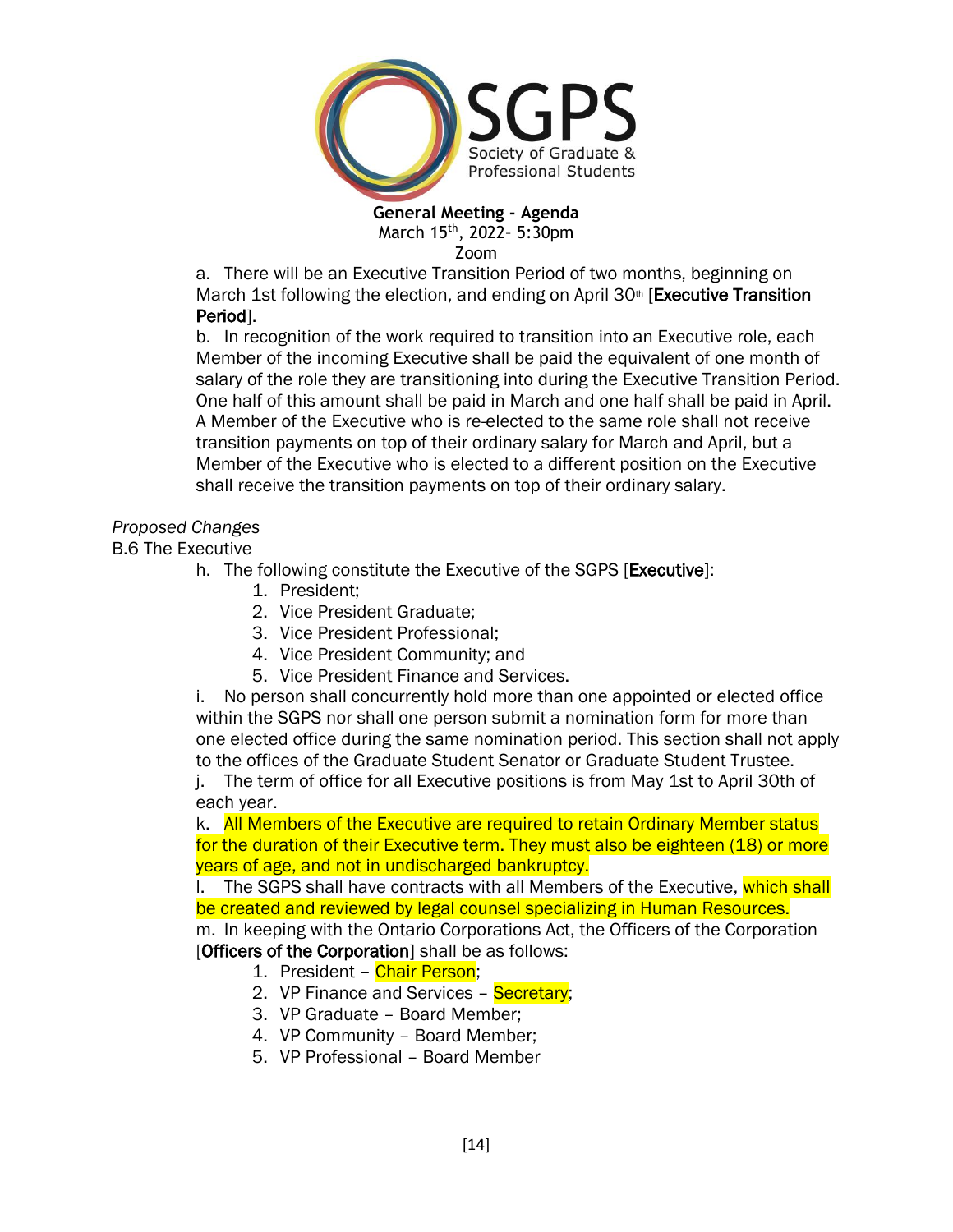

Zoom

n. Nomination forms for successful Executive candidates shall be kept permanently as a record of the candidate's consent to serve as a Corporate Director and Officer of the Corporation.

## B.6.1 Role and Responsibilities of the Executive

b. The primary roles and responsibilities of the Executive shall be to:

1. upholding the mandate of the organization throughout the duration of their term by consistently promoting the interests of the SGPS and its Membership;

2. act as the "Directors" of the SGPS as defined in section 278 of the Business Corporations Act;

3. recognize and respond in a timely fashion to the concerns of and take direction from Council and Membership;

4. represent the SGPS and its Membership in dealing with external organizations, groups, and individuals;

5. act as the steering committee of Council for a term of office from May 1 to April 30;

6. oversee employees of the SGPS in the performance of their duties and responsibilities while adhering to the Employment Standards Act;

7. uphold the Bylaws and Policies of the SGPS;

8. from March 1 to April 30, train the successors to their positions with the assistance of the Executive Director and other SGPS staff as required in accordance with P.4;

9. from March 1 to April 30, avail themselves of transition meetings prior to the commencement of their official capacity on May 1.

## **B.6.2 Incoming Executive Transition**

c. There will be an **Incoming Executive Transition Period** of two months, beginning on March 1st following the election, and ending on April 30<sup>th</sup> [Executive Transition Period].

d. In recognition of the work required to transition into an Executive role, each Member of the incoming Executive shall be paid the equivalent of one month of salary of the role they are transitioning into during the Incoming Executive Transition Period, the total amount of which will be paid in April. A Member of the Executive who is re-elected to the same role shall not receive transition payments on top of their ordinary salary for April, but a Member of the Executive who is elected to a different position on the Executive shall receive the transition payment on top of their ordinary salary.

### **I. Approval MOTION 03/15/22:13**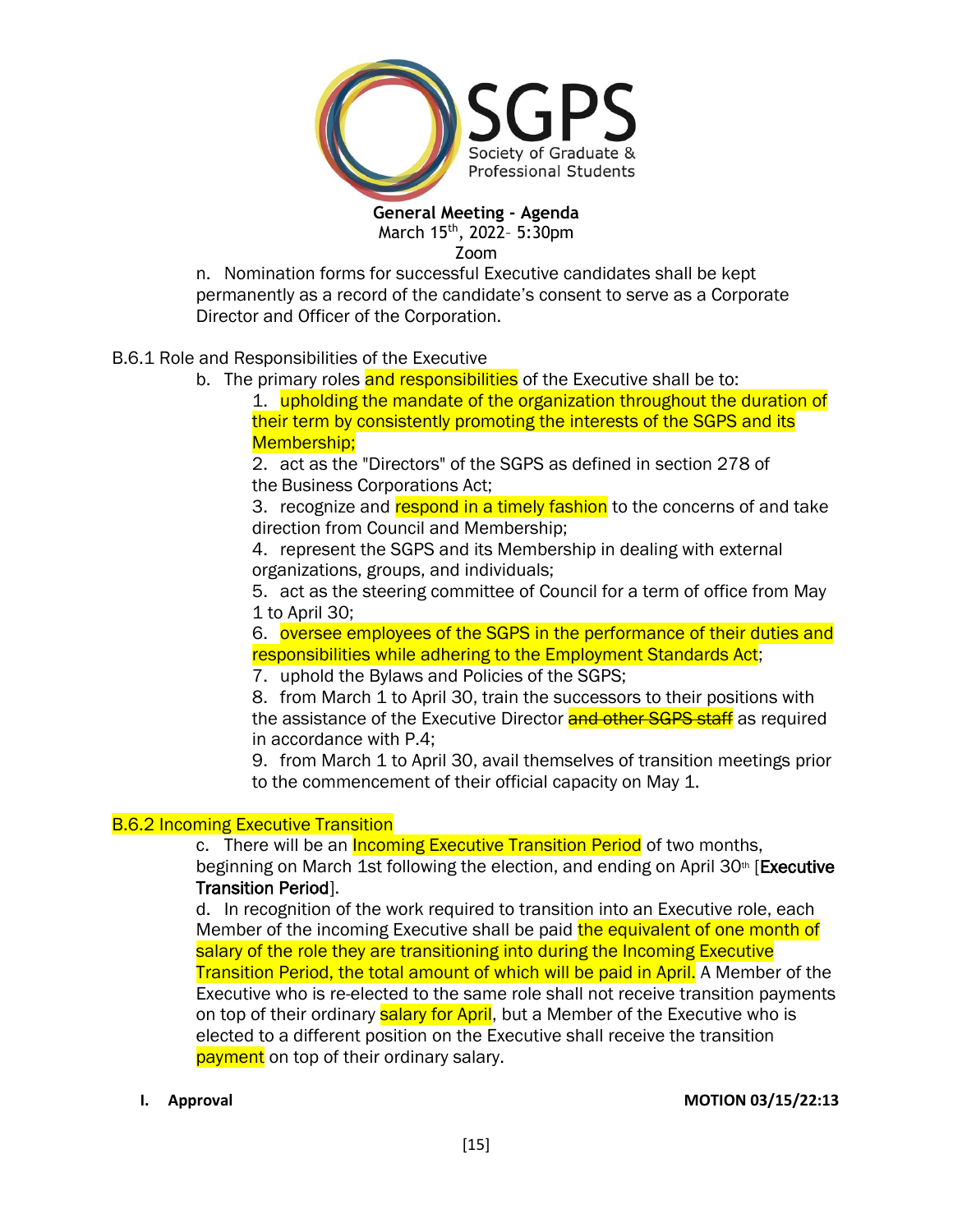

Zoom

## **BIRT SGPS Council approve the proposed changes to B.7 Permanent Staff**

*Current Bylaw (p 14)*

# B.7 Permanent Staff

The following positions constitute the Permanent Staff [Permanent Staff]:

a. the SGPS may employ a Executive Director who shall be a full–time permanent employee. The SGPS shall have a contract with the Executive Director, which shall be negotiated by the Executive;

b. the SGPS may employ an Assistant Director of Finance who shall be a full-time permanent

employee and who reports directly to the Executive Director. The SGPS shall have a contract with the Assistant Director of Finance, which shall be negotiated by the Executive and the Executive Director;

c. the SGPS shall employ an adequate number of permanent full-time employees to ensure all operations of the SGPS are being completed in a timely manner.

# *Proposed Changes*

# **B.7 Permanent and Professional Support Staff**

- a. The following positions constitute the Permanent Staff [Permanent Staff]:
	- (1) the SGPS must employ an Executive Director who shall be a full–time permanent employee. The SGPS shall have a contract with the Executive Director, which shall be negotiated by the Executive and reviewed by a lawyer specializing in Human Resources.

b. The following positions constitute Professional Support Staff:

(1) the SGPS must employ financial professionals including a bookkeeper, a Chartered Professional Accountant, and an auditor in order to ensure the financial operations of the organization. These professionals will work with the Executive Director and the Vice-President Finance and Services.

(2) the SGPS must employ human resources professionals including a Human Resources Consultant and a lawyer specializing in Human Resources in order to ensure that the SGPS is operating in a legal and appropriate manner towards its employees. These professionals will work with the Executive Director and the Vice-President Professional.

(3) the SGPS must seek advice from either general legal counsel or a lawyer specializing in a particular area when expertise must be sought dealing with issues under their purview.

c. the SGPS shall employ an adequate number of permanent full-time employees and professional support staff to ensure and safeguard the continuous operation of the SGPS.

### **J. Approval MOTION 03/15/22:15**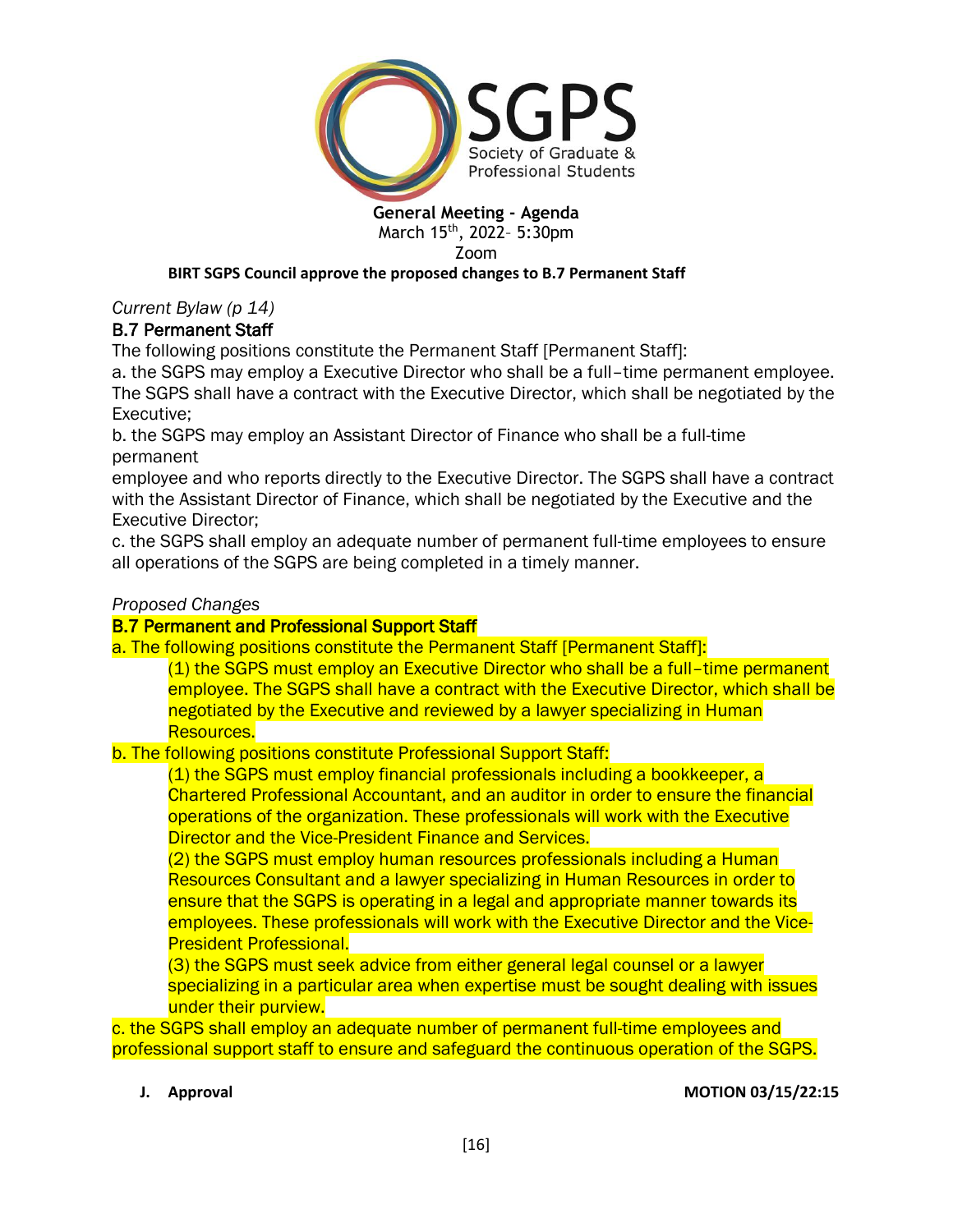

Zoom

## **BIRT SGPS Council approve the proposed changes to B.9 Officers of Council, Commissioners, Officers, and Deputy Commissioners**

# *Current Bylaw (p 15 -16)*

B.9 Officers of Council, Commissioners, Officers, and Deputy Commissioners The SGPS shall have employment contracts with all Commissioners, Officers, and Deputy Commissioners. Where any substantive changes are made to any employment contracts, a licensed Ontario lawyer must review the changes.

# B.9.1 Officers of Council

a. The following constitute the Officers of Council, and shall be responsible for assisting Council and the Executive with a specific aspects of the SGPS' operations [Officers of Council]:

- 1. Speaker;
- 2. Deputy Speaker; and
- 3. Chief Returning Officer.

b. The Speaker and the Chief Returning Officer are responsible for reporting to Council.

c. Council may establish additional Officer of Council positions for specific purposes.

d. All Officers of Council must be Ordinary Members of the SGPS.

# B.9.2 Commissioners, Deputy Commissioners, and Liaison positions

a. The SGPS shall employ Commissioners, Officers, and Deputy Commissioners, who shall be responsible for assisting Council and the Executive with specific portfolios relating to the SGPS' operations. The Commissioners and Officers of the SGPS shall be:

- 1. Athletics Commissioner
- 2. Equity & Diversity Commissioner
- 3. International Students' Affairs Commissioner
- 4. Social Commissioner
- 5. Graduate Indigenous Liaison

b. The Deputy Commissioners of the SGPS shall be hired on an as needed basis, as determined by the Commissioner requesting the position and the current Executive. There shall be no set Deputy Commissioner positions.

c. Commissioners are supervised by the Executive through the Vice President Community, and shall submit reports to both Council and the Executive. These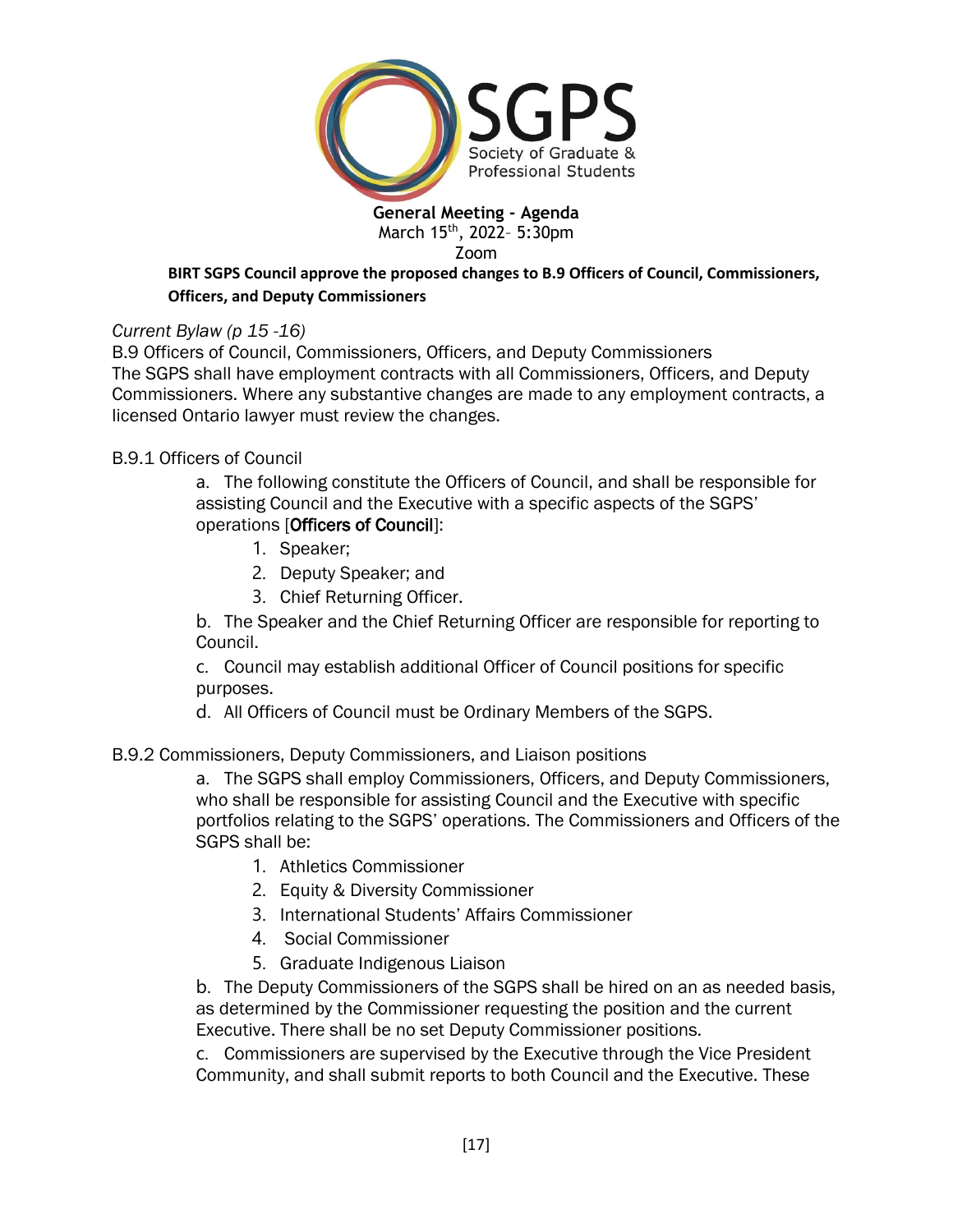

Zoom

reports shall also include the activities of any Deputy Commissioners they supervise.

d. Deputy Commissioners are supervised by their respective Commissioner. In the absence of a corresponding commissioner, the Deputy Commissioner shall be supervised by the Vice President Community.

- e. Only Ordinary Members of the SGPS shall be eligible for these positions.
- f. The terms of all Commissioners shall be one year.

g. The hiring, discipline, evaluation and termination procedures are outlined in Policy.

# *Proposed Changes*

B.9 Officers of Council, Commissioners, *Officers*, Liaisons, and Deputy Commissioners The SGPS shall have employment contracts with all Commissioners, Officers, and Deputy Commissioners. Where any substantive changes are made to any employment contracts, a licensed Ontario lawyer must review the changes.

# B.9.1 Officers of Council

e. The following constitute the Officers of Council, and shall be responsible for assisting Council and the Executive with specific aspects of the SGPS' operations [Officers of Council]:

- 1. Speaker;
- 2. Deputy Speaker; and
- 3. Chief Returning Officer.

f. The Speaker and the Chief Returning Officer are responsible for reporting to Council.

g. Council may establish additional Officer of Council positions for specific purposes.

h. All Officers of Council must be Ordinary Members of the SGPS for the duration of their terms.

# B.9.2 Commissioners, Deputy Commissioners, and Liaison positions

h. The SGPS shall employ Commissioners, Liaisons Officers, Deputy Commissioners, and Deputy Liaisons who shall be responsible for assisting Council and the Executive with specific portfolios relating to the SGPS' operations. The Commissioners and Officers of the SGPS shall be:

- 1. Athletics Commissioner
- 2. Equity & Diversity Commissioner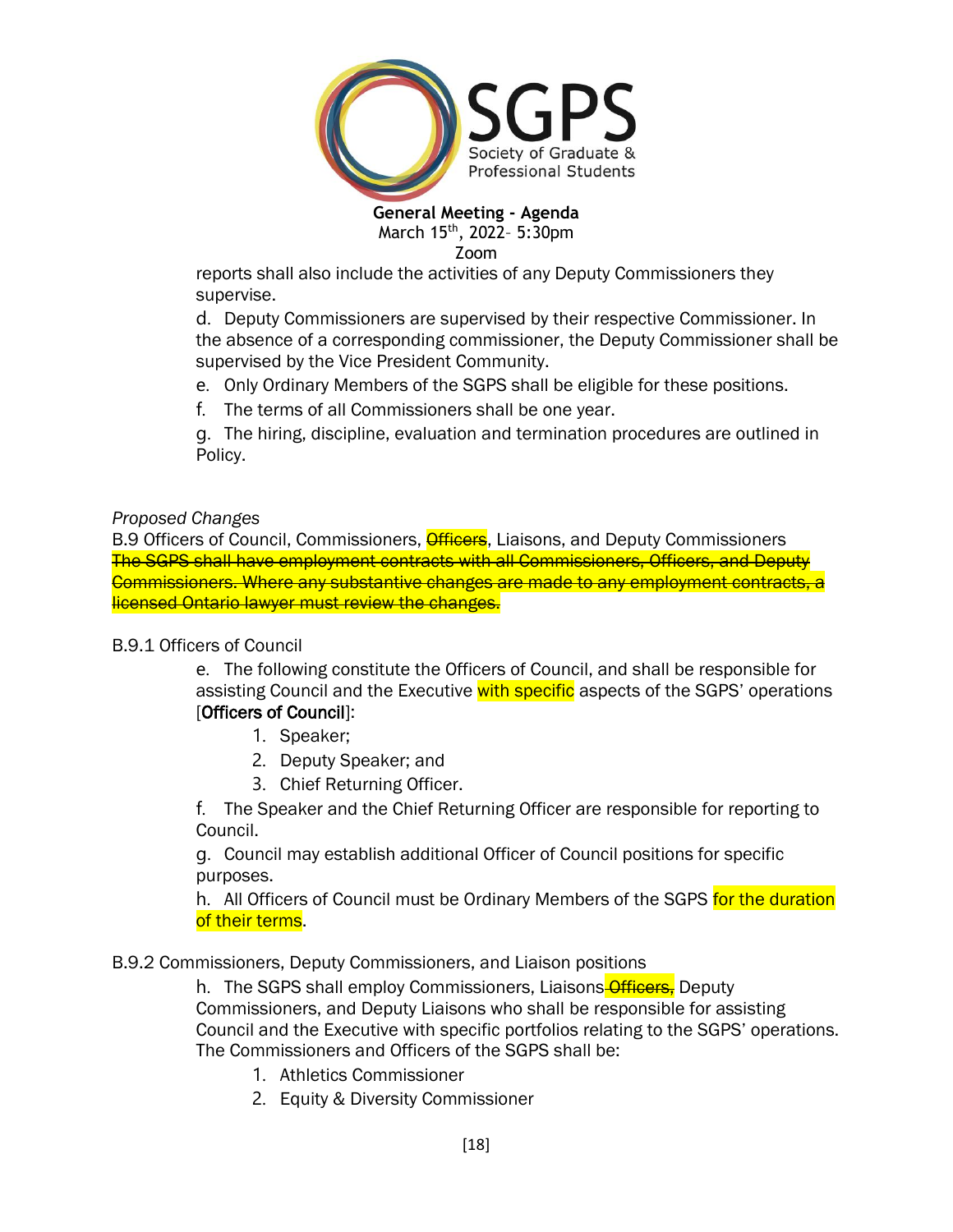

Zoom

- 3. International Students' Affairs Commissioner
- 4. Social Commissioner

### 5. Graduate Indigenous Student Liaison

i. The Deputy Commissioners of the SGPS shall be hired on an as-needed basis, as determined by the Commissioner requesting the position and the current Executive. There shall be no set Deputy Commissioner positions.

j. Commissioners are supervised by the Executive through the Vice President Community and shall submit reports to both Council and the Executive. These reports shall also include the activities of any Deputy Commissioners they supervise.

k. Deputy Commissioners are supervised by their respective Commissioner. In the absence of a corresponding commissioner, the Deputy Commissioner shall be supervised by the Vice President Community.

l. Only Ordinary Members of the SGPS shall be eligible for these positions and they shall retain the status of an Ordinary Member for the duration of their term.

m. The terms of all Commissioners shall be one year.

n. The hiring, discipline, evaluation and termination procedures are outlined in Policy.

### **K.** Approval **MOTION 03/15/22:16**

### **BIRT SGPS Council approve the proposed changes to B.10 Stipends and Honoraria**

### *Current Bylaw (p 16)*

B.10 Stipends and Honoraria

a. SGPS Executive, Officers of Council and Commissioners, Officers, and Deputy Commissioners will receive stipends and honoraria as stipulated in the Bylaws. b. This policy shall only be changed by a vote requiring a Simple Majority at a General Meeting.

c. This policy will be revised as necessary at each General Meeting to reflect changes in stipends occurring each year and any possible changes in honoraria.

### B.10.1 Stipends

a. Stipends are paid monthly, with the total amount paid over the term of responsibility being as follows:

| 1. President              | \$15,500.00 |
|---------------------------|-------------|
|                           |             |
| 2. Vice Presidents        | \$12,000.00 |
| 3. Peer Academic Advisors | \$6,000.00  |
| 4. Commissioners          | \$6,000.00  |
|                           |             |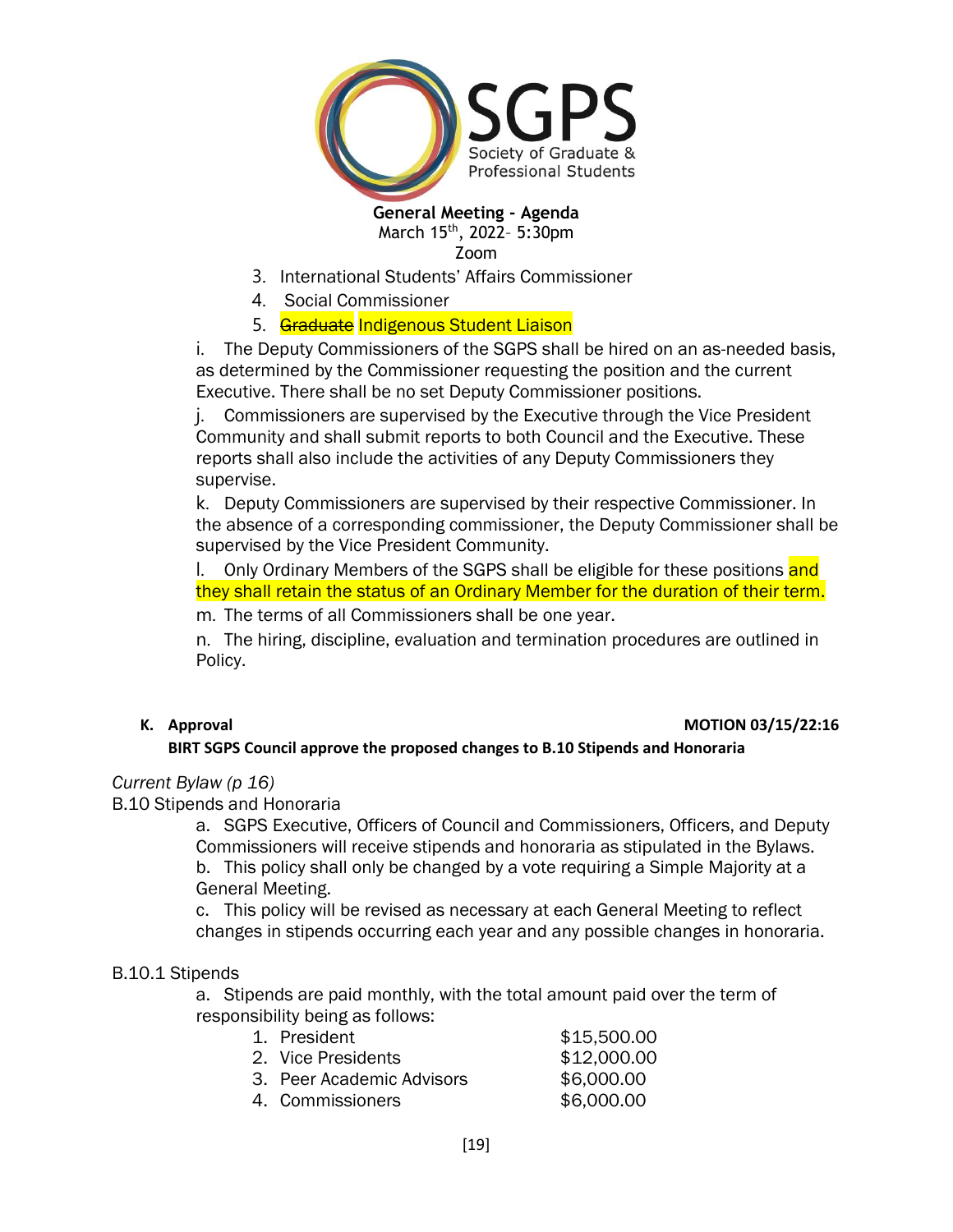

5. Liaisons \$6,000.00

- 6. Peer Student Support Shift Leaders\$6,000.00
- 7. Deputy Commissioners \$1,500.00
- 8. Speaker \$4,000.00
- 9. Deputy Speaker \$2000.00
- 10.Chief Returning Officer \$1000.00

b. At the conclusion of their terms, an \$8000.00 fellowship provided by the School of Graduate Studies is distributed amongst all Members of the Executive who are Graduate Students.

### B.10.2 Honoraria

a. Honoraria are paid at the conclusion of a term in office. In the instances of multiple year positions, the amount is paid annually, after each complete year and one final payment at the conclusion of the term.

- b. The amounts for honoraria are as follows:
	- 1. Student Senators \$200.00
	- 2. Graduate Student Trustee \$200.00

c. In order to receive an honorarium all eligible persons must submit a report to each council meeting. Each report that is not submitted to council will result in a 50% forfeiture of the honorarium amount.

### *Proposed Changes*

### B.10 Stipends and Honoraria

d. SGPS Executive, Officers of Council and Commissioners, **Officers** Liaisons, and Deputy Commissioners will receive stipends **and honoraria** as stipulated in the Bylaws.

e. This policy shall only be changed by a vote requiring a Simple Majority at a General Meeting.

f. This policy will be revised as necessary at each General Meeting to reflect changes in stipends occurring each year and any possible changes in honoraria.

### B.10.1 Stipends

c. Stipends are paid monthly, with the total amount paid over the term of responsibility being as follows:

| 1. President              | \$15,500.00 |
|---------------------------|-------------|
|                           |             |
| 2. Vice Presidents        | \$12,000.00 |
| 3. Peer Academic Advisors | \$6,000.00  |
| 4. Commissioners          | \$6,000.00  |
|                           |             |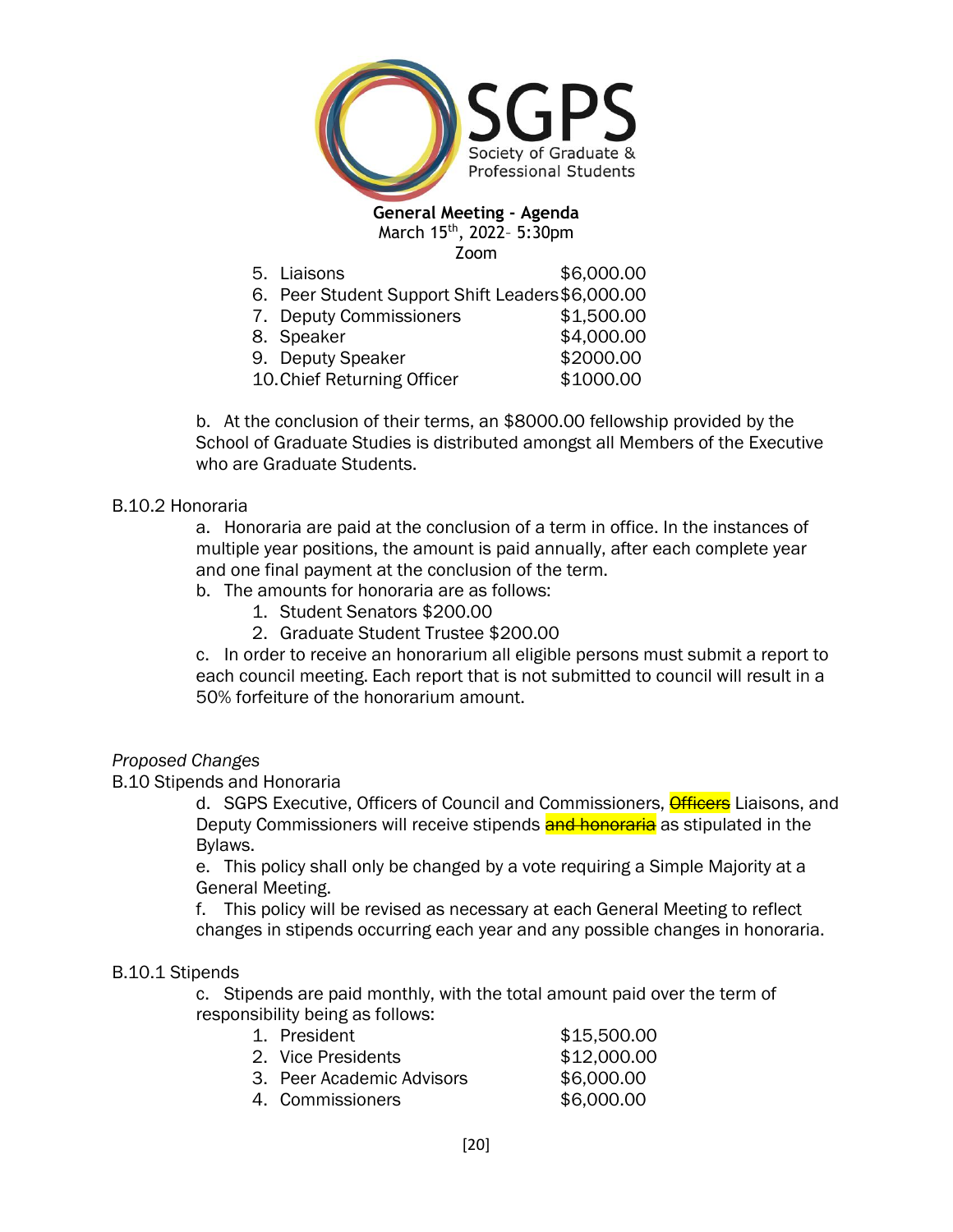

| Zoom                                                         |            |
|--------------------------------------------------------------|------------|
| 5. Liaisons                                                  | \$6,000.00 |
| 6. <mark>Peer Student Support Shift Leaders\$6,000.00</mark> |            |
| 7. Deputy Commissioners                                      | \$1,500.00 |

| 8. Speaker                  | \$4,000.00 |
|-----------------------------|------------|
| 9. Deputy Speaker           | \$2,000.00 |
| 10. Chief Returning Officer | \$1,000.00 |

d. At the conclusion of their terms, an \$8,000.00 fellowship provided by the School of Graduate Studies is distributed amongst all Members of the Executive who are Graduate Students.

## B.10.2 Honoraria

d. Honoraria are paid at the conclusion of a term in office. In the instances of multiple year positions, the amount is paid annually, after each complete year and one final payment at the conclusion of the term.

- e. The amounts for honoraria are as follows:
	- 1. Student Senators \$200.00
	- 2. Graduate Student Trustee \$200.00

f. In order to receive an honorarium all eligible persons must submit a report to each council meeting. Each report that is not submitted to council will result in a 50% forfeiture of the honorarium amount.

## **L.** Approval **MOTION 03/15/22:17**

**BIRT SGPS Council approve the proposed changes to B.11 Elections and Referenda**

# *Current Bylaw (p 15 – 16)*

## B.11 Elections and Referenda

a. SGPS elections and referenda shall be carried out in the manner outlined in Policy.

- b. The SGPS will conduct elections annually for the Executive positions.
- c. The SGPS will conduct elections every two years, or sooner when necessary, for the positions of Graduate Student Trustee and Graduate Student Senator.

d. Any changes to Policies or Bylaws with respect to elections and referenda do not come into effect until after any election or referendum for which the date had already been set when the change in Bylaw or Policy was adopted.

# B.11.1 Voting Eligibility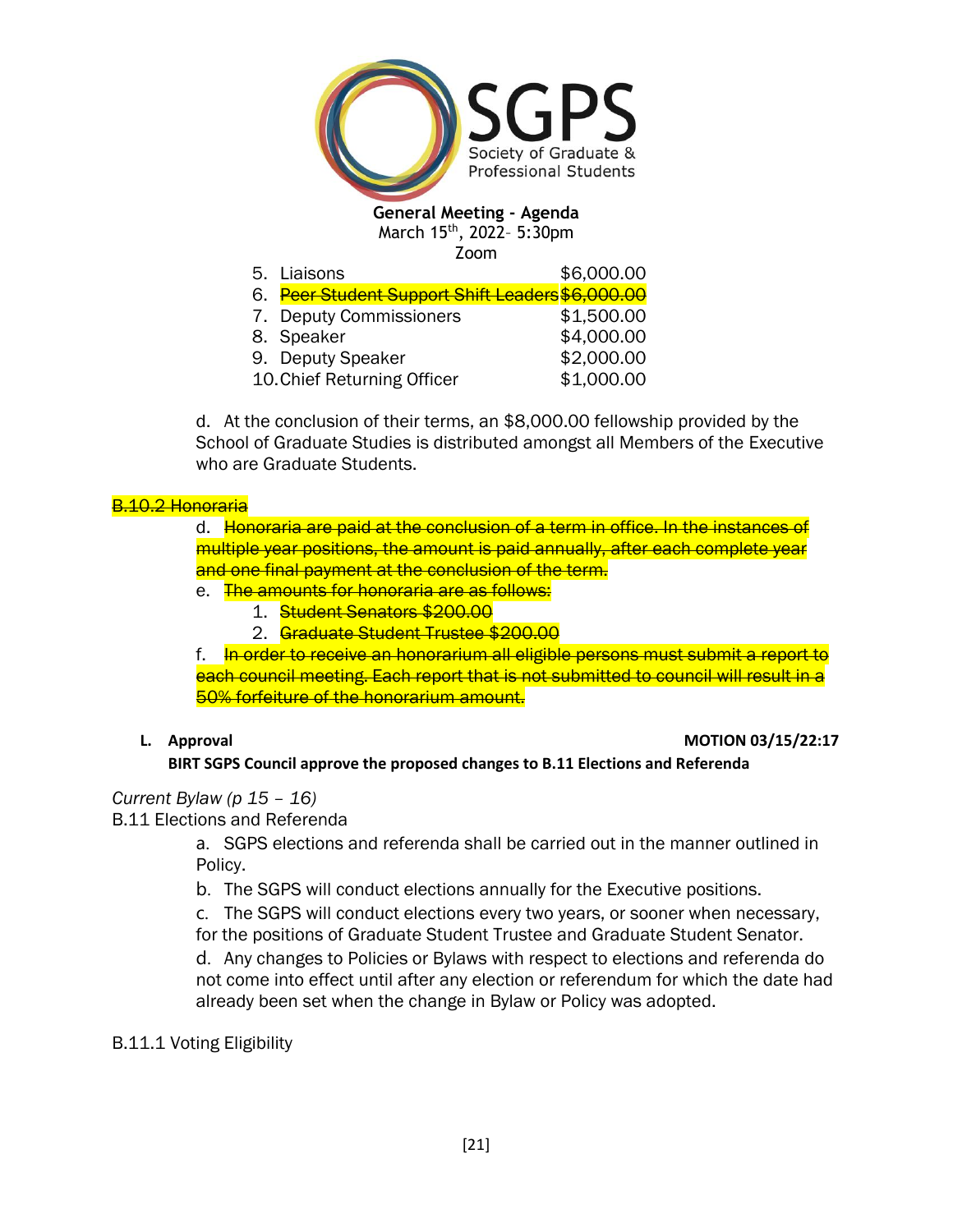

a. Subject to the conditions of below, all Ordinary Members of the SGPS are eligible to vote in all SGPS elections and referenda upon valid login to the Online Voting System through the use of the University maintained login information.

b. All Ordinary Members of the SGPS are eligible to vote for the position of Graduate Student Senator.

c. In any referendum designated by Council as applying only to a portion of the membership, only Ordinary Members of the SGPS in that portion of the membership are eligible to vote on that referendum question.

d. When otherwise eligible to vote, the Chief Returning Officer shall only vote in the manner outlined in P.9.9.

# B.11.2 Nomination Eligibility

a. Only Ordinary Members of the SGPS who are eighteen (18) or more years of age and, who are not in undischarged bankruptcy are eligible to be nominated as candidates for the Executive.

b. Only Ordinary Members of the SGPS who are qualified to be a trustee under the Queen's University Board of Trustees by-laws are eligible to be nominated as candidates for the position of Graduate Student Trustee.

c. Only Ordinary Members of the SGPS who are students in the School of Graduate Studies are eligible to be nominated as candidates for the position of Graduate Student Senator.

## *Proposed changes*

## B.11 Elections and Referenda

e. SGPS elections and referenda shall be carried out in the manner outlined in Policy.

f. The SGPS will conduct elections annually for the Executive positions.

g. The SGPS will conduct elections every two years, or sooner when necessary, for the positions of Graduate Student Trustee and Graduate Student Senator.

h. Any changes to Policies or Bylaws with respect to elections and referenda do not come into effect until after any election or referendum for which the date had already been set when the change in Bylaw or Policy was adopted.

## B.11.1 Voting Eligibility

e. Subject to the conditions of below, all Ordinary Members of the SGPS are eligible to vote in all SGPS elections and referenda upon valid login to the Online Voting System through the use of the University maintained login information.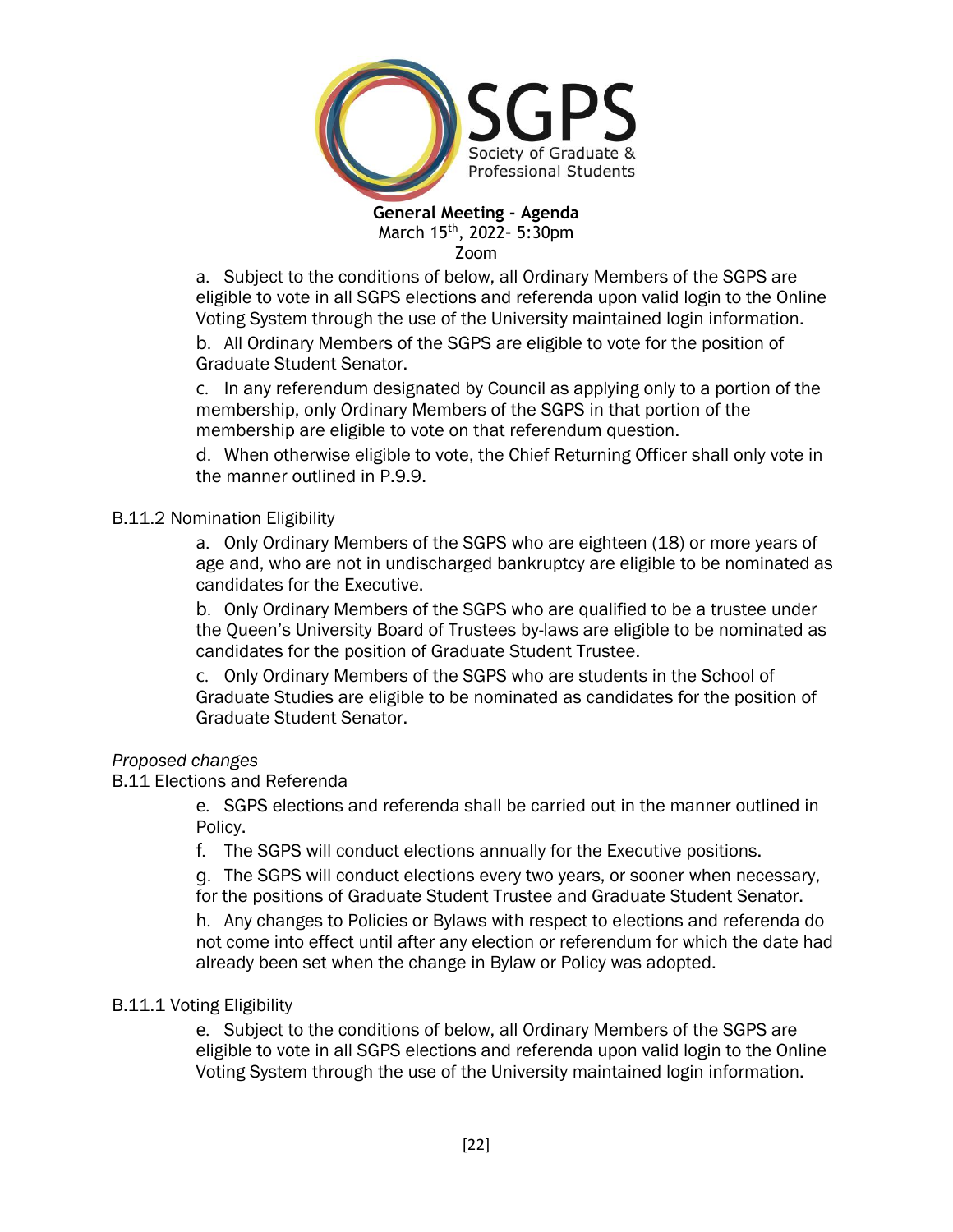

f. All Ordinary Members of the SGPS are eligible to vote for the position of Graduate Student Senator.

g. In any referendum designated by Council as applying only to a portion of the membership, only Ordinary Members of the SGPS in that portion of the membership are eligible to vote on that referendum question.

h. When otherwise eligible to vote, the Chief Returning Officer shall only vote in the manner outlined in P.9.9.

# B.11.2 Nomination Eligibility

d. Only Ordinary Members of the SGPS who are eighteen (18) or more years of age and, who are not in undischarged bankruptcy are eligible to be nominated as candidates for the Executive. All Members of the Executive are required to retain Ordinary Member status for the duration of their Executive term.

e. Only Ordinary Members of the SGPS who are qualified to be a trustee under the Queen's University Board of Trustees by-laws are eligible to be nominated as candidates for the position of Graduate Student Trustee.

f. Only Ordinary Members of the SGPS who are registered in the School of Graduate Studies are eligible to be nominated as candidates for the position of Graduate Student Senator.

### **M. Approval MOTION 03/15/22:18**

# **BIRT SGPS Council approve the proposed changes to B.12 Vacancy of Office**

*Current Bylaw (p 17)* B.12 Vacancy of Office

> a. If any office associated with the SGPS becomes vacant for any reason that office shall be filled as soon as possible.

b. Council may choose to elect a replacement at its next regular meeting rather than holding an SGPS–wide election if less than six months remain in the term of office.

c. In the event that a vacant position must be filled, the normal procedure for elections shall be followed according to B.10 and the procedures below:

- 1. no campaigning shall occur for this candidate;
- 2. no vote by all Ordinary Members will be held; and

3. the election of that candidate to the vacant office shall be decided by a vote at the next Meeting of Council. The candidate is elected to the vacant office by a vote of Council requiring Simple Majority.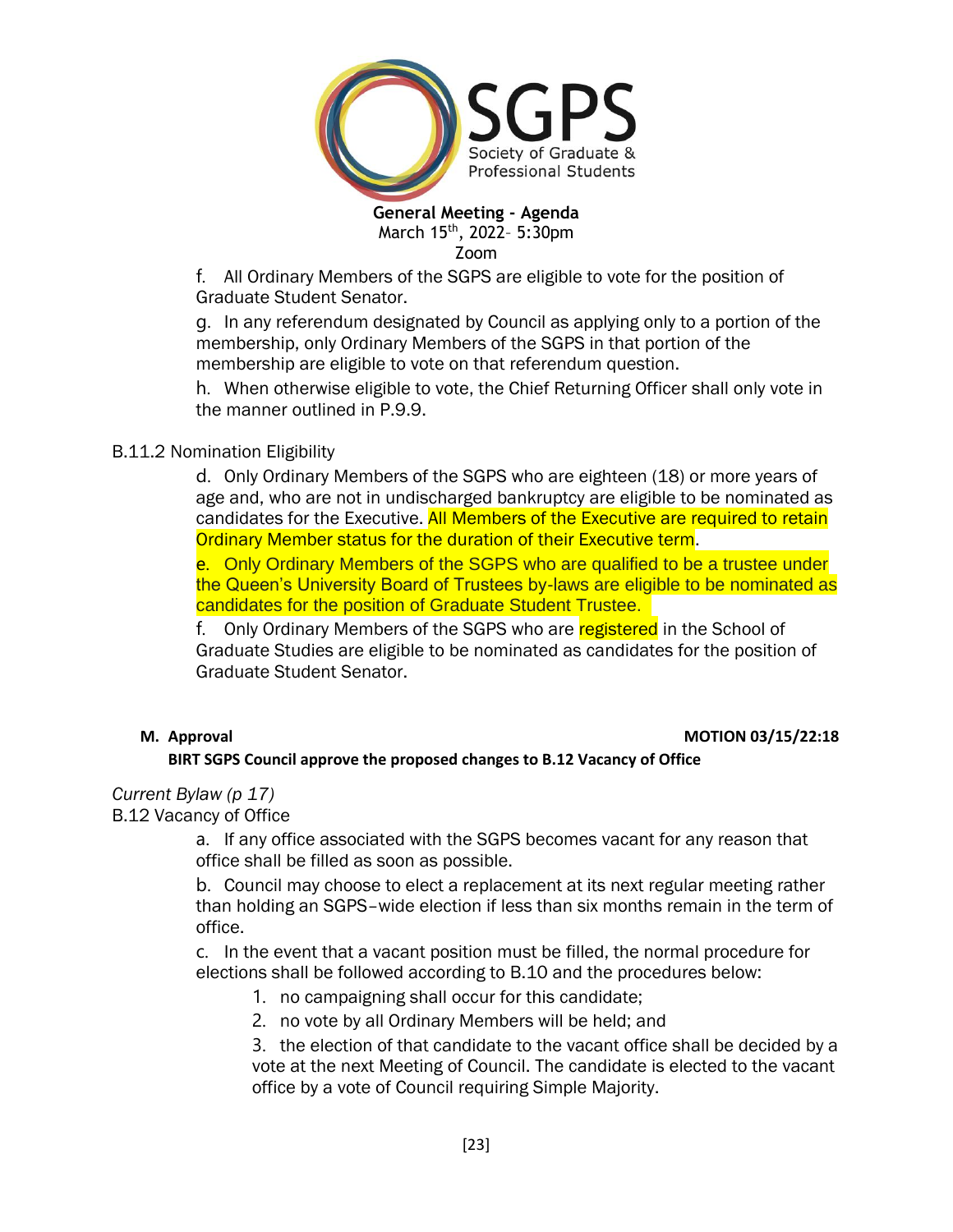

Zoom

d. If the President's office is vacant it should first be filled by appointing the VP Graduate. If that option is unavailable, the regular procedures for a vacated office shall be followed.

e. Until an election is held for a vacated office, the duties of:

1. any Members of the Executive other than the President shall be divided among the remaining Members of the Executive;

- 2. the Speaker shall be assumed by the Deputy Speaker;
- 3. the Chief Returning Officer shall be assumed by the Speaker;
- 4. the Graduate Student Senator shall remain vacant;
- 5. the Graduate Student Trustee shall remain vacant; and

6. the Commissioners and Deputy Commissioners shall be assumed by the Executive.

# *Proposed Changes*

B.12 Vacancy of Office

a. If any office associated with the SGPS becomes vacant for any reason that office shall be filled as soon as possible.

b. Council may choose to elect a replacement at its next regular meeting rather than holding an SGPS–wide election if less than six months remain in the term of office.

c. In the event that a vacant position must be filled, the normal procedure for elections shall be followed according to B.10 and the procedures below:

- 1. no campaigning shall occur for this candidate;
- 2. no vote by all Ordinary Members will be held; and

3. the election of that candidate to the vacant office shall be decided by a vote at the next Meeting of Council. The candidate is elected to the vacant office by a vote of Council requiring Simple Majority.

# B.12.1 Vacancy of Executive Office

d. If the President's office is vacant, it should first be filled by appointing the VP Graduate. If that option is unavailable due to an academic conflict or due to personal reasons which may include a reasonable expectation that the role cannot be fulfilled in light of the required additional workload, the regular procedures for a vacated office shall be followed. Upon the appointment of the VP Graduate to the role of President, the duties associated with the position of VP Graduate will be split evenly amongst the Executive until such time an election can be held for the vacated office of VP Graduate.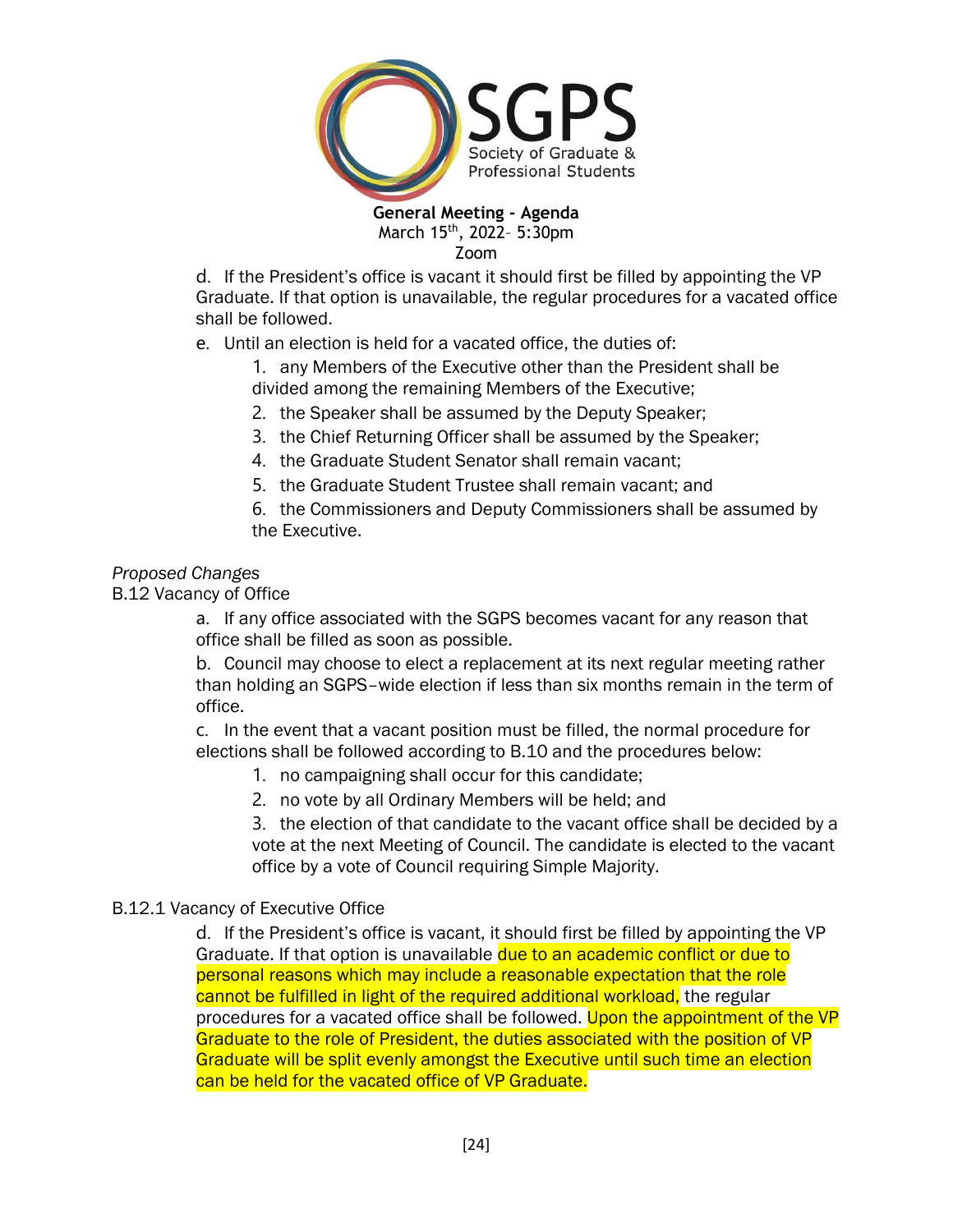

e. Any other vacated Executive role shall be divided amongst the remaining members of the Executive until such time an election can be held for the vacated position.

# B.12.2 Vacancy of a Non-Executive Elected Office

f. Until an election is held for a vacated office, the duties of:

1. **any Members of the Executive other than the President shall be** divided among the remaining Members of the Executive;

- 2. the Speaker shall be assumed by the Deputy Speaker;
- 3. the Chief Returning Officer shall be assumed by the Speaker;
- 4. the Graduate Student Senator shall remain vacant;
- 5. the Graduate Student Trustee shall remain vacant; and

# B.12.3 Vacancy of a Commissioner Role

If a Commissioner chooses to leave their role before the end of their contract term, the duties of the Commissioner shall be assumed by the Executive.

## **N.** Approval **MOTION 03/15/22:19**

# **BIRT SGPS Council approve the proposed changes to B.13 Leaves of Absence**

## *Current Bylaw (p 18)*

B.13 Leaves of Absence

a. Any Member of the Executive, any Commissioner or Deputy Commissioner, or any Officer of Council, may request to take a leave of absence from their position for the following reasons [Leave of Absence]:

- 1. Medical Leave
- 2. Parental Leave
- 3. Family Emergencies
- 4. Other Extraneous Circumstances as Approved
- b. The maximum period of time for a Leave of Absence is four (4) months.

c. A request for a Leave of Absence must be submitted in writing to the Executive, if it is possible to do so. The Executive will then assess the request, which must be approved by at least three (3) Members of the Executive. The Executive will take into account the amount of time requested, and the amount of time remaining in the term when assessing the request.

d. The Executive will assess the request and provide a response no later than one week from receiving the written request.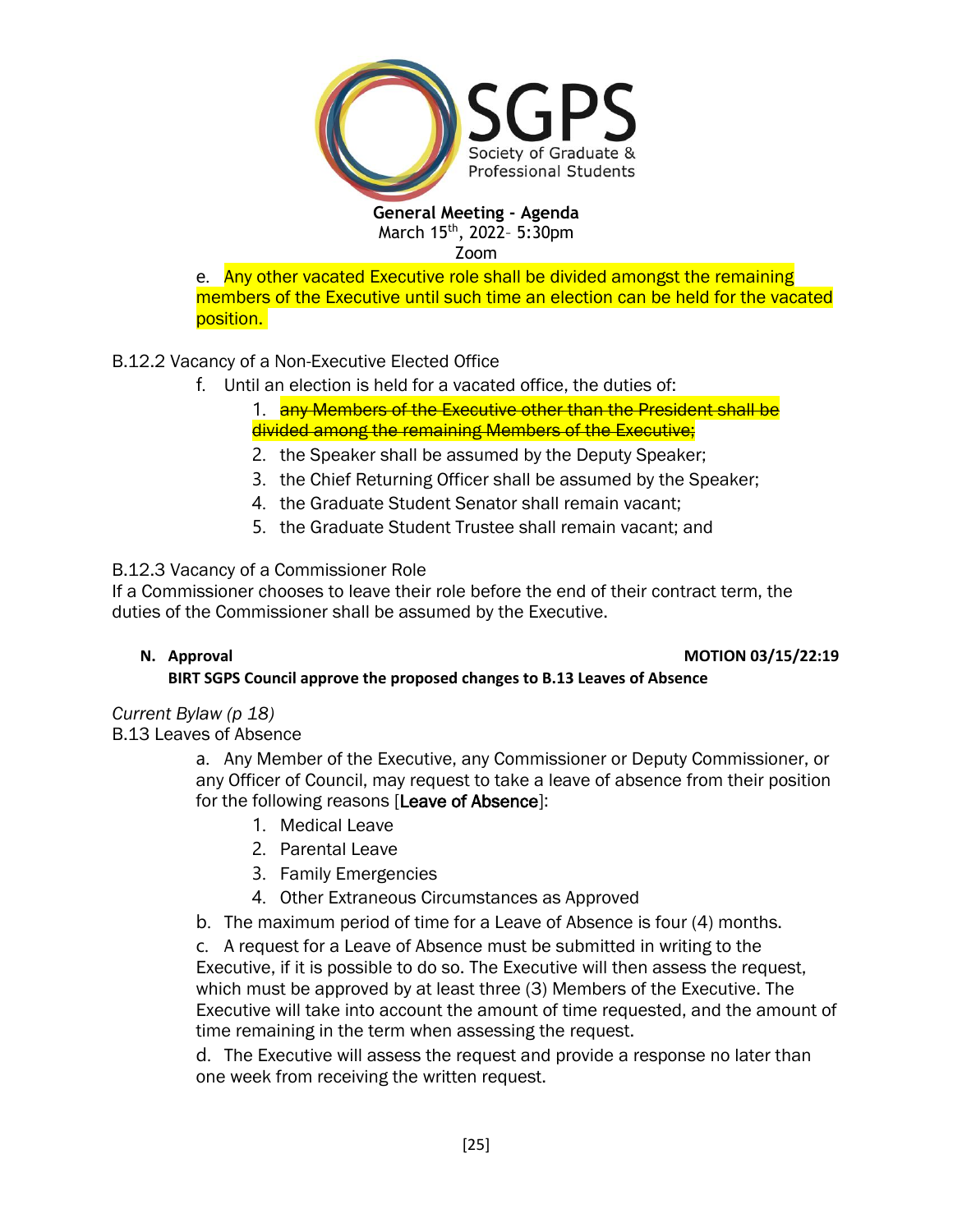

e. Upon approving a request for a Leave of Absence, the Executive will then fill the position by finding a qualified Interim Replacement. The proposed replacement must be approved by at least three (3) Members of the Executive [Interim Replacement].

f. Once approved by the Executive, the Interim Replacement will begin filling the position immediately, and must be approved by a vote of Council requiring Simple Majority at the next regularly scheduled Meeting of Council.

g. Once approved by the executive, the Interim Replacement will begin filling the position immediately, and must be approved by a vote of Council requiring Simple Majority at the next regularly scheduled Meeting of Council.

h. No pay will be issued to the person on a Leave of Absence. Instead, the amount that would regularly be paid to the person in that position will be paid to the Interim Replacement.

i. The Interim Replacement will hold all the same rights and responsibilities as the person taking a Leave of Absence for their tenure in the position.

j. Once a Leave of Absence has been approved, and an Interim Replacement found, the term of the Leave of Absence will be no shorter than the amount originally requested. A person on leave may not return early, and must wait until the end of their approved Leave of Absence to return. At such a time, the Interim Replacement will be responsible for facilitating a smooth transition back into the position to the original holder. This includes familiarizing them with recent work, and current projects.

k. If at the end of the approved Leave of Absence, the person does not return to the position, the Interim Replacement will continue to fill the position for the remainder of the term, subject to the approval of Council, by a vote of Council requiring Simple Majority at the next regularly scheduled Meeting of Council.

## *Proposed Changes*

B.13 Leaves of Absence

a. Any Member of the Executive, any Commissioner or Deputy Commissioner, or any Officer of Council, may request to take a leave of absence from their position for the following reasons [Leave of Absence]:

- 1. Medical Leave
- 2. Parental Leave
- 3. Family Emergencies
- 4. Other Extraneous Circumstances as Approved
- b. The maximum period of time for a Leave of Absence is four (4) months.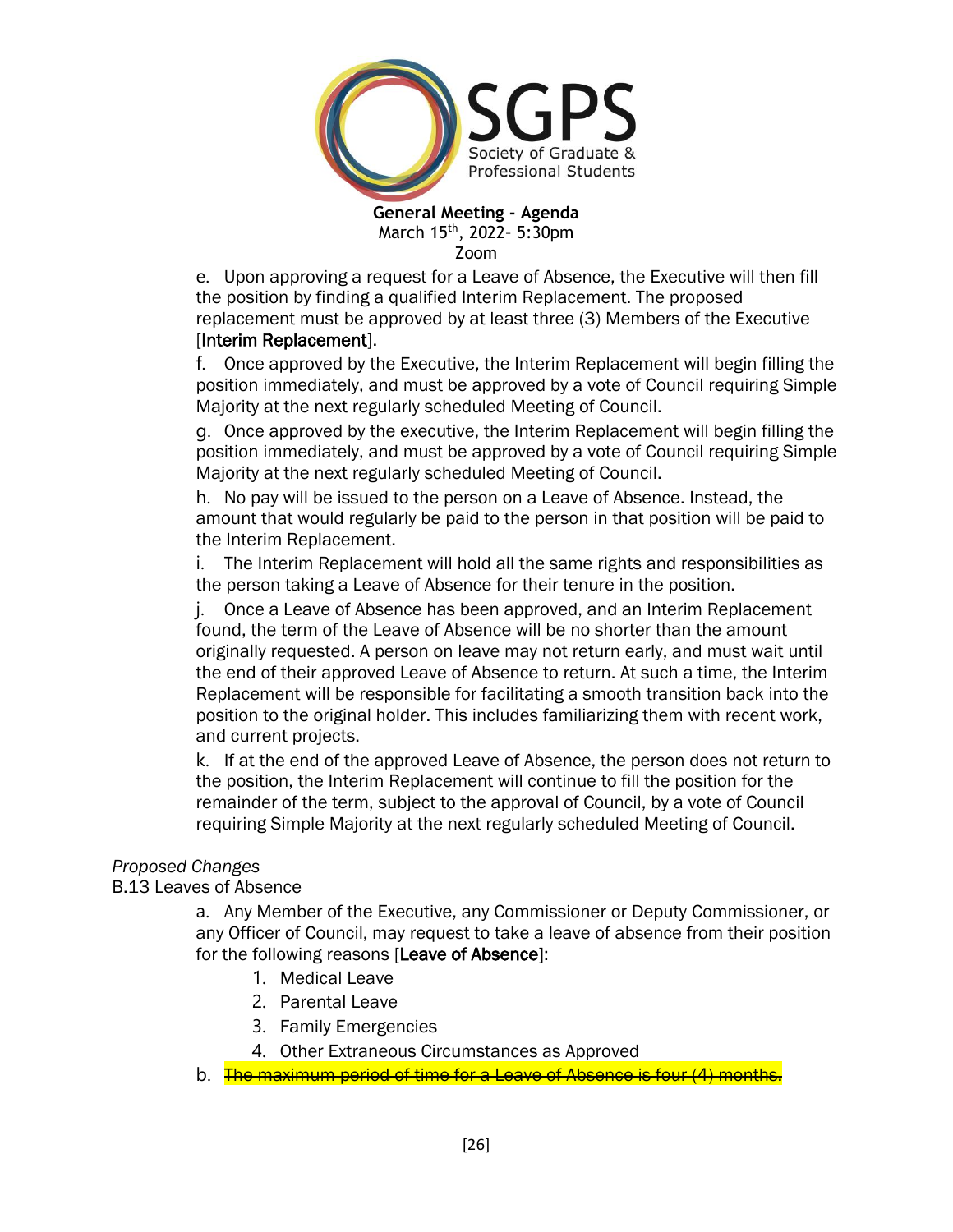

c. A request for a Leave of Absence must be submitted in writing to the Executive, if it is possible to do so. The Executive will then assess the request, which must be approved by at least three (3) Members of the Executive. The Executive will take into account the amount of time requested, and the amount of time remaining in the term when assessing the request.

d. The Executive will assess the request and provide a response no later than one week from receiving the written request.

e. Upon approving a request for a Leave of Absence, the Executive will then fill the position by finding a qualified Interim Replacement. The proposed replacement must be approved by at least three (3) Members of the Executive [Interim Replacement].

f. Once approved by the Executive, the Interim Replacement will begin filling the position immediately and must be approved by a vote of Council requiring Simple Majority at the next regularly scheduled Meeting of Council.

g. Once approved by the executive, the Interim Replacement will begin filling the position immediately and must be approved by a vote of Council requiring Simple Majority at the next regularly scheduled Meeting of Council.

h. No pay will be issued to the person on a Leave of Absence. Instead, the amount that would regularly be paid to the person in that position will be paid to the Interim Replacement.

i. The Interim Replacement will hold all the same rights and responsibilities as the person taking a Leave of Absence for their tenure in the position.

**Once a Leave of Absence has been approved, and an Interim Replacement** found, the term of the Leave of Absence will be no shorter than the amount originally requested. A person on leave may not return early, and must wait until the end of their approved Leave of Absence to return. At such a time, the Interim Replacement will be responsible for facilitating a smooth transition back into the position to the original holder. This includes familiarizing them with recent work, and current projects.

k. If at the end of the approved Leave of Absence, the person does not return to the position, the Interim Replacement will continue to fill the position for the remainder of the term, subject to the approval of Council, by a vote of Council requiring Simple Majority at the next regularly scheduled Meeting of Council.

### **O. Approval MOTION 03/15/22:20**

**BIRT SGPS Council approve the proposed changes to B.14 Selection of the Officers of Council**

*Current Bylaw (p 18-19)* B.14 Selection of the Officers of Council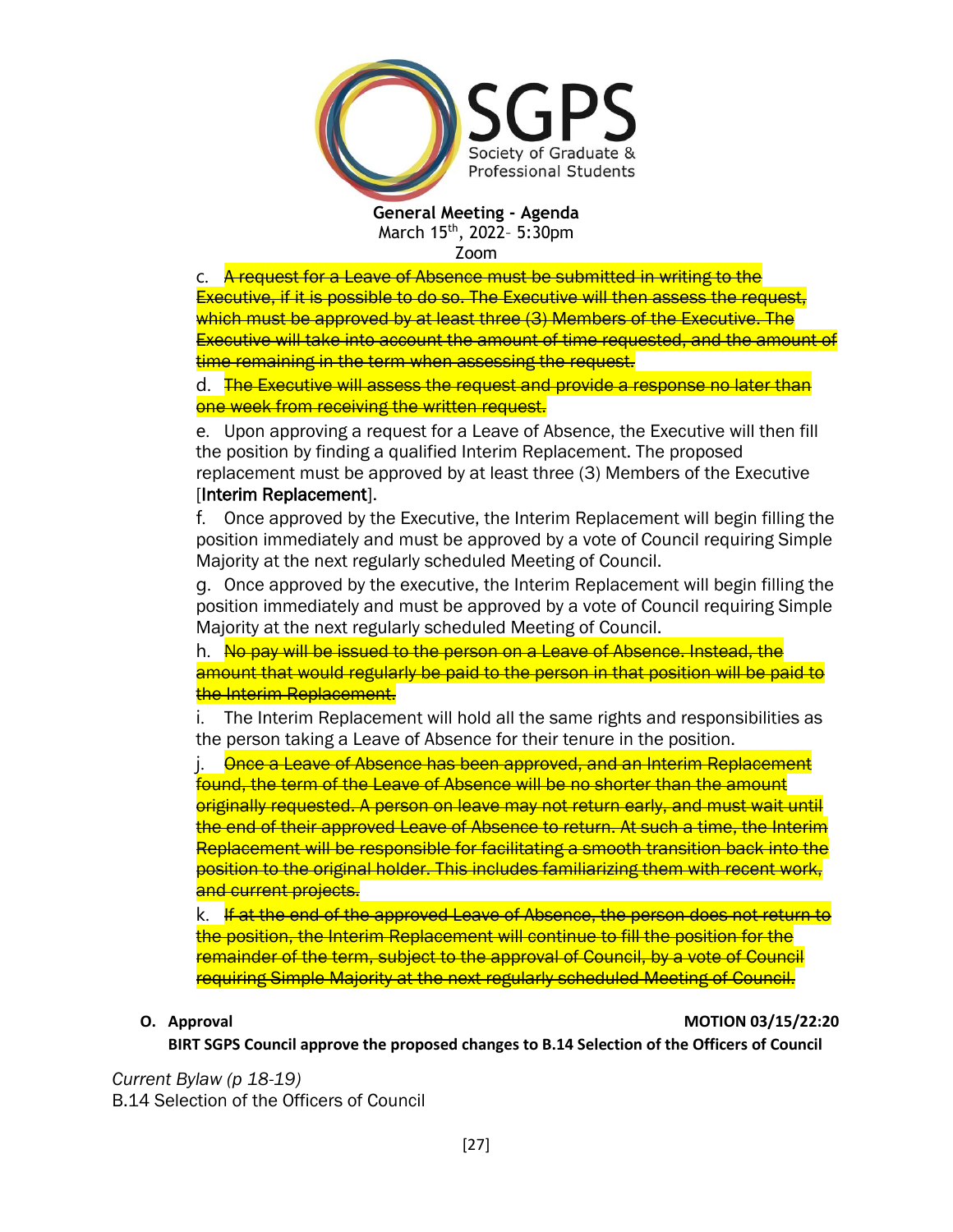

Zoom

a. The Speaker and the Chief Returning Officer shall be elected by a vote of Council. The election will take place by Secret Ballot and the outcome of the vote will be recorded in the minutes of that Meeting of Council.

b. The terms of office of the Speaker of Council and the Chief Returning Officer shall not extend past April 30th of each year.

c. The Deputy Speaker shall be chosen by the Speaker and confirmed by a vote of Council requiring Simple Majority. The term of office of the Deputy Speaker shall not extend past May 31st of each year.

## *Proposed Changes*

B.14 Selection of the Officers of Council

a. All Officers of Council shall be elected by a vote of Council. The election will take place by Secret Ballot and the outcome of the vote will be recorded in the minutes of that meeting of Council.

b. The term of office for the Speaker of Council shall not extend past April 30 of each year, unless the Speaker is re-elected at May Council.

c. The term of office for the Chief Returning Officer shall not extend past March 31 of each year, unless otherwise extended by a vote of Council.

d. The term of office of the Deputy Speaker shall not extend past May 31st of each year unless the Deputy Speaker is re-elected at May Council.

## **P. Approval MOTION 03/15/22:21**

## **BIRT SGPS Council approve the proposed changes to B.15 Resignation and Impeachment**

## *Current Bylaw (p 19-20)*

B.15 Resignation and Impeachment

B.15.1 Resigning from the SGPS

a. Resignations for Members of the Executive, Commissioners, Deputy Commissioners, Office Staff, Graduate Student Trustee and Student Senators must be submitted to the VP Professional, who will then formally forward the resignation to Council via the Speaker.

b. If the VP Professional chooses to resign they shall submit their resignation to the President, who will then formally forward the resignation to Council via the Speaker.

c. Resignations for the Deputy Speaker and Chief Returning Officer must be submitted directly to the Speaker, who will then formally forward the resignation to Council.

d. Resignation of the Speaker will be submitted to the Deputy Speaker, who will assume the role of the Speaker, and formally forward the resignation to Council.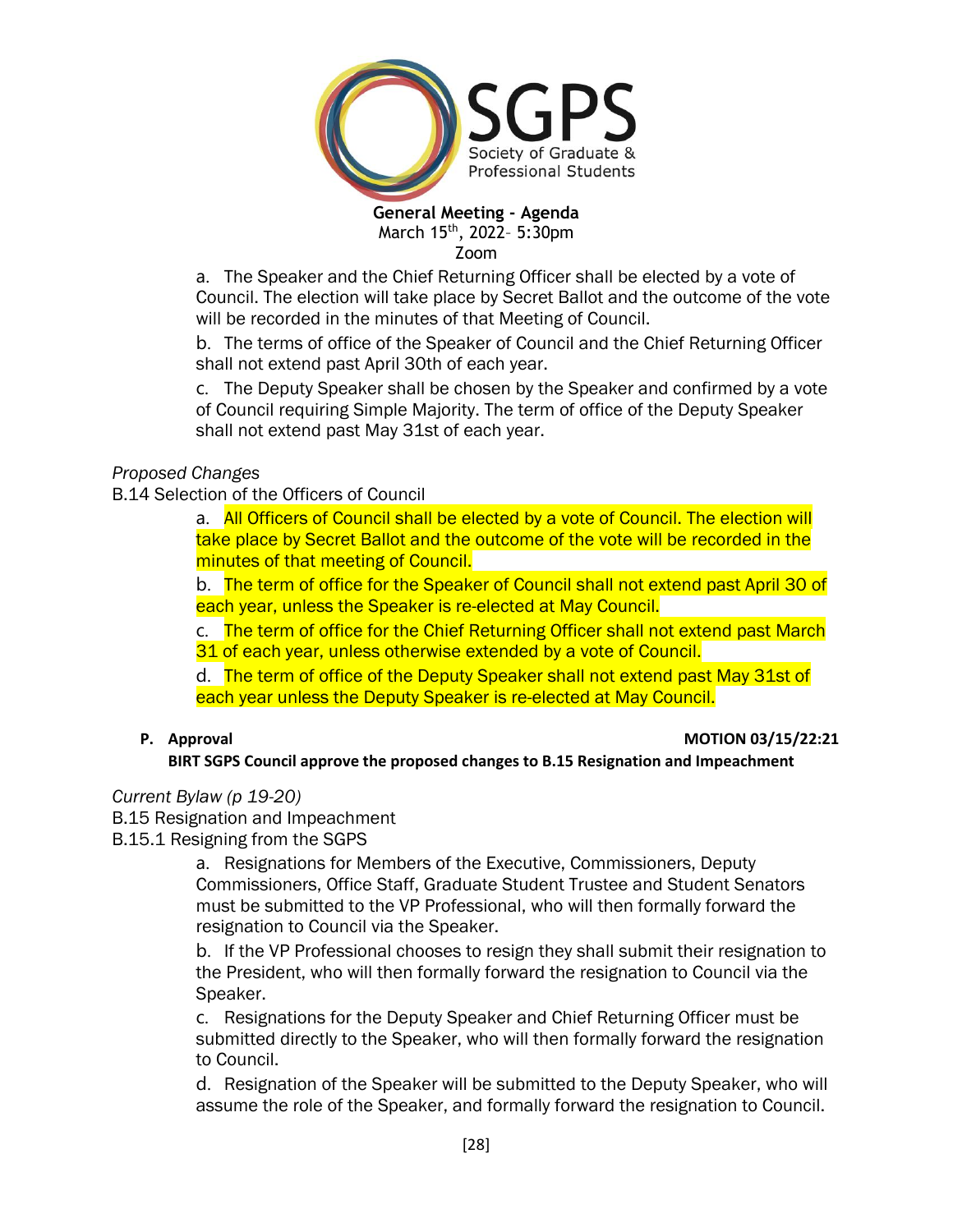

e. Upon completion of their degree program, any Member of the Executive, Officer, Commissioner, Deputy Commissioners, Graduate Student Trustee or Senator may complete their term of office if less than 6 months remains in the term of office, but may not seek re–election or re–appointment without returning to "Ordinary Member" (B.4.1) status. If more than 6 months remain in the term of office at the time of the termination of student status, and there is no prospect of the individual returning to Ordinary Member status during the remainder of the term of office, the individual must resign their position.

B.15.2 Removal of a Member of the Executive or Officer of Council Members of the Executive and Officers of Council may be removed by:

a. A non–confidence vote of Council, which shall observe the following steps:

1. A motion of non–confidence must be filed with the Speaker at least ten (10) sessional days prior to the Meeting of Council, at which the motion is to be debated. If the impeachment proceedings are against the Speaker, the motion shall be delivered to the Deputy Speaker.

2. Where possible, the Speaker shall then transmit a copy of the motion to the person named in the motion by registered mail and email at least seven (7) days before the Meeting of Council, and shall include in this correspondence reasons for removal.

3. Debate on the motion will conclude only after the person named in the motion has had an opportunity to speak.

4. In the instance of Member of the Executive and the Speaker, the motion shall require a 2/3 Majority in order to carry.

5. In the instance of the Chief Returning Officer and the Deputy Speaker, the motion shall require a Simple Majority of votes cast to carry.

6. If the impeachment proceedings are against the Speaker, the Deputy Speaker shall preside at the meeting.

b. In the case of a Member of the Executive, a referendum of the Membership.

1. The conduct of the referendum shall be governed by the Policy on Elections. Upon receipt of a Council motion for a referendum or a petition signed by the membership as outlined in Policy, the Chief Returning Officer shall immediately transmit a copy of the referendum question to the person(s) named in the motion or petition.

2. The wording of the question shall be as follows: "Shall (name of person) cease to hold the position of (name of office held) of the Society of Graduate and Professional Students at Queen's University?"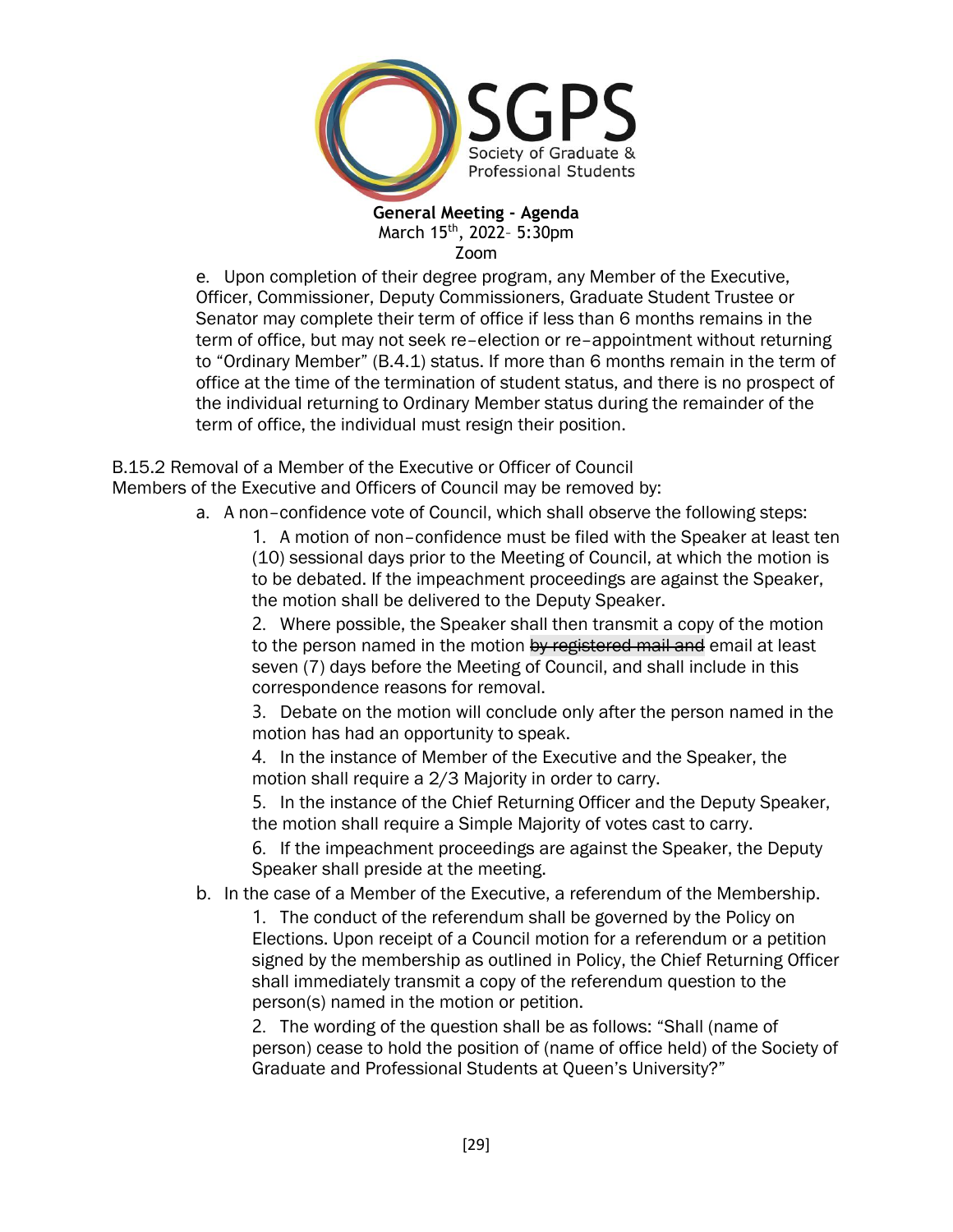

B.15.3 Requesting the Resignation of a Student Senator or Graduate Student Trustee

a. While the SGPS does not have the ability to remove or impeach a Graduate Student Senator or Graduate Student Trustee, should there be reason to believe that the Graduate Student Trustee or Graduate Student Senator is not fulfilling the expectations of their position as outlined in B.8, the Executive should make this complaint known to Council, and recommend to Council that they request the Trustee's or Senator's resignation. In addition to requesting the resignation, Speaker, on behalf of Council, shall forward the request for resignation, along with the reasoning provided, to the University Senate or Queen's University Board of Trustees as appropriate.

### *Proposed Changes*

- B.15 Resignation and Impeachment
- B.15.1 Resigning from the SGPS

f. Resignations for Members of the Executive, Commissioners, Deputy Commissioners, Office Staff, all SGPS employees, the SGPS Executive, Graduate Student Trustee and Student Senators must be submitted to the VP Professional, who will then formally forward the resignation to Council via the Speaker.

g. If the VP Professional chooses to resign they shall submit their resignation to the President, who will then formally forward the resignation to Council via the Speaker.

h. Resignations for the Deputy Speaker and Chief Returning Officer must be submitted directly to the Speaker, who will then formally forward the resignation to Council.

i. Resignation of the Speaker will be submitted to the Deputy Speaker, who will assume the role of the Speaker, and formally forward the resignation to Council.

j. Upon completion of their degree program, any Member of the Executive, Officer, Commissioner, Deputy Commissioners, Graduate Student Trustee or Senator may complete their term of office if less than 6 months remain in the term of office but may not seek re-election or re-appointment without returning to "Ordinary Member" (B.4.1) status. If more than 6 months remain in the term of office at the time of the termination of student status, and there is no prospect of the individual returning to Ordinary Member status during the remainder of the term of office, the individual must resign their position.

B.15.2 Removal of a Member of the Executive or Officer of Council

Members of the Executive and Officers of Council may be removed by:

c. A non–confidence vote of Council, which shall observe the following steps: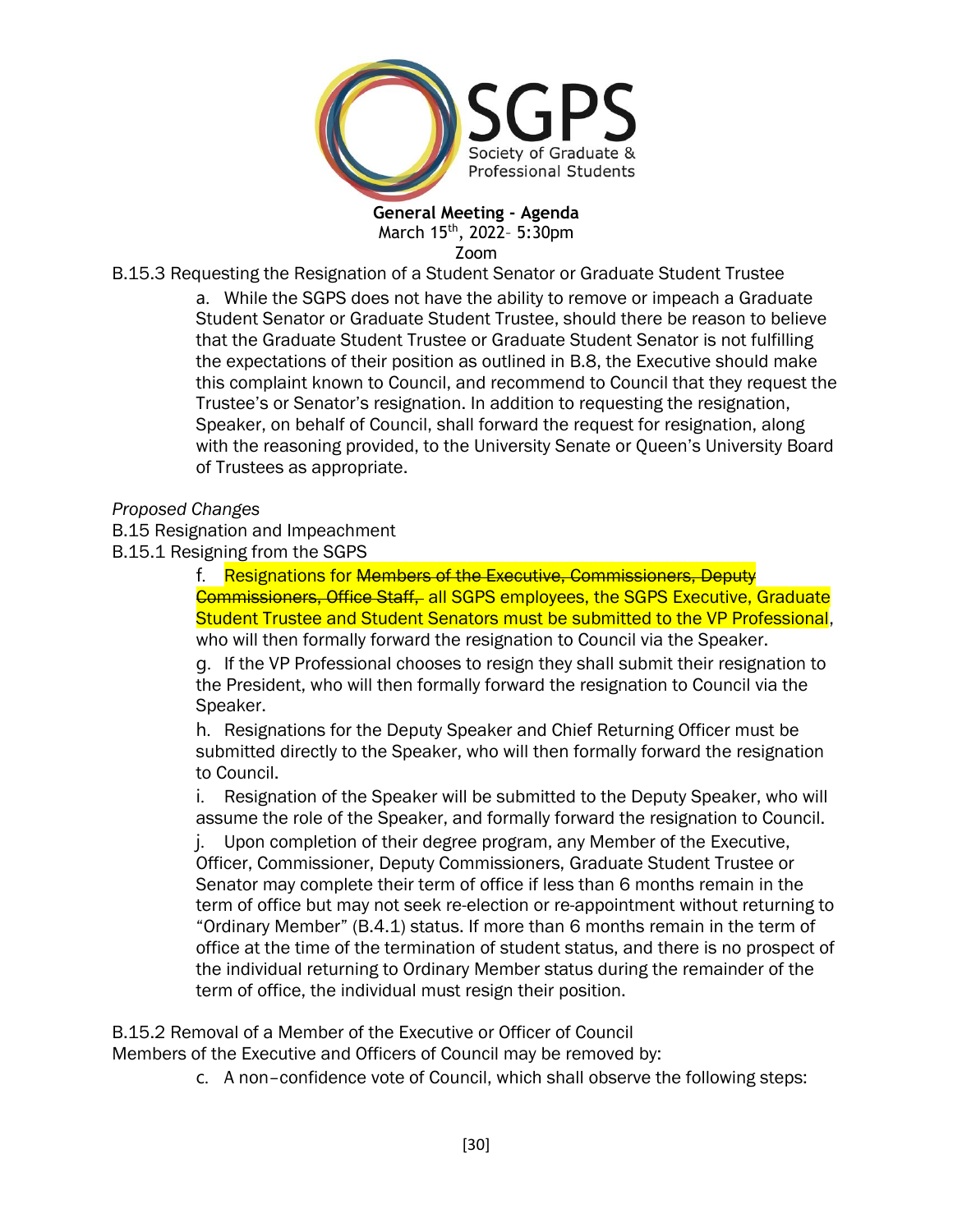

1. A motion of non–confidence must be filed with the Speaker at least ten (10) sessional days prior to the Meeting of Council, at which the motion is to be debated. If the impeachment proceedings are against the Speaker, the motion shall be delivered to the Deputy Speaker.

2. Where possible, the Speaker shall then transmit a copy of the motion to the person named in the motion by registered mail and email at least seven (7) days before the Meeting of Council and shall include in this correspondence reasons for removal.

3. Debate on the motion will conclude only after the person named in the motion has had an opportunity to speak.

4. In the instance of Member of the Executive and the Speaker, the motion shall require a 2/3 majority in order to carry.

5. In the instance of the Chief Returning Officer and the Deputy Speaker, the motion shall require a Simple Majority of votes cast to carry.

6. If the impeachment proceedings are against the Speaker, the Deputy Speaker shall preside at the meeting.

d. In the case of a Member of the Executive, a referendum of the Membership.

1. The conduct of the referendum shall be governed by the Policy on Elections. Upon receipt of a Council motion for a referendum or a petition signed by the membership as outlined in Policy, the Chief Returning Officer shall immediately transmit a copy of the referendum question to the person(s) named in the motion or petition.

2. The wording of the question shall be as follows: "Shall (name of person) cease to hold the position of (name of office held) of the Society of Graduate and Professional Students at Queen's University?"

B.15.3 Requesting the Resignation of a Student Senator or Graduate Student Trustee

b. While the SGPS does not have the ability to remove or impeach a Graduate Student Senator or Graduate Student Trustee, should there be reason to believe that the Graduate Student Trustee or Graduate Student Senator is not fulfilling the expectations of their position as outlined in B.8, the Executive should make this complaint known to Council, and recommend to Council that they request the Trustee's or Senator's resignation. In addition to requesting the resignation, Speaker, on behalf of Council, shall forward the request for resignation, along with the reasoning provided, to the University Senate or Queen's University Board of Trustees as appropriate.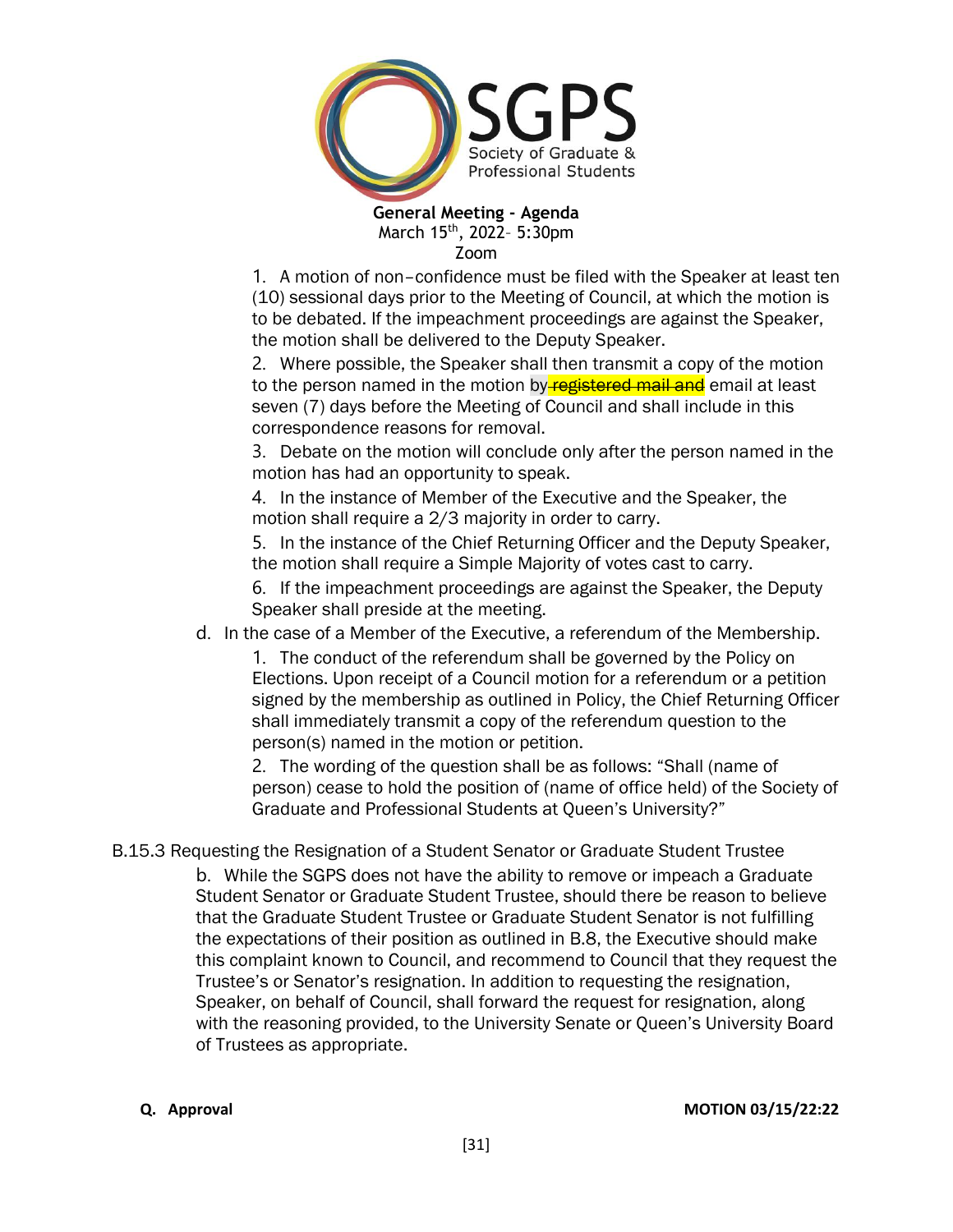

Zoom

### **BIRT SGPS Council approve the proposed changes to B.17 Meetings of Council**

*Current Bylaw (p 20-21)*

B.17 Meetings of Council

B.17.1 General Rules for Council Meetings

a. The SGPS shall follow Robert's Rules of Order.

b. All Council Meetings, except in–camera sessions, shall be open to all Ordinary Members and the public. Only Council members have speaking rights. All other Ordinary Members and members of the public may be granted the privilege to speak at meetings of Council at the discretion of the Speaker.

c. Detailed rules for Regular and General Council Meetings are can be found in Policy.

# B.17.2 Calling Regular and General Meetings of Council

a. Meetings of Council shall be called by the Speaker, once a month during the fall and winter terms, and at least once every two months during the Spring and Summer terms [Meeting of Council]. Council shall set the dates for these meetings at least 4 months in advance. In addition:

1. the President or the Speaker of the SGPS may call a Meeting of Council at any time, provided at least four (4) days notice is given to all Members of Council.

2. the Speaker shall call a Meeting of Council as soon as possible after receiving a petition signed by at least 10 Members of Council.

b. The President shall call two General Meetings each year, one in the Fall Term and one in the Winter Term [General Meeting]. The Winter Term General Meeting will be deemed the Society's official Annual General Meeting [Annual General Meeting]. General Meetings may also be called at any time during the fall or winter terms of the academic year by the President or through a vote of Council requiring Simple Majority. The President shall call a General Meeting within one week of a receiving a petition requesting such a meeting signed by more than 5 percent of the Ordinary Members of the SGPS. The meeting shall be held at the next date during the fall or winter terms of the academic year when proper notice can be given to the Membership.

B.17.3 Contesting Decisions Made at a General Meeting

a. All decisions made will be binding except as follows:

1. the decisions of the General Meeting may be challenged by presenting to the Speaker a petition containing the signatures of 50 Ordinary Members of the SGPS, asking that a Special General Meeting be held;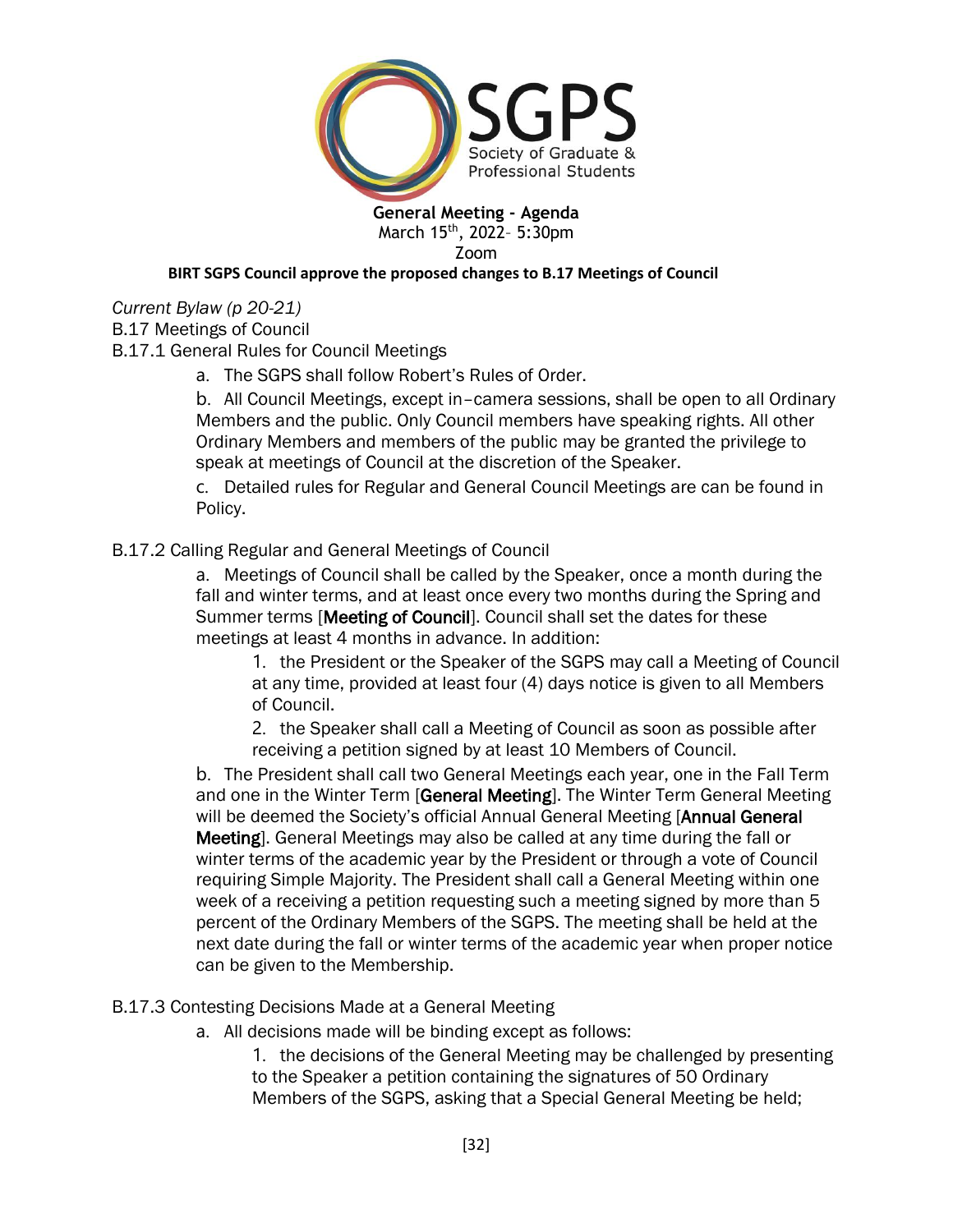

2. this petition must be received by the Speaker within one week of the adjournment of the General Meeting in which decisions are in dispute;

3. the Special General Meeting must be held within 10 days of the receipt of the petition;

4. the quorum for the Special General Meeting is 50 Ordinary Members and, if quorum is present, the Special General Meeting may review any decision of the disputed meeting and confirm or reject it; and

5. If no quorum is present, the Special General Meeting cannot convene and the decisions of the disputed General Meeting become binding.

# *Proposed Changes*

B.17 Meetings of Council

B.17.1 General Rules for Council Meetings

d. The SGPS shall follow Robert's Rules of Order.

e. All Council Meetings, except in–camera sessions, shall be open to all Ordinary Members and the public. Only Council members have speaking rights. All other Ordinary Members and members of the public may be granted the privilege to speak at meetings of Council at the discretion of the Speaker.

f. Detailed rules for Regular and General Council Meetings are can be found in Policy.

## B.17.2 Calling Regular and General Meetings of Council

c. Meetings of Council shall be called by the Speaker, once a month during the fall and winter terms, and at least once every two months during the Spring and Summer terms [Meeting of Council]. Council shall set the dates for these meetings at least 4 months one month in advance. In addition:

1. the President or the Speaker of the SGPS may call a Meeting of Council at any time, provided at least four (4) days notice is given to all Members of Council.

2. the Speaker shall call a Meeting of Council as soon as possible after receiving a petition signed by at least 10 Members of Council.

d. The President shall call two General Meetings each year, one in the Fall Term and one in the Winter Term [General Meeting]. The Winter Term General Meeting will be deemed the Society's official Annual General Meeting [Annual General Meeting].

The President shall call the Society's official Annual General Meeting [Annual General Meeting] in October each year.

General Meetings may also be called at any time during the fall or winter terms of the academic year by the President or through a vote of Council requiring Simple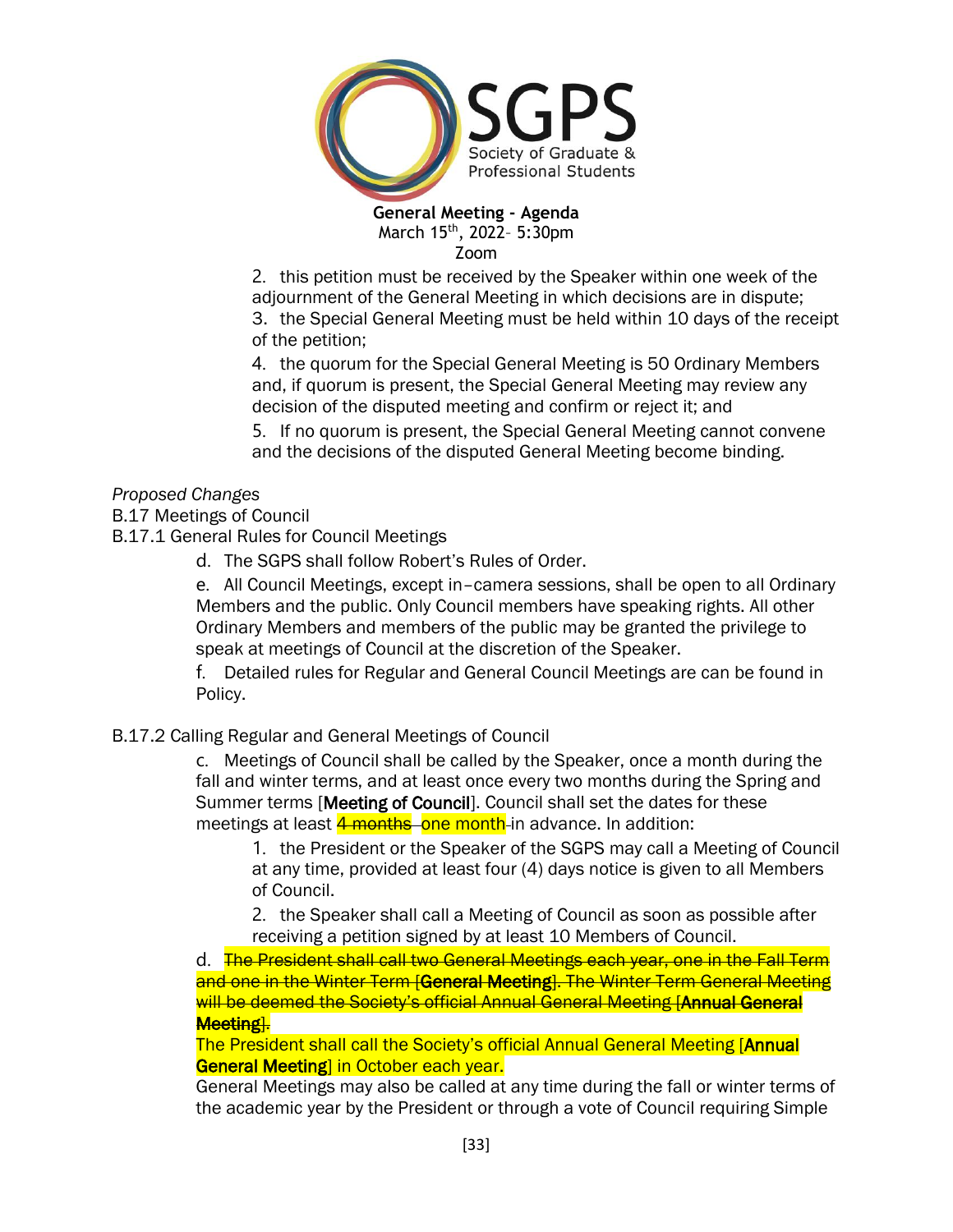

Majority. The President shall call a General Meeting within one week of a receiving a petition requesting such a meeting signed by more than 5 percent of the Ordinary Members of the SGPS. The meeting shall be held at the next date during the fall or winter terms of the academic year when proper notice can be given to the Membership.

# B.17.3 Contesting Decisions Made at a General Meeting

b. All decisions made will be binding except as follows:

1. the decisions of the General Meeting may be challenged by presenting to the Speaker a petition containing the signatures of 50 Ordinary Members of the SGPS, asking that a Special General Meeting be held;

2. this petition must be received by the Speaker within one week of the adjournment of the General Meeting in which decisions are in dispute; 3. the Special General Meeting must be held within 10 days of the receipt of the petition;

4. the quorum for the Special General Meeting is 50 Ordinary Members and, if quorum is present, the Special General Meeting may review any decision of the disputed meeting and confirm or reject it; and

5. If no quorum is present, the Special General Meeting cannot convene and the decisions of the disputed General Meeting become binding.

### **R. Approval MOTION 03/15/22:23**

## **BIRT SGPS Council approve the proposed changes to B.19 Member Societies**

*Current Bylaw (p 22-23)*

B.19 Member Societies

B.19.1 Remittance of Member Society Fees

a. SGPS Member Societies are able to set a Member Society specific fee or fees via the referendum process laid out in their governance documents. SGPS Member Societies are not required to have a Member Society specific fee in order to be recognized by the SGPS.

b. The SGPS will collect and distribute all Member Society specific fees, which are to be paid out both November and March of each calendar year. These dates are dependent on the receipt of funds and reports provided by the Queen's University Registrar.

c. Member Societies will be notified by the SGPS when fees are ready for distribution and will be required to complete an Activity Fee Declaration form in order to receive their remittance via electronic funds transfer.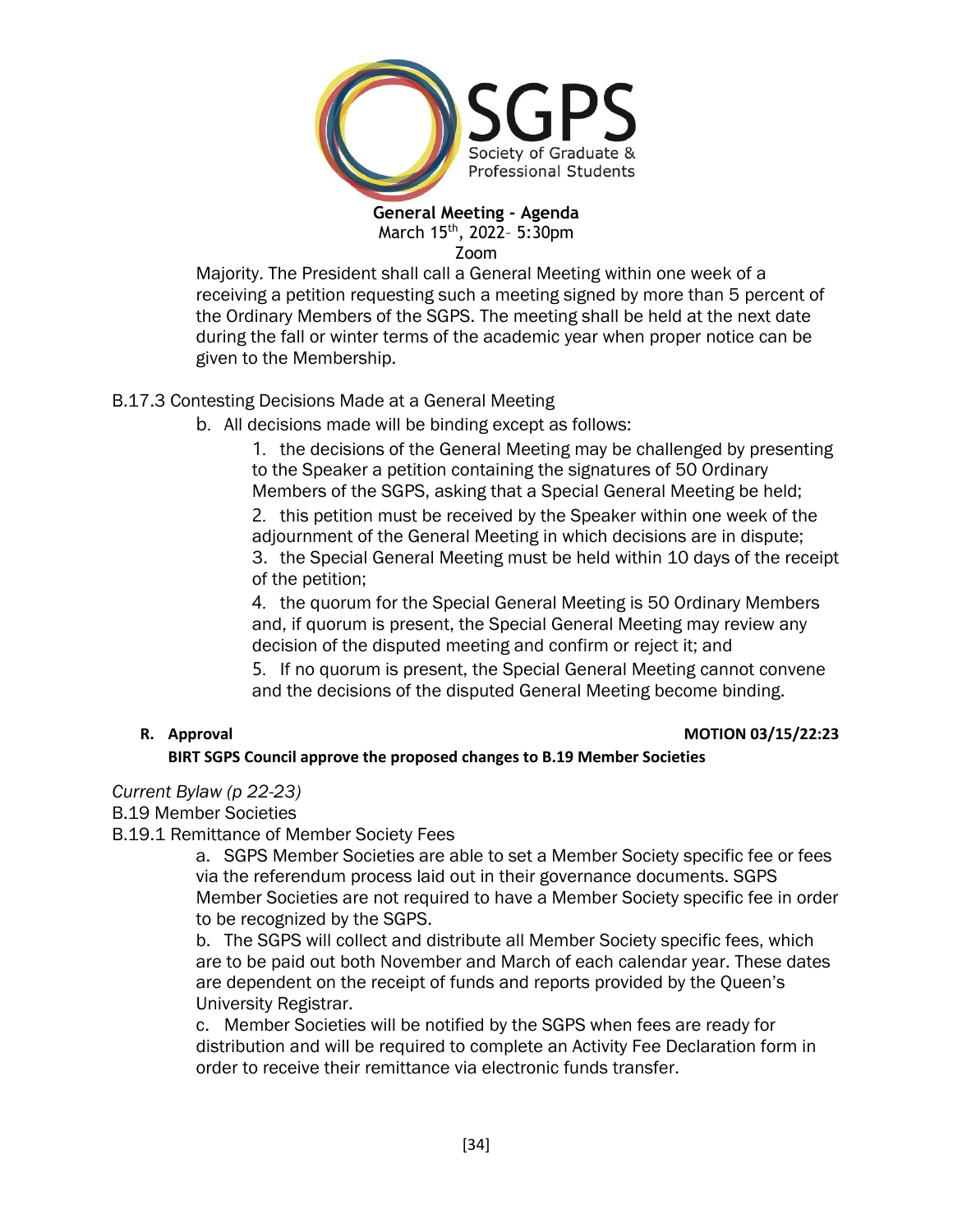

d. The SGPS will not release funds from Member Society specific fees to personal bank accounts. The banking information provided must indicate the name of Member Society as the payee.

e. Failure to complete an Activity Fee Declaration form or failure to provide appropriate banking information may result in the Member Society Fee or Fees being suspended pending an investigation by the SGPS Finance and Services Committee.

# B.19.2 Reporting for Member Society Fees

a. As per P.1.2.5.a. all groups who obtain a Fee through the SGPS must comply with the continuous reporting obligations in order to continue to receive disbursements of that Fee.

b. Member Societies who receive a student fee disbursement from the SGPS are required on an annual basis to supply the SGPS with

i.An annual report which contains:

1. A summary of the Member Society's activities over the past year and a description of how the fee has been used; 2. A letter from the group naming the executive team along

with their contact information:

3. Annual financial statements/bank statements for the previous year;

- 4. A budget for the previous year; and
- 5. Any other financial information to verify that disbursed Fees were used for their intended purpose.

ii.A proposed budget for the coming year; and,

iii.Any other information as requested by the Committee to aid in the determination of the Fee's continued eligibility.

c. Failure to submit the required documents by the prescribed deadline or refusal to submit complete information will result in the suspension of the fee according to P.1.2.5.d.

## B.19.3 Sanctioning of Member Society Events

a. The SGPS agrees to provide insurance coverage for Member Society events and activities that adhere to process outlined within this section. This insurance coverage will be renewed annually and is coordinated by the Executive Director. b. The Member Society is responsible for advising the SGPS through completion of the online "Event Registration" form of any and all events run, overseen, or administered by the Member Society or its clubs and committees.

c. Should the Member Society and its clubs and committees, fail to inform the SGPS, through the event sanctioning process, of any event involving any of the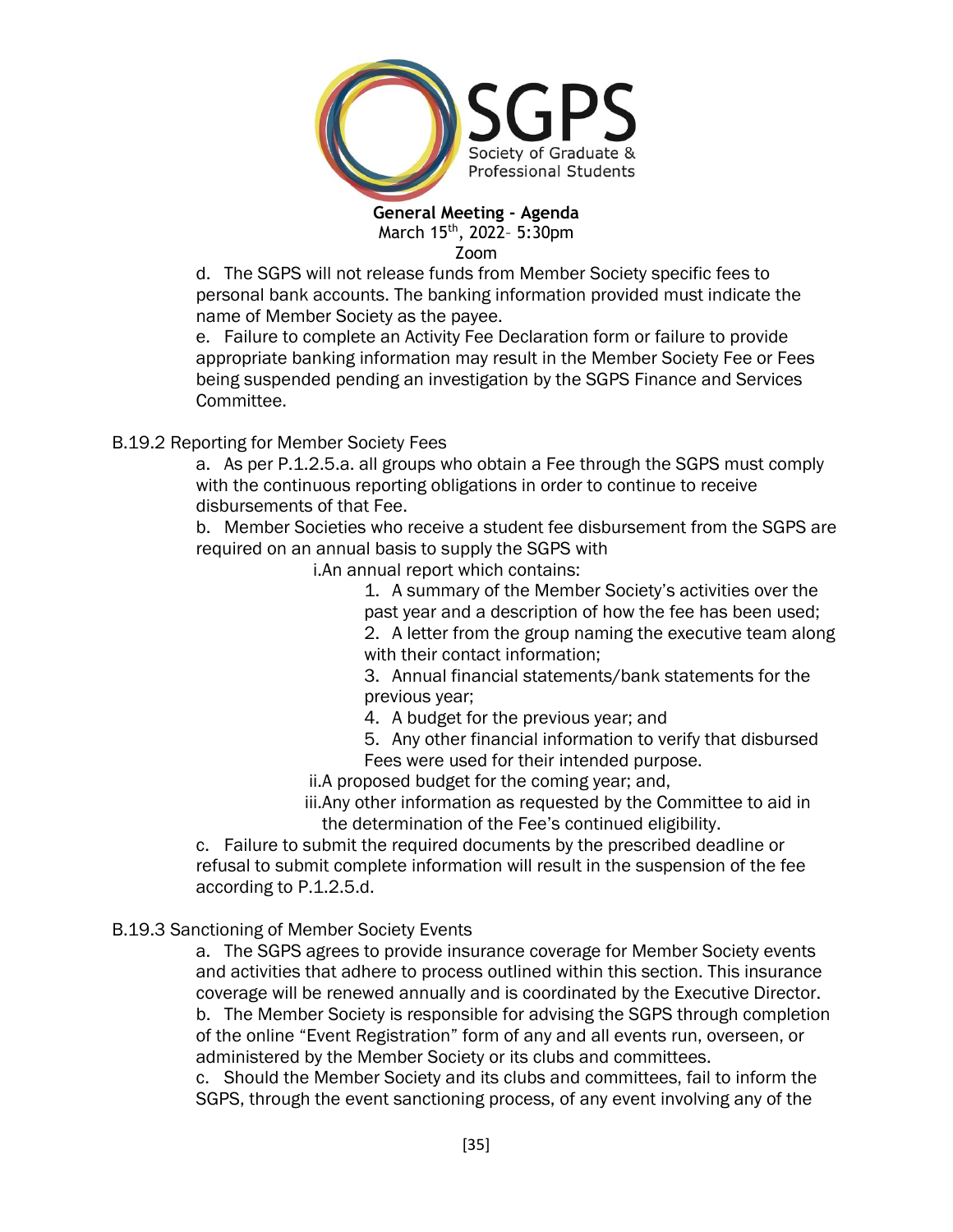

factors described B.x.x.b, the insurance of the SGPS will provide no coverage for the event or any incidents or occurrences associated with the event. d. Should the SGPS determine that the Member Society has failed to mitigate risks associated with the event in accordance with the event sanctioning process

and the conditions required of the event being sanctioned, or fails to provide information that would be considered important to the risk profile of the event and the decision to sanction, the insurance of SGPS may not provide insurance coverage for the event.

## B.19.4 Member Society Duties

a. Member Societies are required to follow the processes outlined in within the entire B.x section.

b. Member Societies will undertake all reasonable and appropriate measures to mitigate any and all risks associated with its operations or the operations of any of its clubs and committees.

c. The Member Society will inform the SGPS Executive Director and SGPS President, immediately upon receiving knowledge and no later than 3 business days, of any and all incidents that occur within the Member Society and/or as a result of the actions of the Member Society that cause and/or have the potential to cause harm to persons, property, and/or the reputation of the Member Society, the SGPS or Queen's University.

## *Proposed Changes*

## B.19 Member Societies

## B.19.1 Remittance of Member Society Fees

a. SGPS Member Societies are able to set a Member Society specific fee or fees via the referendum process laid out in their governance documents. SGPS Member Societies are not required to have a Member Society specific fee in order to be recognized by the SGPS.

b. The SGPS will collect and distribute all Member Society specific fees, which are to be paid out both November and March of each calendar year. These dates are dependent on the receipt of funds and reports provided by the Queen's University Registrar.

c. Member Societies will be notified by the SGPS when fees are ready for distribution and will be required to complete an Activity Fee Declaration form in order to receive their remittance via electronic funds transfer.

d. The SGPS will not release funds from Member Society specific fees to personal bank accounts. The banking information provided must indicate the name of Member Society as the payee.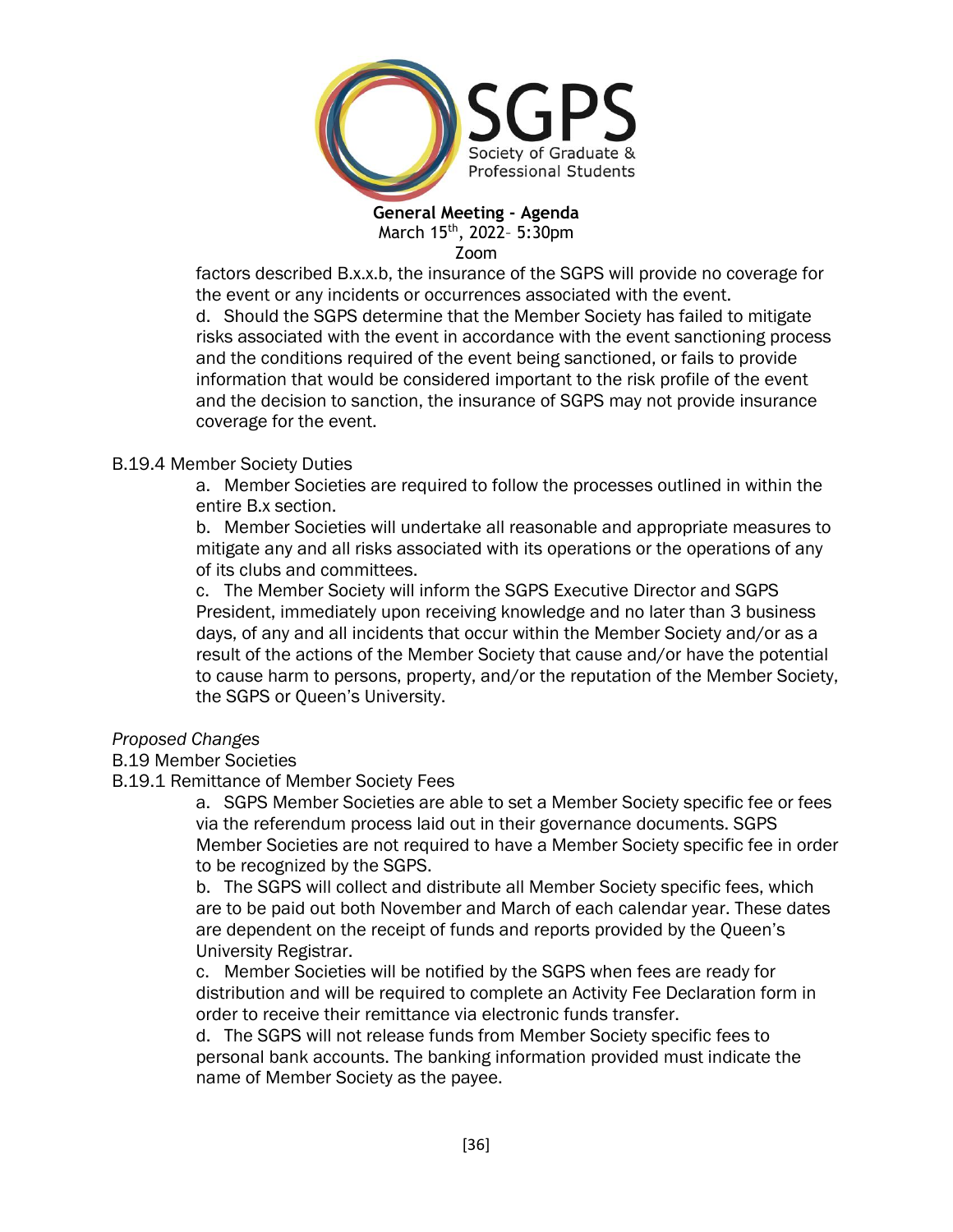

e. Failure to complete an Activity Fee Declaration form or failure to provide appropriate banking information may result in the Member Society Fee or Fees being suspended pending an investigation by the SGPS Finance and Services Committee.

# B.19.2 Reporting for Member Society Fees

a. As per P.1.2.5.a. all groups who obtain a Fee through the SGPS must comply with the continuous reporting obligations in order to continue to receive disbursements of that Fee.

b. Member Societies who receive a student fee disbursement from the SGPS are required on an annual basis to supply the SGPS with

iv.An annual report which contains:

1. A summary of the Member Society's activities over the past year and a description of how the fee has been used; 2. A letter from the group naming the executive team along with their contact information;

3. Annual financial statements/bank statements for the previous year;

- 4. A budget for the previous year; and
- 5. Any other financial information to verify that disbursed Fees were used for their intended purpose.

v.A proposed budget for the coming year; and,

vi.Any other information as requested by the Committee to aid in the determination of the Fee's continued eligibility.

c. Failure to submit the required documents by the prescribed deadline or refusal to submit complete information will result in the suspension of the fee according to P.1.2.5.d.

# B.19.3 Sanctioning of Member Society Events

e. The SGPS agrees to provide insurance coverage for Member Society events and activities that adhere to process outlined within this section. This insurance coverage will be renewed annually and is coordinated by the Executive Director.

f. The Member Society is responsible for advising the SGPS through completion of the online "Event Registration" form of any and all events run, overseen, or administered by the Member Society or its clubs and committees.

g. Should the Member Society and its clubs and committees, fail to inform the SGPS, through the event sanctioning process, of  $\frac{1}{2}$  an event involving any of the factors described B.x.x.b. the insurance of the SGPS will provide no coverage for the event or any incidents or occurrences associated with the event.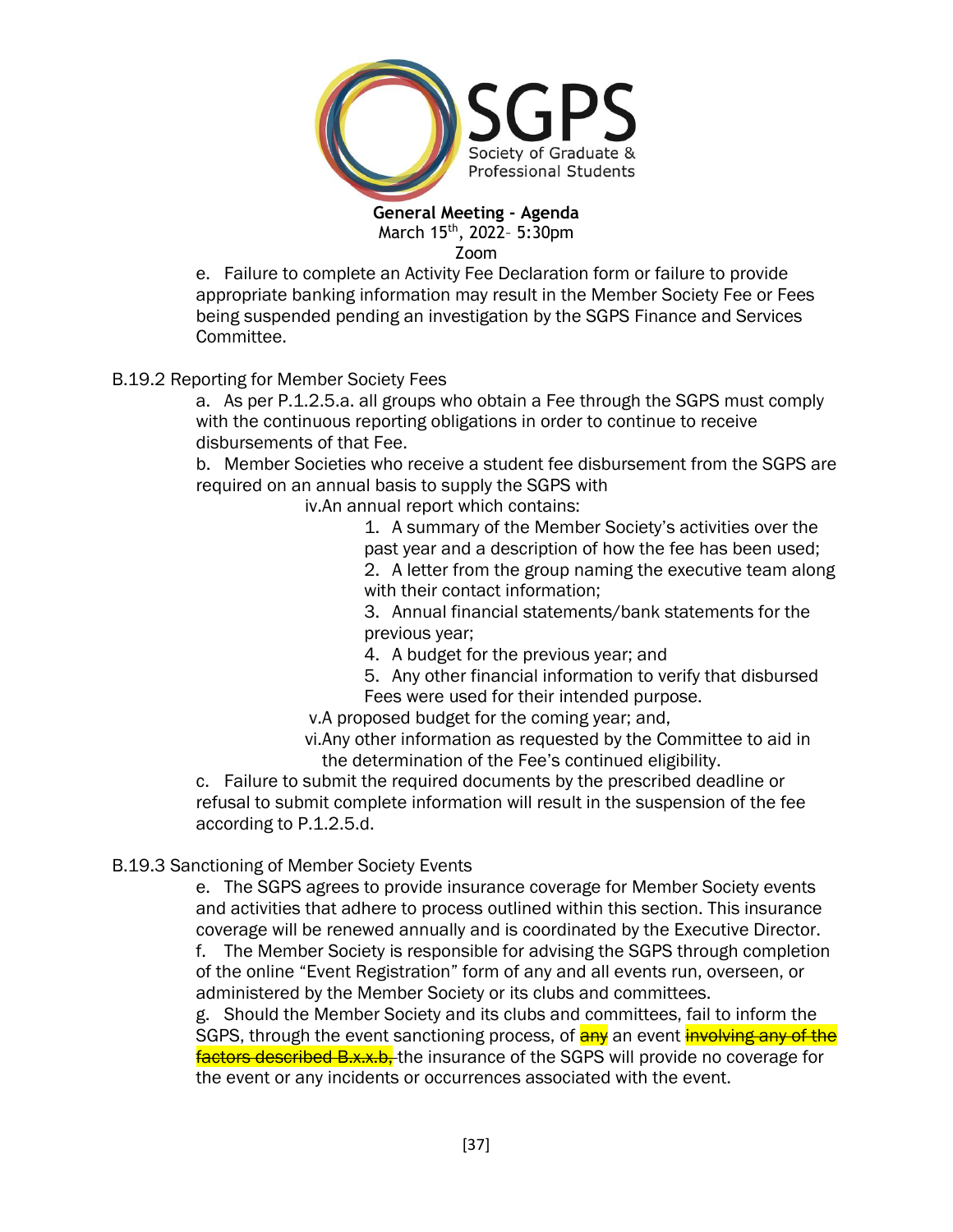

h. Should the SGPS determine that the Member Society has failed to mitigate risks associated with the event in accordance with the event sanctioning process and the conditions required of the event being sanctioned, or fails to provide information that would be considered important to the risk profile of the event and the decision to sanction, the insurance of SGPS may not provide insurance coverage for the event.

i. The Member Society is responsible for advising the SGPS through completion of the online "Event Registration" form of any and all events run, overseen, or administered by the Member Society or its clubs and committees, that involve the service of alcohol must be in compliance with current Queen's University Alcohol Policies and Guidelines.

### B.19.4 Member Society Duties

d. Member Societies are required to follow the processes outlined in within the entire **B.19** section.

e. Member Societies will undertake all reasonable and appropriate measures to mitigate any and all risks associated with its operations or the operations of any of its clubs and committees.

f. The Member Society will inform the SGPS Executive Director and SGPS President, immediately upon receiving knowledge and no later than 3 business days, of any and all incidents that occur within the Member Society and/or as a result of the actions of the Member Society that cause and/or have the potential to cause harm to persons, property, and/or the reputation of the Member Society, the SGPS or Queen's University.

### **S. Approval MOTION 03/15/22:24**

**BIRT SGPS Council approve the proposed changes to B.20 SGPS Affiliations**

### *Current Bylaw (p 22-23)*

B.20 SGPS Affiliations

B.20.1 External Student Organizations

a. The SGPS shall be a member of External Student Organizations as determined by referendum.

b. Increases in membership fees of External Student Organizations must be ratified by referendum, except where provision is made for such increases in the membership referendum question according to Elections and Financial Policy.

c. Meetings of any External Student Organization of which the SGPS is a member shall be at- tended as delegates of the SGPS by, in order of preference, the VP Community, the President, and/or a representative.

d. Additional delegates may be appointed at the discretion of Council.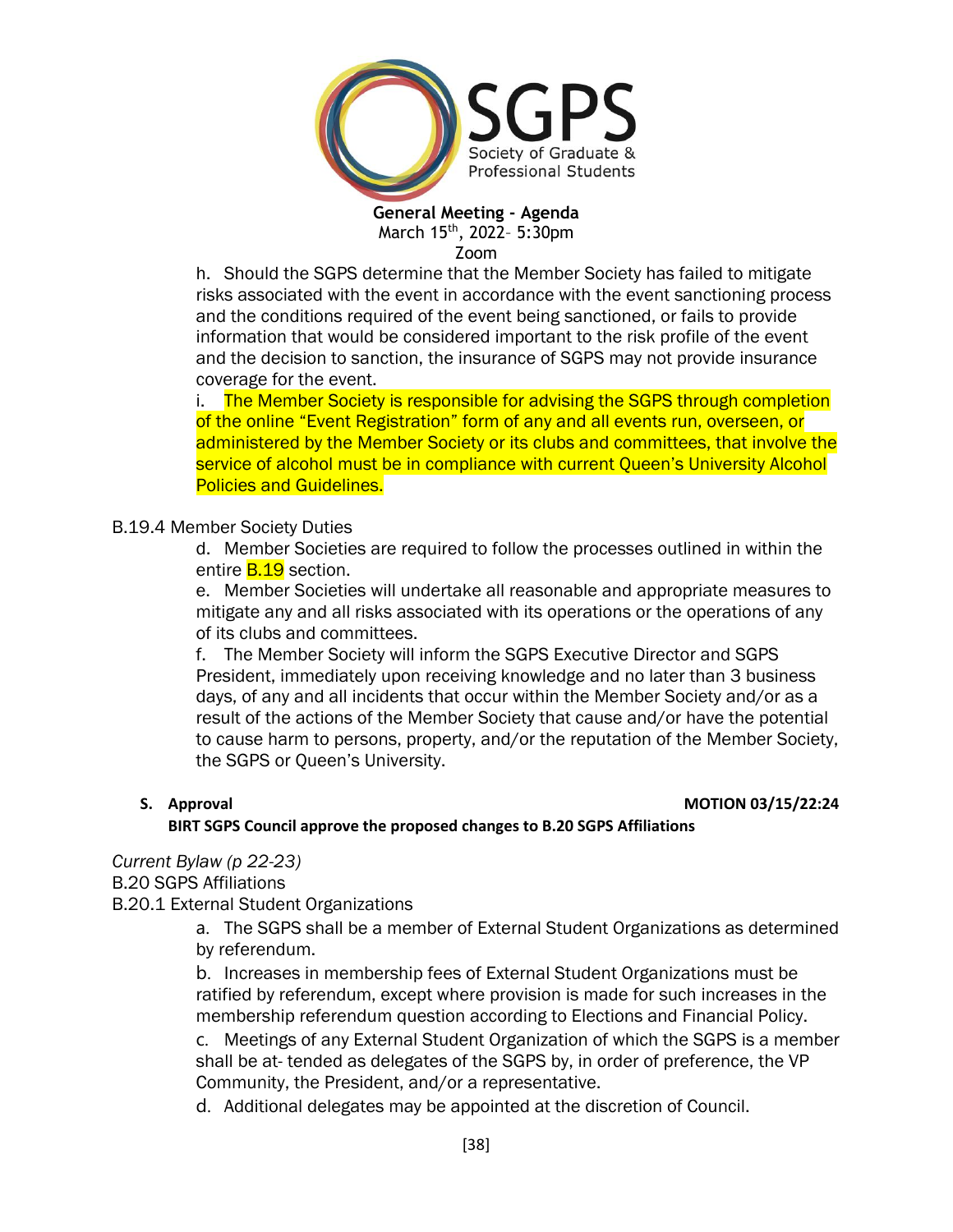

e. Any measure approved by an External Student Organization of which the SGPS is a member is subject to ratification by Council.

### B.20.2 Other External Organizations

a. Other organizations which are substantially external to the University shall be recognized by the SGPS on the recommendation to do so by Council. Such recommendation requires a vote of 2/3 Majority in its favour by Council, with a notice of such a motion being given at least seven days in advance of the meeting in which it will be voted upon.

b. The SGPS will not have dealings with any external organization that discriminates by its Bylaws, Policies or equivalents on the grounds of race, colour, gender, religion, social status, gender identity, disability or sexual orientation.

c. Council may rescind any recommendation at any time by following the same procedure used to make the recommendation.

d. The SGPS will only give financial assistance to those organizations that it has recognized in accordance with this Bylaw. Any financial assistance from the SGPS must be spent for the purpose for which it was requested.

*Proposed Bylaw*

B.20 SGPS Affiliations with External Student Organizations **B.20.1 External Student Organizations** 

> f. The SGPS shall be a member of External Student Organizations as determined by referendum.

g. Increases in membership fees of External Student Organizations must be ratified by referendum, except where provision is made for such increases in the membership referendum question according to Elections and Financial Policy.

h. Meetings of any External Student Organization of which the SGPS is a member shall be attended as delegates of the SGPS by, in order of preference, the VP Community, the President, and/or a representative.

i. Additional delegates may be appointed at the discretion of Council.

j. Any measure approved by an External Student Organization of which the SGPS is a member is subject to ratification by Council.

k. The SGPS will not have dealings with any external organization that discriminates by its Bylaws, Policies or equivalents on the grounds of race, colour, gender, religion, social status, gender identity, disability or sexual orientation.

**B.20.2 Other External Organizations**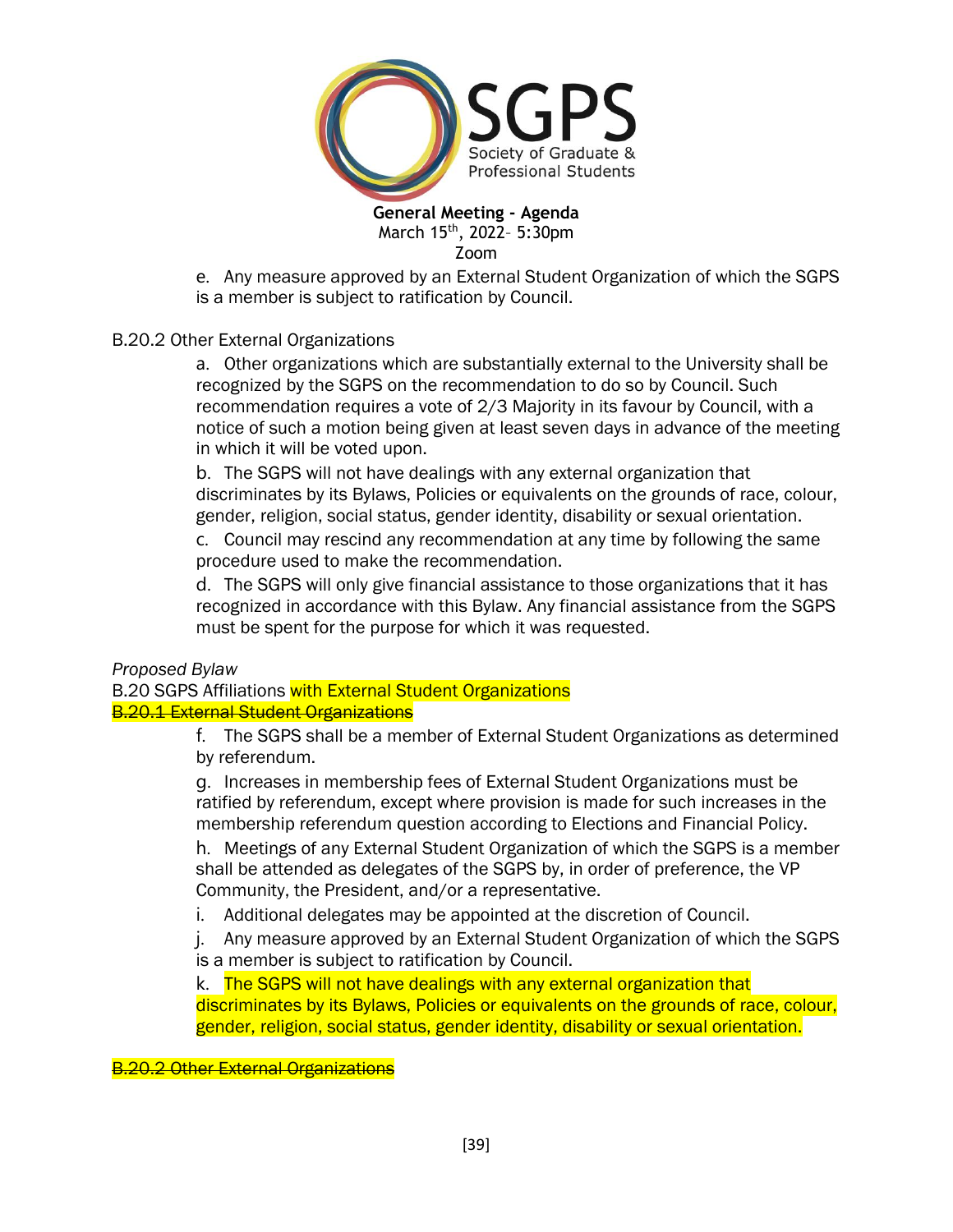

e. Other organizations which are substantially external to the University shall be recognized by the SGPS on the recommendation to do so by Council. Such recommendation requires a vote of 2/3 Majority in its favour by Council, with a notice of such a motion being given at least seven days in advance of the meeting in which it will be voted upon.

f. The SGPS will not have dealings with any external organization that discriminates by its Bylaws, Policies or equivalents on the grounds of race, colour, gender, religion, social status, gender identity, disability or sexual orientation.

g. Council may rescind any recommendation at any time by following the same procedure used to make the recommendation.

h. The SGPS will only give financial assistance to those organizations that it has recognized in accordance with this Bylaw. Any financial assistance from the SGPS must be spent for the purpose for which it was requested.

**T. Approval MOTION 03/15/22:25**

**BIRT SGPS Council approve the addition of B.22 Privacy, Use, and Disclosure of Personal Information by the SGPS**

### *Current Bylaw (p 25)*

B.22 Privacy, Use, and Disclosure Of Personal Information By The SGPS None. It is blank.

### *Proposed Changes*

a. The University collects personal information from its students for the purposes related to the students' post-secondary education pursuant to the Freedom of Information and Protection of Privacy Act (FIPPA). The SGPS is a student government association administered by elected student representatives and governed by a student ratified constitution. It is necessary for the SGPS to have access to student personal information to provide management and administration of the student health and dental plan; administer non-academic discipline of students, to provide access to and information about affiliated or sponsored programs to students, to verify and validate voter eligibility for society referenda and elections, to verify student eligibility for use of selected services, and to communicate with student members about student society matters.

b. The University discloses to the SGPS the following student personal information:

i.Name ii.Student number iii.Birthdate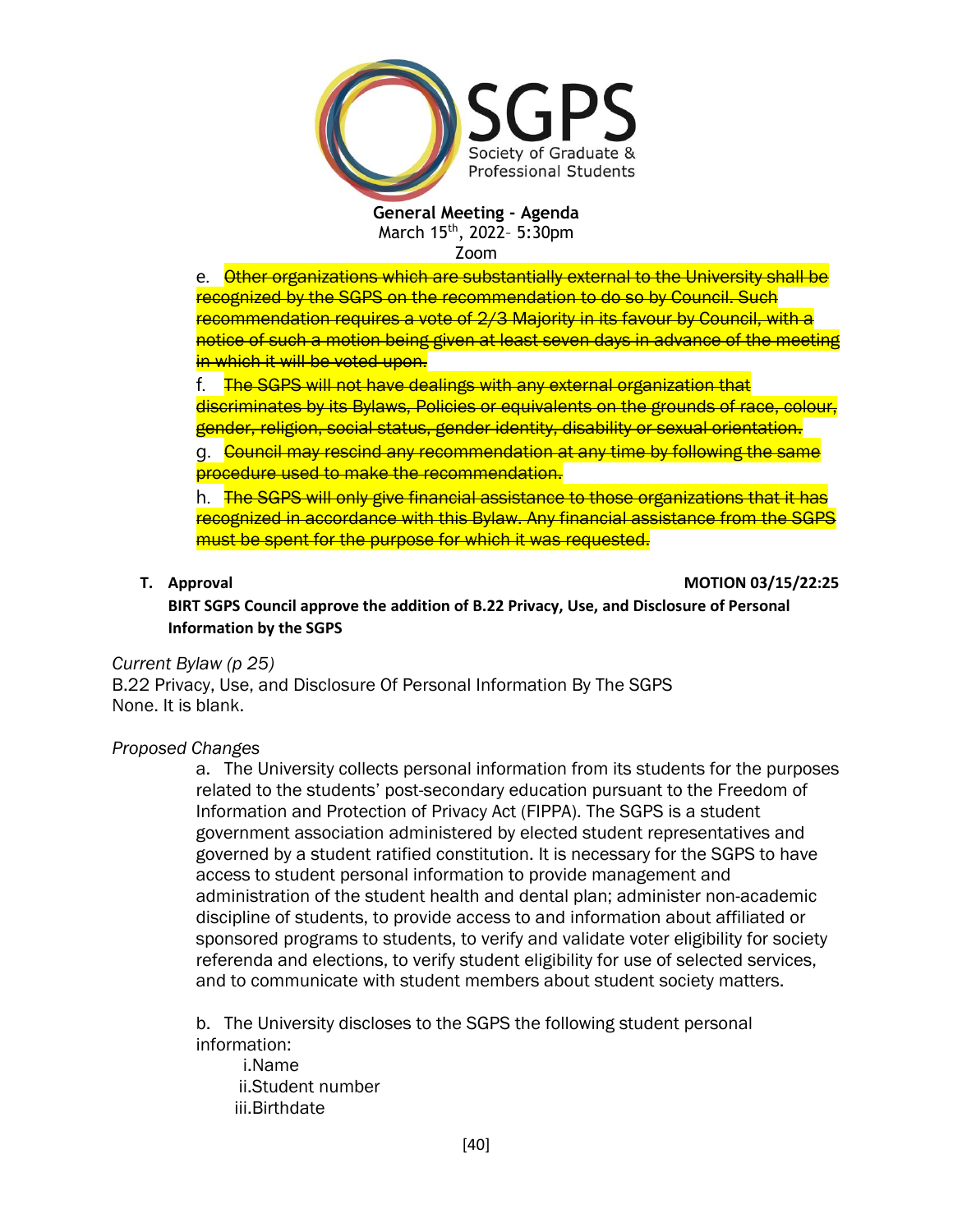

iv.Degree program v.Career vi.Academic concentration vii.Email address viii.Student Address ix.Residency Information x.Gender xi.Association fees paid xii.SGPS related fee payments

- c. This personal information disclosed shall be used solely:
	- i.To provide management and administration of the student health and dental plan;
	- ii.To administer the non-academic discipline of students;
	- iii.To provide access to and information about affiliated or sponsored programs to students;
	- iv.To verify and validate voter eligibility for society referenda and elections; v.To verify student eligibility for use of selected services; and,
	- vi.To communicate with student members about student society matters.

d. The SGPS shall implement physical, organizational, technological, and other security measures to restrict access to student personal information to employees, agents, and representatives, and advisors who require the information in the proper and appropriate discharge of their function to the SGPS; prevent the loss, disposal or destruction of student personal information; and prevent theft, sale, improper access, improper modification, improper copying, improper use, or improper disclosure of student personal information by, or to, any person or organization.

e. The SGPS may disclose student personal information to third parties (namely the SGPS Health and Dental provider, StudentCare) for the provision of student services provided the third party is legally bound by a confidentiality agreement to handle student personal information in accordance with this agreement and the Act. The SGPS shall provide copies of the confidentiality agreements required to the Office of the University Registrar annually and after any amendment to said confidentiality agreements.

f. The SGPS shall comply with any and all requirements of privacy legislation to which the University might be subject including, but not limited to, the Freedom of Information and Protection of Privacy Act, R.S.O. 1990, c. F.31, and the Canadian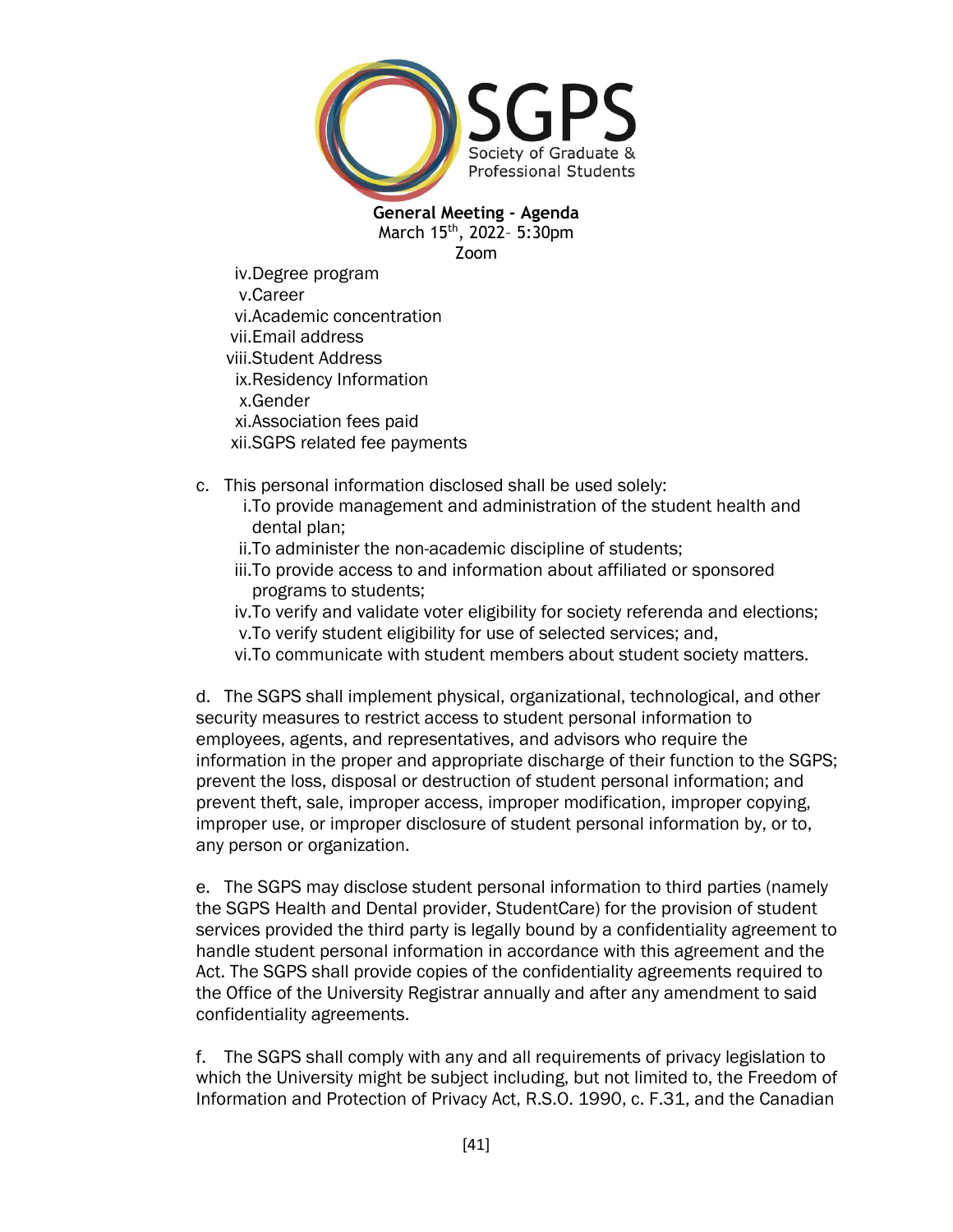

Anti-Spam legislation requirements.

g. The SGPS shall retain student personal information for no longer than is reasonably necessary to fulfill the purposes enumerated in this agreement, up to a maximum of one year. After this period of time has passed, the SGPS must dispose of student personal information only by destroying it in a manner that makes it highly resistant to reconstruction. In destroying student personal information, the SGPS shall take reasonable security precautions to protect confidentiality and security during storage, transport, and handling. The SGPS must notify the Office of the University Registrar once the students' personal information has been securely destroyed.

h. Upon request, a member shall be informed of the existence, use, and disclosure of their information, and shall be given access to it. Members may verify the accuracy and completeness of their information and may request that it be amended, if appropriate.

# **U. Approval MOTION 03/15/22:26 BIRT SGPS Council approve the proposed changes to B.23 Sexual Health Resource Centre**

## *Current bylaw (p 25-28)*

B.23 The Sexual Health Resource Centre

a. The SGPS recognizes that the Sexual Health Resource Centre (hereafter referred to as SHRC) provides unique and beneficial services to the SGPS, Queen's University, and Kingston communities. The society further recognizes that the work performed by the SHRC is of a highly sensitive and sometimes confidential nature, and that the SHRC has developed strong and responsible policies in order to deliver these vital services.

b. In order to secure the continued existence of the SHRC and the services it provides the SHRC will henceforth be recognized as an organization within the SGPS and under the limited jurisdiction of SGPS Council.

c. It is recognized and affirmed that it is in the best interests of the SGPS and the Queen's University community that the SHRC be free from the influence of student government and outside institutions with regards to its organizational integrity, including but not limited to the SHRC's constitution, operations, and services.

d. Accordingly, the organizational autonomy of the SHRC will be guaranteed by the SGPS' bylaws and policies. The SGPS will not exercise financial control over the operation of the SHRC, except as specifically provided in this section of bylaw.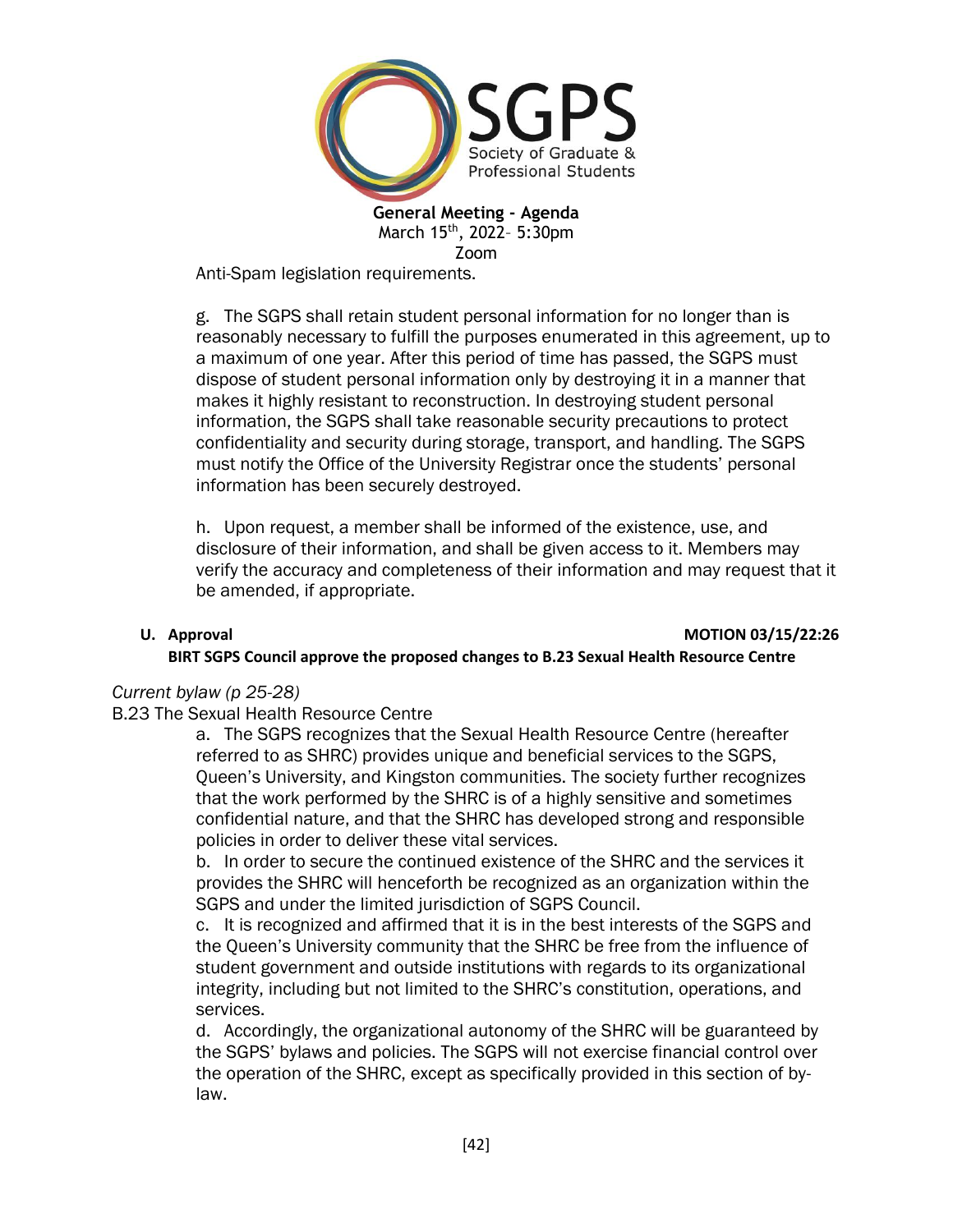

Zoom

e. The services, elections and human resources of the SHRC shall by governed by the SHRC Constitution and its bylaws and policies. The day to day operations shall be managed by the SHRC Executive as they determine.

f. In order to maintain transparency and open lines of dialogue the SHRC Director shall have a non-voting seat on Council with speaking rights in order to express the views and interests of the SHRC Executive and volunteer body.

g. The SGPS Executive shall have overriding authority over the SHRC only in such instances where the actions of the SHRC pose legal or financial risk to the SGPS at large.

h. In the event of an SGPS Executive taking overriding action, both the SHRC Management Board and/or the SHRC Executive Board, may appeal this decision to SGPS Council.

# B.23.1 SHRC Management Board and Oversight

a. The SHRC shall have a Management Board which shall oversee the long term strategic planning and financial operations of the SHRC and shall be accountable to the SGPS Council.

## b. The SHRC Management Board shall consist of the following members:

- 1. SHRC Director (voting member);
- 2. SHRC Financial Manager (voting member);
- 3. Elected SHRC Executive Board member (voting member);
- 4. Elected SHRC Volunteer (voting member);
- 5. One student member-at-large from the Alma Mater Society, contingent on the financial contribution to the SHRC (voting member);
- 6. A member of the SGPS Council (voting member);
- 7. The SGPS Vice-President Community (voting member);
- 8. Another elected SGPS Executive (voting member);
- 9. One qualified non-student with a knowledge of Queen's and a

knowledge of the nature and functions of the SHRC (non-voting member); 10.The SGPS Executive Director (non-voting member)

c. The SHRC Management Board will be responsible for performing the following duties:

- 1. Approve the annual SHRC budget and year plan;
- 2. Regularly review the financial and legal position of the SHRC;

3. Approve all changes to policy that directly impact the finances of the SHRC;

4. Accept and approve expenditures for outside contracts, including but not limited to insurance, accounting, IT, and legal services;

- 5. Establish and maintain financial and legal policy for the SHRC;
- 6. Ensure that the SHRC maintains a physical space on campus; and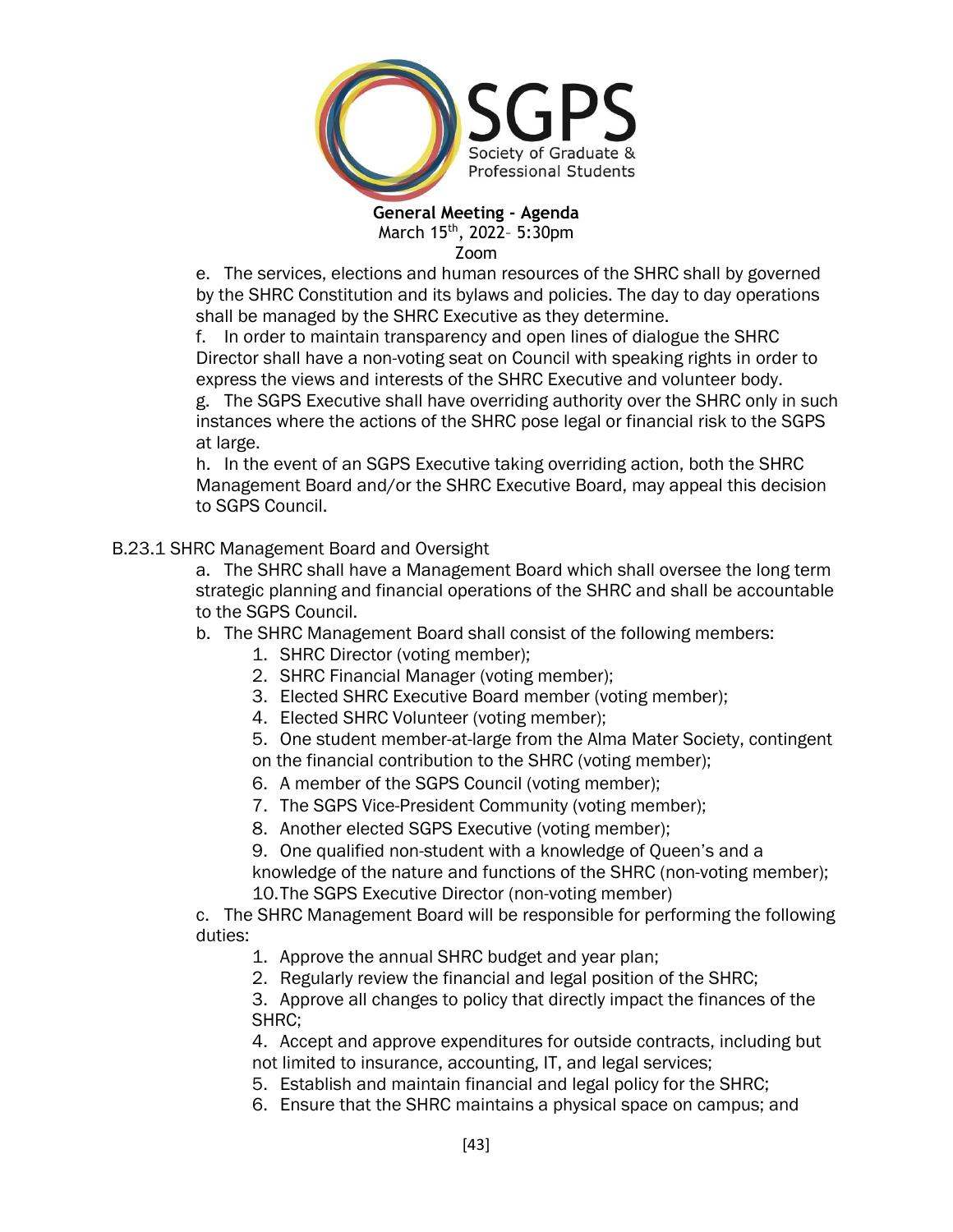

7. Submit reports to SGPS Council on the status of the SHRC as needed.

8. Submit reports on the status of the SHRC to SGPS General Meetings. d. The SGPS Council student representative to SHRC Management Board, the Vice-President Community, and/or the Director of the SHRC may, at any time, pass any documents approved by the SHRC Management Board to the SGPS Council for information purposes. The SGPS Council student representative to the SHRC Management Board or the VP Community shall be responsible for ensuring these documents are brought to SGPS Council Meetings.

e. In the situation that SGPS Council receives a proposed new policy or proposed policy amendment that directly affects the SHRC, the SHRC Management Board, as primary stakeholders of the financial operations of the SHRC, shall be notified in advance of the policy and all members of the Management Board will be invited to submit written feedback to the Speaker to be delivered to Council with the motion.

f. The annual budget and strategic plan of the SHRC is subject to ratification by the SHRC Management Board. Once ratified by the SHRC Management Board, the Management Board shall be responsible for ensuring that the annual budget and strategic plan of the SHRC are adhered to.

g. Deviations from the annual budget that exceed \$100.00 require the approval of the SHRC Management Board. The board shall only exercise this right after raising its concerns to the SHRC Executive Board and giving them a chance to respond to these concerns.

h. The SHRC Management Board shall take office immediately after transition of the incoming SHRC Executive Board.

i. A member of the SHRC Management Board shall cease to be eligible to remain in such office:

1. if they cease to hold the status by which they were elected/appointed to the SHRC Management Board;

2. if they submit their written resignation from such office; or

3. if two-thirds (2/3) of the SHRC Management Board votes to remove that member for reasons of incompetence, neglect of duties, or interference with the operation of the Management Board.

j. A voting member of the SHRC Management Board shall be elected chair of the Board at the first meeting of the new SHRC Management Board during March or April of the previous fiscal year. The Chair's administrative duties include, but are not limited to the following:

1. calling meetings, sending out agendas, and posting meeting minutes online;

2. receiving grievance complaints, and writing rulings;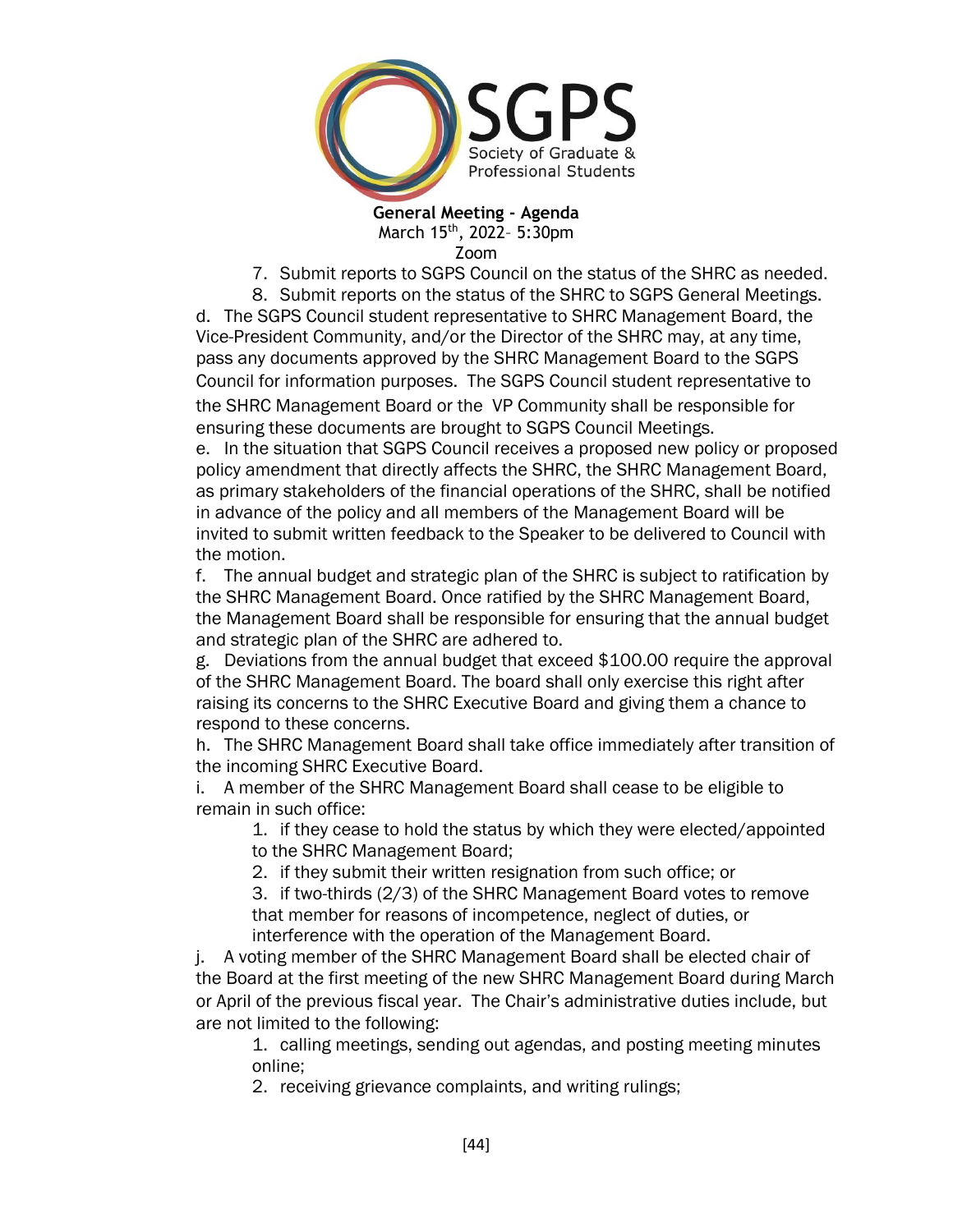

3. ensuring that the SHRC Director, the SHRC Financial Manager, the SGPS VP Community), the SGPS Council student representative present brief verbal reports at the beginning of each meeting summarizing their activities since the last SHRC Management Board meeting

4. Writing a report on the SHRC Management Board's activities to present at SGPS Council Meetings. In the event that the Chair cannot attend the SGPS Council Meeting, they shall pass the report to the SGPS VP Community to present at the SGPS Meeting of Council; and

5. In cases where the Chair is unable to fulfill their duties they will provide notice so that the Executive Director of the SGPS may serve as acting Chair of the SHRC Management Board.

k. The SHRC Management Board shall meet twice per academic semester (Fall, Winter, and Spring-Summer) and hold responsibility until such time as a full new SHRC Executive Board is elected. Meetings outside of this may be called by the written request of the Chair, the SHRC Executive Board members or the SGPS VP Community. Further, a meeting shall be called by the Chair on receipt of a written request by three (3) SHRC Management Board members.

l. Notice of meetings of the SHRC Management Board shall be provided to all members at least forty-eight (48) hours in advance unless a number equivalent to quorum agree to waive such notice.

m. Quorum for meetings of the SHRC Management Board shall be six (6) voting members. Quorum shall include SHRC Management Board members who participate in the meeting via remote technology.

n. These meetings shall be open to the public and meeting times and locations shall be advertised on the SHRC's media outlets at least forty -eight (48) hours in advance. In cases of confidential matters, the Board may move to closed session. Minutes of these meetings shall be available to the public-at-large on the SHRC's website once approved at a later SHRC Management Board meeting.

## B.23.2 Financing and Insurance

The SHRC Executive shall bear full responsibility for securing financing for the organization's operations through student interest fee levies, public grants, sponsorship, and other fundraising methods.

a. The SHRC Executive must secure insurance coverage for all of their products, services, and operations, and the SHRC will be solely responsible for paying the cost of this coverage. Should the SHRC lose or be unable to find insurance coverage the SGPS Executive may order that sales or services be suspended until coverage resumes.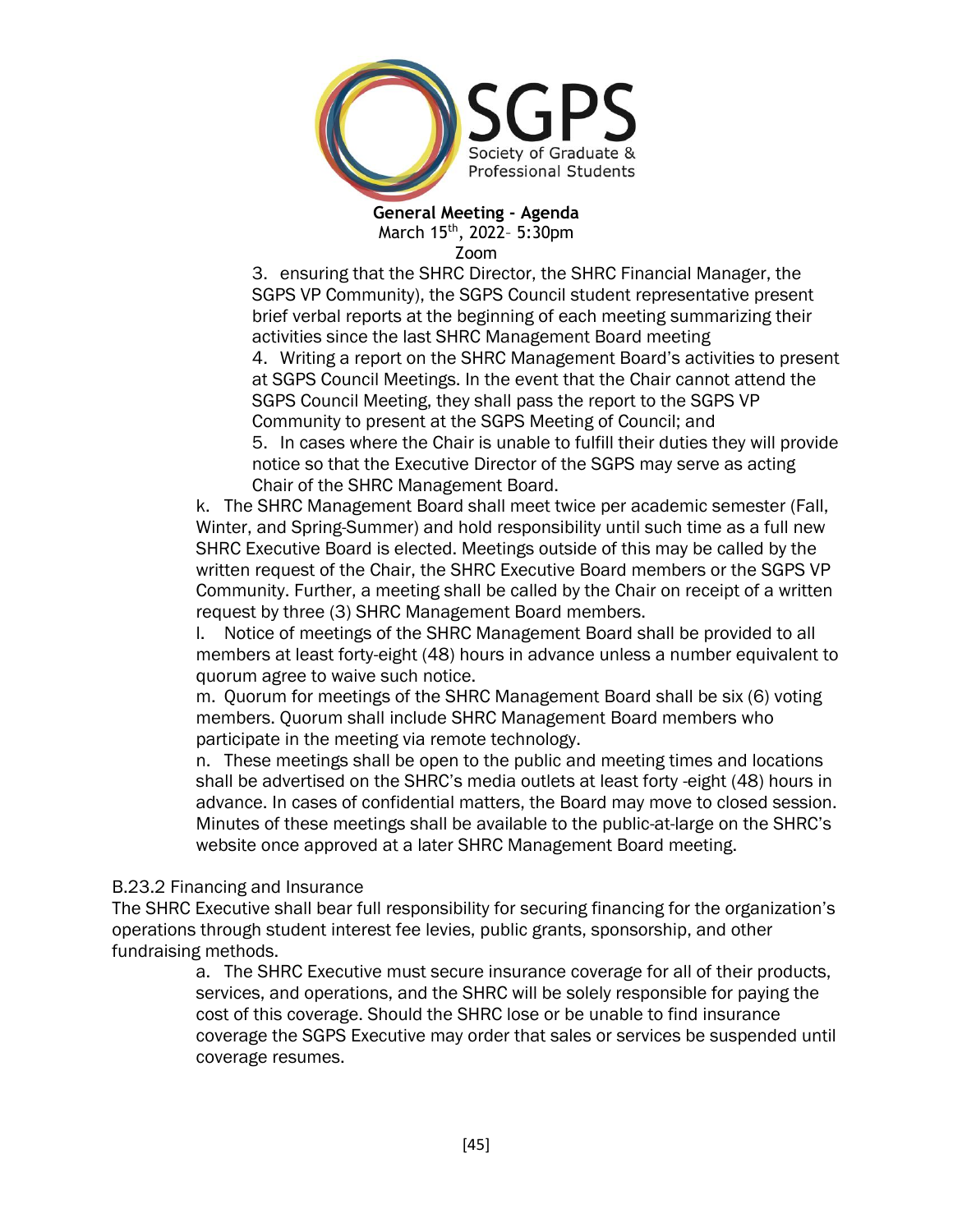

b. The SGPS will endeavour to help the SHRC identify and acquire the appropriate insurance coverage and provide resources to assist the organization where possible.

*Proposed Changes (provided and approved by the SHRC)* B.23 The Sexual Health Resource Centre

i. The SGPS recognizes that the Sexual Health Resource Centre (hereafter referred to as SHRC) provides unique and beneficial services to the SGPS, Queen's University, and Kingston communities. The society further recognizes that the work performed by the SHRC is of a highly sensitive and sometimes confidential nature, and that the SHRC has developed strong and responsible policies in order to deliver these vital services.

j. In order to secure the continued existence of the SHRC and the services it provides the SHRC will henceforth be recognized as an organization within the SGPS and under the limited jurisdiction of SGPS Council.

k. It is recognized and affirmed that it is in the best interests of the SGPS and the Queen's University community that the SHRC be free from the influence of student government and outside institutions with regards to its organizational integrity, including but not limited to the SHRC's constitution, operations, and services.

l. Accordingly, the organizational autonomy of the SHRC will be guaranteed by the SGPS' bylaws and policies. The SGPS will not exercise financial control over the operation of the SHRC, except as specifically provided in this section of bylaw.

m. The services, elections and human resources of the SHRC shall by governed by the SHRC Constitution and its bylaws and policies. The day to day operations shall be managed by the SHRC Executive as they determine.

n. In order to maintain transparency and open lines of dialogue the SHRC Director shall have a non-voting seat on Council with speaking rights in order to express the views and interests of the SHRC Executive and volunteer body.

o. The SGPS Executive shall have overriding authority over the SHRC only in such instances where the actions of the SHRC pose legal or financial risk to the SGPS at large.

p. In the event of an SGPS Executive taking overriding action, both the SHRC Management Board and/or the SHRC Executive Board, may appeal this decision to SGPS Council.

## B.23.1 SHRC Management Board and Oversight

o. The SHRC shall have a Management Board which shall oversee the long term strategic planning and financial operations of the SHRC and shall be accountable to the SGPS Council.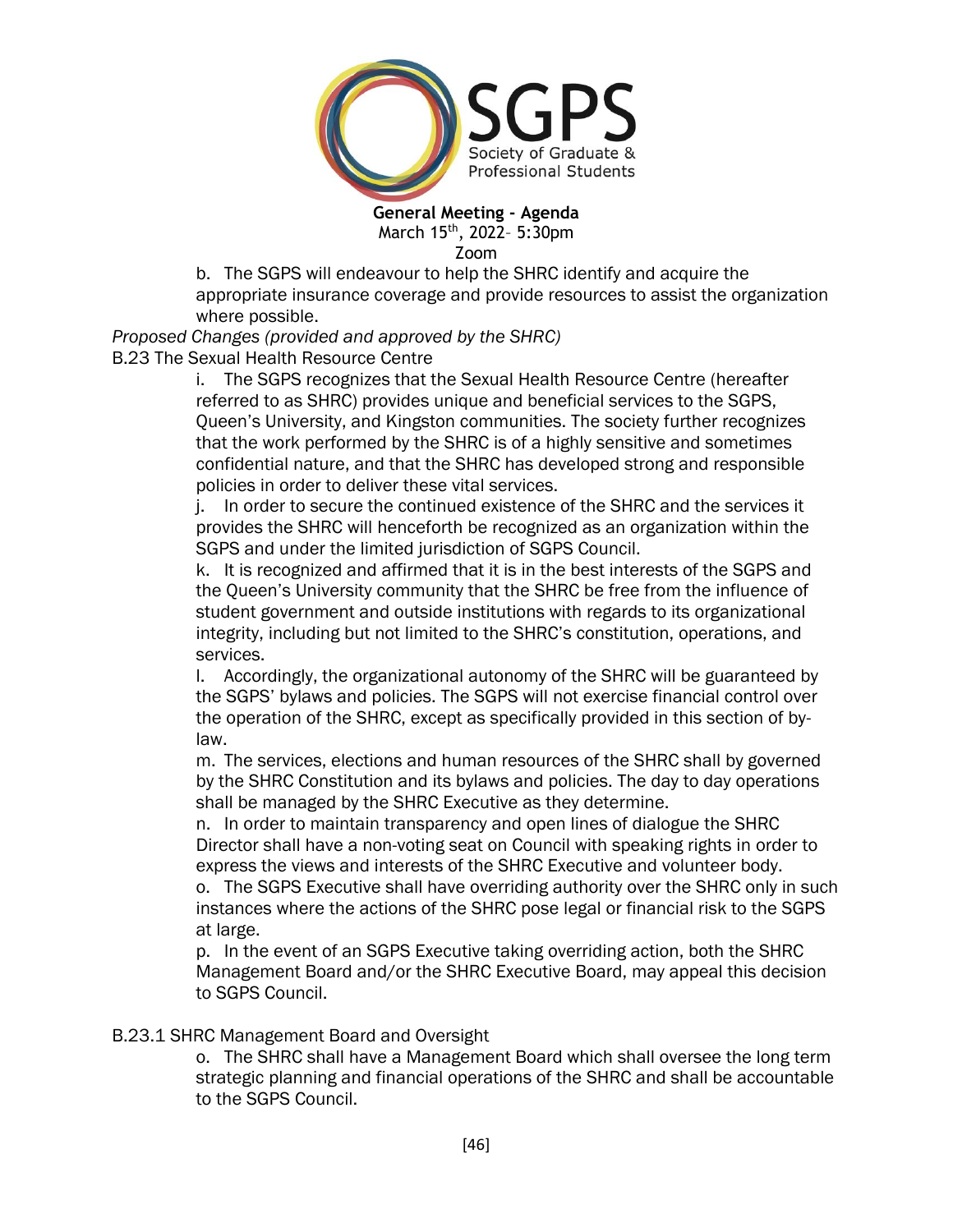

**General Meeting - Agenda**

March 15<sup>th</sup>, 2022- 5:30pm Zoom

- p. The SHRC Management Board shall consist of the following members:
	- 1. SHRC Director (voting member);
	- 2. SHRC Financial Manager (voting member);
	- 3. Elected SHRC Executive Board member (voting member);
	- 4. Elected SHRC Volunteer (voting member);
	- 5. One student member-at-large from the Alma Mater Society, contingent on the financial contribution to the SHRC (voting member);
	- 6. A member of the SGPS Council (voting member);
	- 7. The SGPS Vice-President Community (voting member);
	- 8. Another elected SGPS Executive (voting member);
	- 9. One qualified non-student with a knowledge of Queen's and a

knowledge of the nature and functions of the SHRC (non-voting member); 10.The SGPS Executive Director (non-voting member)

q. The SHRC Management Board will be responsible for performing the following duties:

- 1. Approve the annual SHRC budget and year plan;
- 2. Regularly review the financial and legal position of the SHRC;

3. Approve all changes to policy that directly impact the finances of the SHRC;

4. Accept and approve expenditures for outside contracts, including but not limited to insurance, accounting, IT, and legal services; Accept and approve expenditures over \$500

5. Establish and maintain financial and legal policy for the SHRC;

6. Ensure that the SHRC maintains a physical space on campus; and

7. Submit quarterly reports to SGPS Council on the status of the SHRC as needed.

8. Submit reports on the status of the SHRC to SGPS General Meetings. r. The SGPS Council student representative to SHRC Management Board, the Vice-President Community, and/or the Director of the SHRC may, at any time, pass any documents approved by the SHRC Management Board to the SGPS Council for information purposes. The SGPS Council student representative to the SHRC Management Board or the VP Community shall be responsible for ensuring these documents are brought to SGPS Council Meetings.

s. In the situation that SGPS Council receives a proposed new policy or proposed policy amendment that directly affects the SHRC, the SHRC Management Board, as primary stakeholders of the financial operations of the SHRC, shall be notified in advance of the policy and all members of the Management Board will be invited to submit written feedback to the Speaker to be delivered to Council with the motion.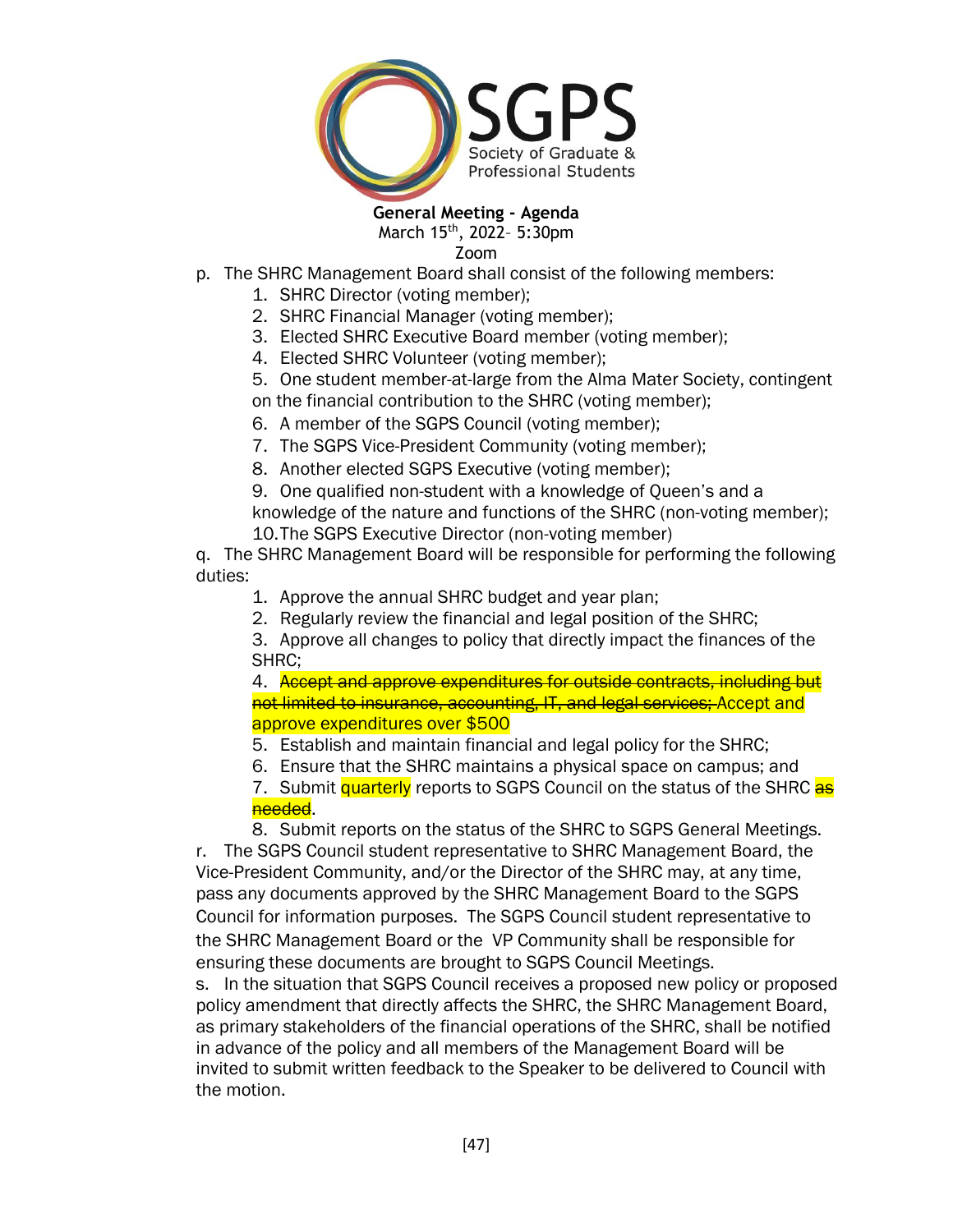

t. The annual budget and strategic plan of the SHRC is subject to ratification by the SHRC Management Board. Once ratified by the SHRC Management Board, the Management Board shall be responsible for ensuring that the annual budget and strategic plan of the SHRC are adhered to.

u. Deviations from the annual budget that exceed \$100.00 Any deficit (overall or in a particular line item) within the annual budget requires the approval of the SHRC Management Board. The board shall only exercise this right after raising its concerns to the SHRC Executive Board and giving them a chance to respond to these concerns.

v. The SHRC Management Board shall take office immediately after transition of the incoming SHRC Executive Board.

w. A member of the SHRC Management Board shall cease to be eligible to remain in such office:

1. if they cease to hold the status by which they were elected/appointed to the SHRC Management Board;

2. if they submit their written resignation from such office; or

3. if two-thirds (2/3) of the SHRC Management Board votes to remove that member for reasons of incompetence, neglect of duties, or interference with the operation of the Management Board.

x. A voting member of the SHRC Management Board shall be elected chair of the Board at the first meeting of the new SHRC Management Board during March or April of the previous fiscal year. The Chair's administrative duties include, but are not limited to the following:

1. calling meetings, sending out agendas, and posting meeting minutes online;

2. receiving grievance complaints, and writing rulings;

3. ensuring that the SHRC Director, the SHRC Financial Manager, the SGPS VP Community), the SGPS Council student representative present brief verbal reports at the beginning of each meeting summarizing their activities since the last SHRC Management Board meeting

4. Writing a report on the SHRC Management Board's activities to present at SGPS Council Meetings. In the event that the Chair cannot attend the SGPS Council Meeting, they shall pass the report to the SGPS VP Community to present at the SGPS Meeting of Council; and

5. In cases where the Chair is unable to fulfill their duties they will provide notice so that the Executive Director of the SGPS may serve as acting Chair of the SHRC Management Board.

y. The SHRC Management Board shall meet twice per academic semester (Fall, Winter, and Spring Summer) a year (once when the budget is completed for approval and six months after that date to discuss the budget's progress) and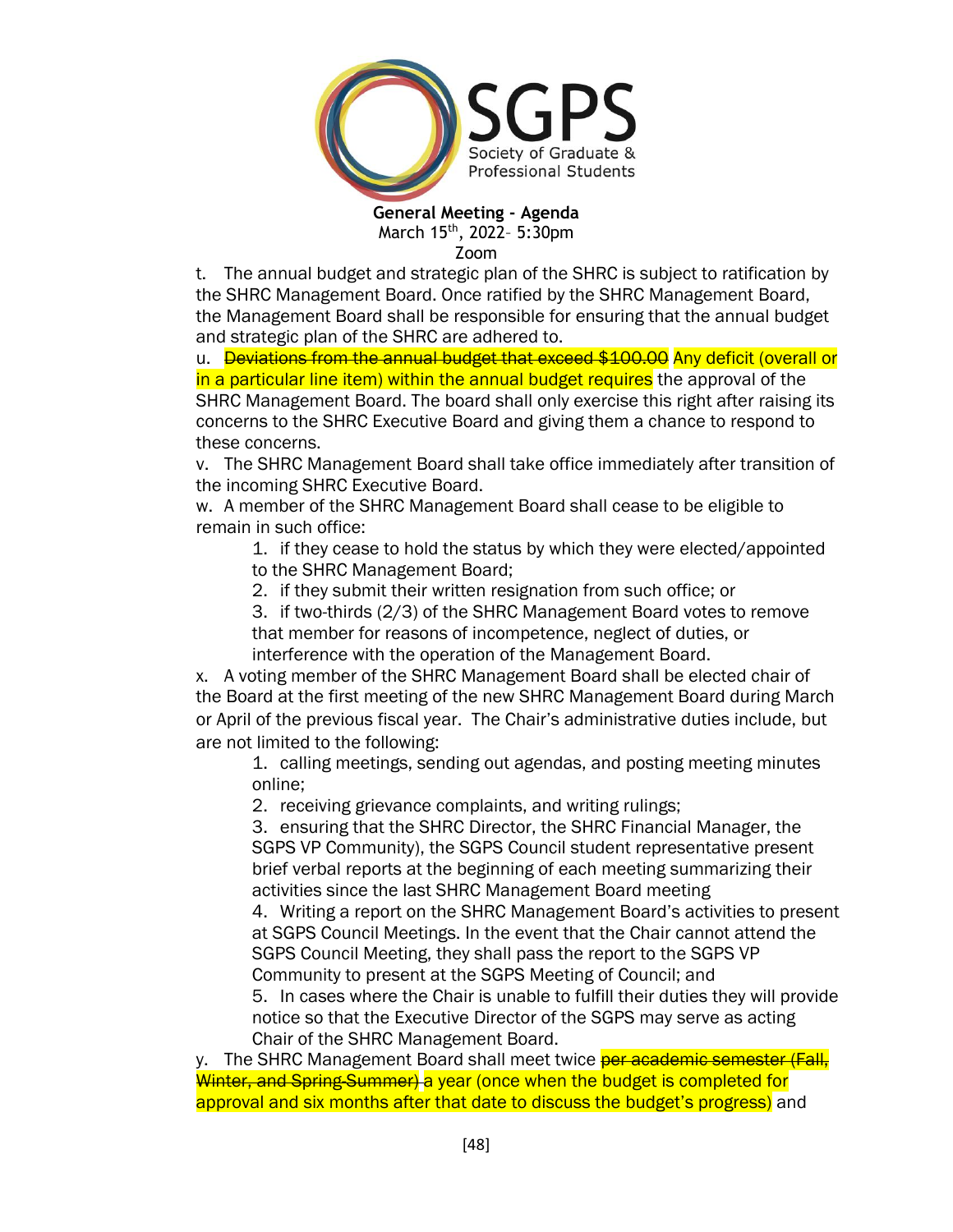

hold responsibility until such time as a full new SHRC Executive Board is elected. Meetings outside of this may be called by the written request of the Chair, the SHRC Executive Board members or the SGPS VP Community. Further, a meeting shall be called by the Chair on receipt of a written request by three (3) SHRC Management Board members.

z. Notice of meetings of the SHRC Management Board shall be provided to all members at least forty-eight (48) hours in advance unless a number equivalent to quorum agree to waive such notice.

aa. Quorum for meetings of the SHRC Management Board shall be six (6) voting members. Quorum shall include SHRC Management Board members who participate in the meeting via remote technology.

bb. These meetings shall be open to the public and meeting times and locations shall be advertised on the SHRC's media outlets at least forty -eight (48) hours in advance. In cases of confidential matters, the Board may move to closed session. Minutes of these meetings shall be available to the public-at-large on the SHRC's website once approved at a later SHRC Management Board meeting.

### B.23.2 Financing and Insurance

The SHRC Executive shall bear full responsibility for securing financing for the organization's operations through student interest fee levies, public grants, sponsorship, and other fundraising methods.

> c. The SHRC Executive must secure insurance coverage for all of their products, services, and operations, and the SHRC will be solely responsible for paying the cost of this coverage. Should the SHRC lose or be unable to find insurance coverage the SGPS Executive may order that sales or services be suspended until coverage resumes.

d. The SGPS will endeavour to help the SHRC identify and acquire the appropriate insurance coverage and provide resources to assist the organization where possible.

### **V.** Approval **MOTION 03/15/22:27**

**BIRT SGPS Council approve the proposed changes to B.25 Finances**

*Current Bylaw (p 32 – 35)* B.25.1 Bursaries B.25.1.1 Definitions

> a. "Bursary": A disbursement of funds to an *Applicant* who has shown a Demonstrable Need for Financial Assistance.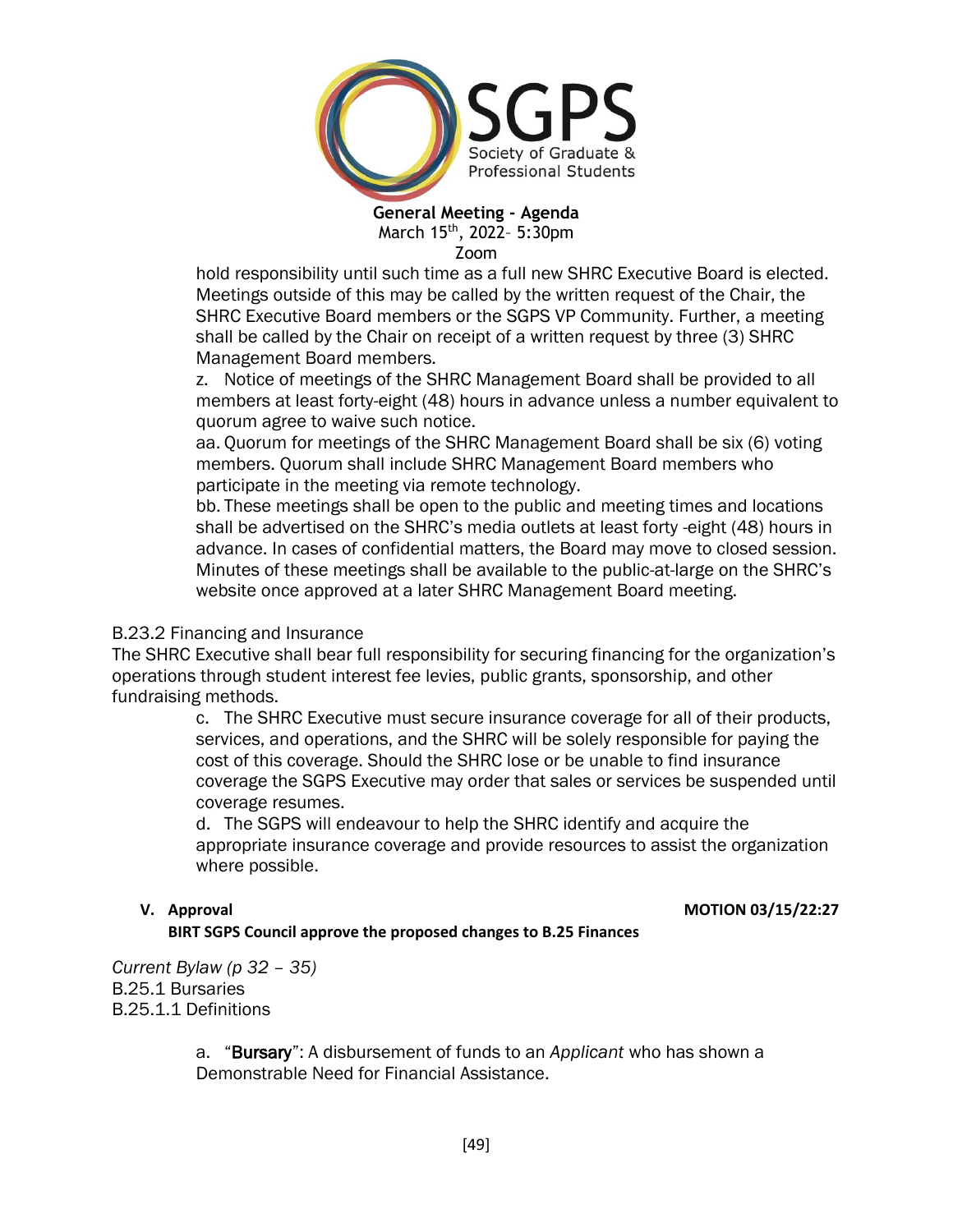

Zoom

b. "Applicant": An SGPS Member who has applied for a Bursary, Grant, or Sponsorship.

c. "Demonstrable Need for Financial Assistance": Documented proof showing that a student applying for a Bursary requires financial assistance to participate in an activity or eligible medical procedure. This includes, but is not limited to, bank statements that demonstrate the financial need of the Applicant, and proof of student loans or proof of receiving a Queen's needs-based award or bursary.-

B.25.1.2 General

a. From time to time, the SGPS shall establish bursaries that reimburse an Applicant in need of financial assistance for an expense they have incurred. b. There are fivefour types of Bursary:

a. Dental Bursary, which subsidizes dental procedures not fully covered by the SGPS Health and Dental Plan to a maximum of \$800.00.

b. Activity Bursary, which subsidizes participation in Queen's University clubs, intermural teams, events and conferences to a maximum of \$150.00.

c. Emergency Assistance Bursary, which provides emergency financial assistance to an Applicant to a maximum of \$450.00.

d. International Student Bursary, which subsidizes an international student member's University Health Insurance Plan (UHIP) fee to a maximum of \$800.00.

e. Mental Health Bursary, which subsidizes sessions for applicants who have maxed out their SGPS health plan coverage of \$500 per policy year for Mental Health Practitioners or students who see a Clinical Counsellor

c. An Applicant may only receive one Bursary from each category in a given academic year, ranging from <u>May 1st September 1st to April 30th August 31st.</u> d. Any ordinary member on the SGPS Health and Dental Plan is an eligible

Applicant for the Dental Bursary.

e. The VP Finance and Services shall have the discretion to restrict, expand or change the scope of each Bursary or create new types of Bursary provided notice has been given to Council and communicated to SGPS members.

## B.25.1.3 Procedure

a. To apply for a Bursary, an Applicant shall submit a form to the SGPS with the following information:

- 1. The type of Bursary applied for;
- 2. Written reasons for requesting the Bursary;
- 3. Receipts for the activity, procedure or expense that the Applicant wishes the Bursary to cover;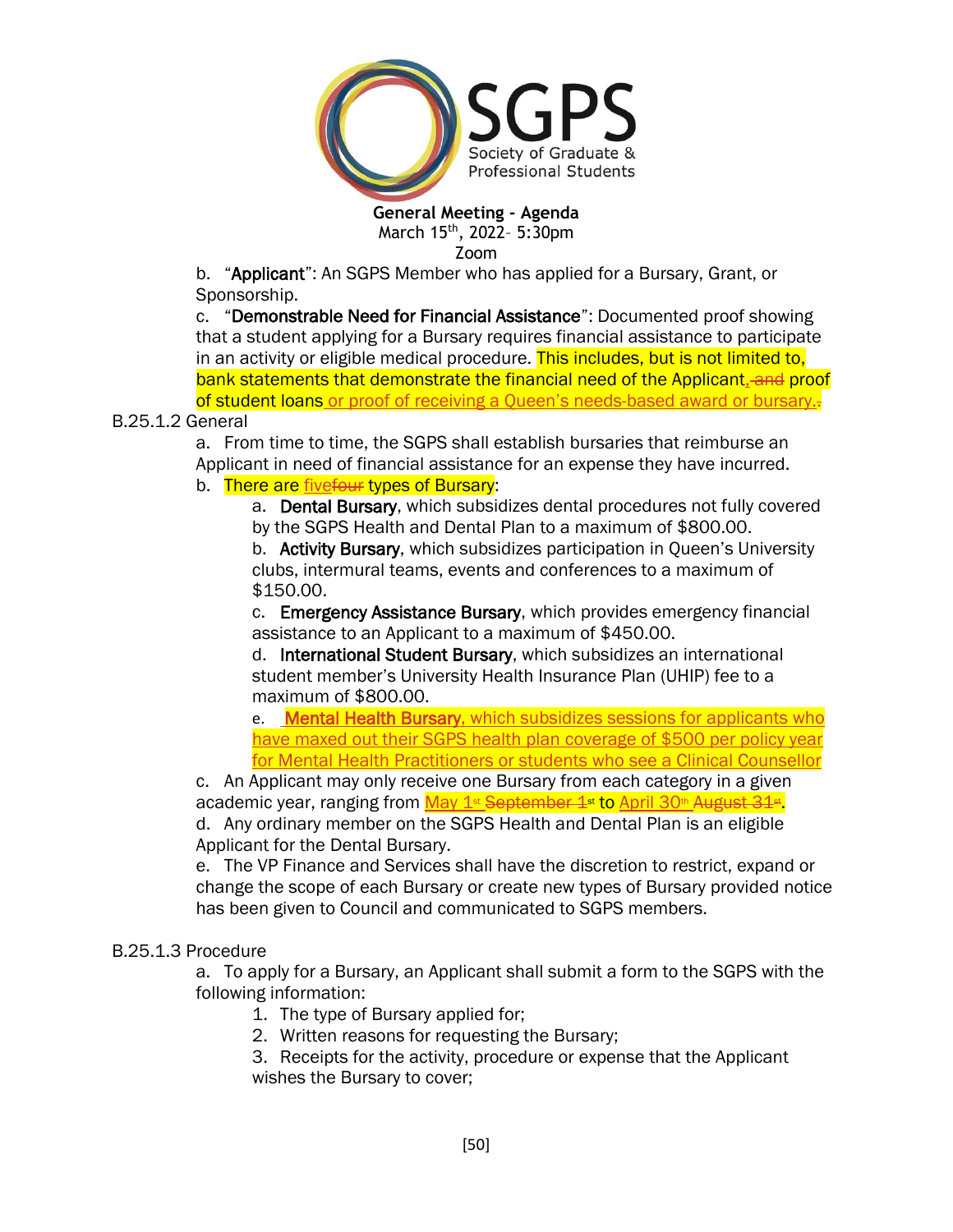

4. Documentation that establishes the Applicant's Demonstrable Need for Financial Assistance (as defined in B.24.1.1.c).

b. All Applicants must comply with the request from the VP Finance and Services and/or the Finance and Services Committee for further documentation if requested.

c. The VP Finance and Services shall review the application and shall make a recommendation to the Finance and Services Committee to grant or deny the Bursary within one (1) business day of receiving the application.

d. The Finance and Services Committee shall vote on the approval of a Bursary within three (3) business days of receiving the recommendation from the VP Finance and Services.

1. Approval of a Bursary shall require a requiring Simple Majority vote of the committee.

2. In exceptional circumstances, the Finance and Services Committee may grant a Bursary larger than the maximum amounts defined in B.24.1.2.b, approved with a 2/3 majority vote of the committee.

3. If a Bursary is denied, the VP Finance and Services shall communicate to the Applicant the reasons for the denial and offer the opportunity to amend or change their application.

e. Upon approval of the application by the committee, the SGPS shall disburse the approved Bursary amount within **fourteenseven (147) business days.** 

B.25.2 Grants and Sponsorship

B.25.2.1 Definitions

a. "Grant": A disbursement of funds to an Applicant for the purposes of Enhancing Student Life.

b. "Sponsorship": A disbursement of funds to an Applicant external to the Queen's Community for the purpose of advertising and promoting the SGPS to the Kingston Community.

c. "Enhancing Student Life": Any project, event, or activity that adds to the student experience at Queen's or in Kingston that involving SGPS members in research, advocacy, or other opportunities on campus.

d. "Department Student Council": A student council, association, or society that represents students in a department or faculty that is under the purview of the SGPS.

B.25.2.2 General

a. SGPS Grants provide assistance for events or projects that enhance student life by reimbursing Applicants for expenses needed to organize the project, event, or activity. The four (4) grants are: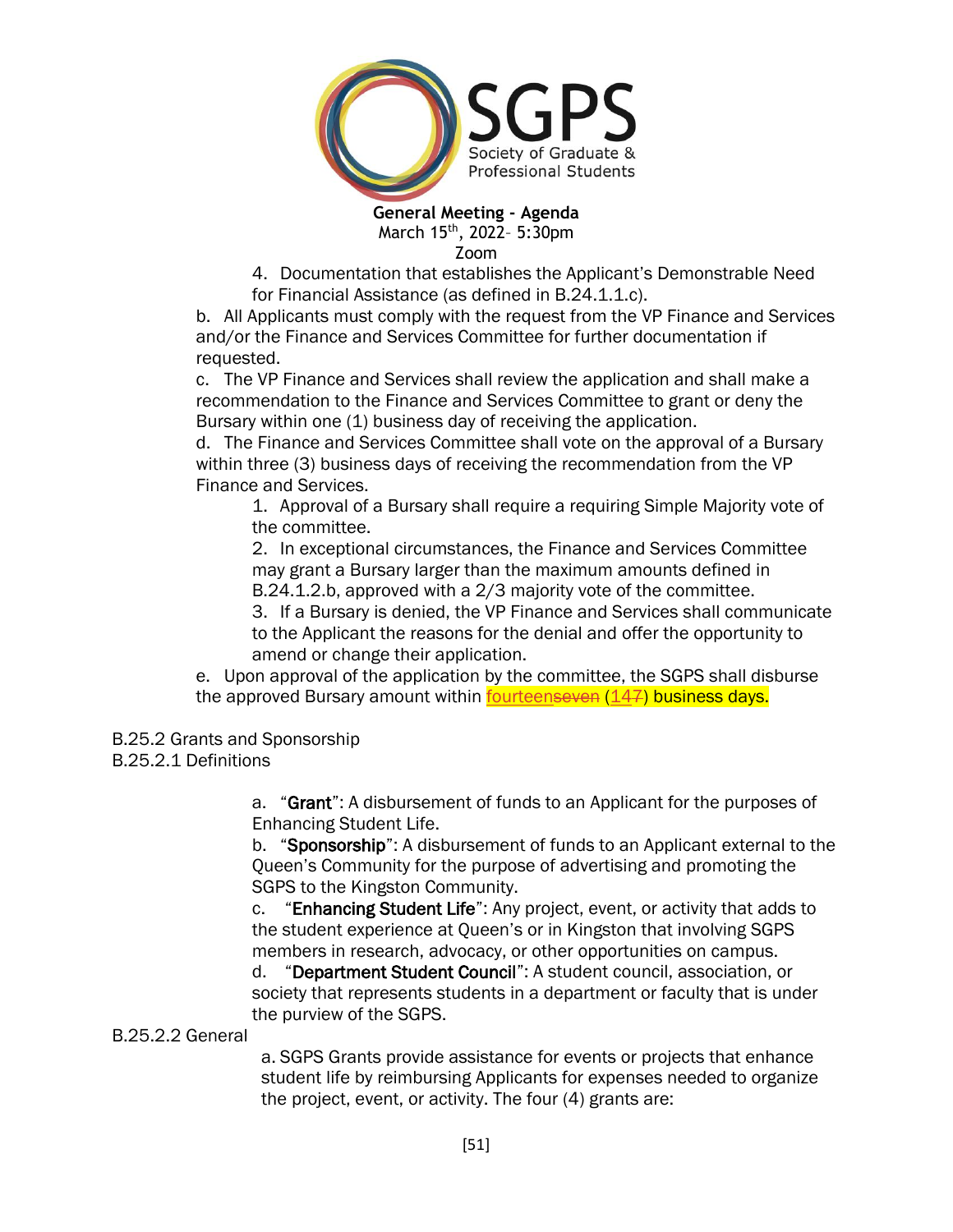

- a. Department Student Council Grant
- b. Accessibility Grant
- c. Sustainability Grant
- d. Diversity and Inclusion Grant

b. Any member of the SGPS, an SGPS club, or external organization that involves or supports SGPS students shall be eligible for support from the Grants Program.

c. An Applicant may receive a maximum of two grants for two separate projects or events in a given academic year, ranging from  $\frac{\text{May } 1 \text{st}}{2}$ September 1st to April 30<sup>th</sup> August 31st.

d. The amount of money allocated to SGPS Grants and Sponsorships shall be determined in the Society's annual operating budget, as approved by Council.

e. The VP Finance and Services will present a report at the Fall and Winter GM that states the amounts given in sponsorships to each successful Applicant.

f. The VP Finance and Services shall have the discretion to restrict, expand or change the scope of each Grant or create new types of Grants provided notice has been given to Council and communicated to SGPS members.

### B.25.2.3 Procedure

a. To apply for a grant or sponsorship, an Applicant shall submit a form to the SGPS with the following information:

1. The name and contact information of the Applicant;

2. A written explanation of the project, event, or activity not to exceed three hundred (300) words;

3. The date and time of the event or activity, or the completion date for the project;

4. For grants, written reasons explaining how the project, event, or activity will *enhance student life* for SGPS members (as defined in P.1.7.1.c) not to exceed three hundred (300) words;

5. A detailed budget for the project, event or activity, that includes all receipts for purchased materials;

6. The date that the Applicant expects to use the funds disbursed. b. All Applicants must comply with any request from the VP Finance and Services and/or the Finance and Services Committee for further documentation if requested.

c. The VP Finance and Services shall review the application and shall make a recommendation to the Finance and Services Committee to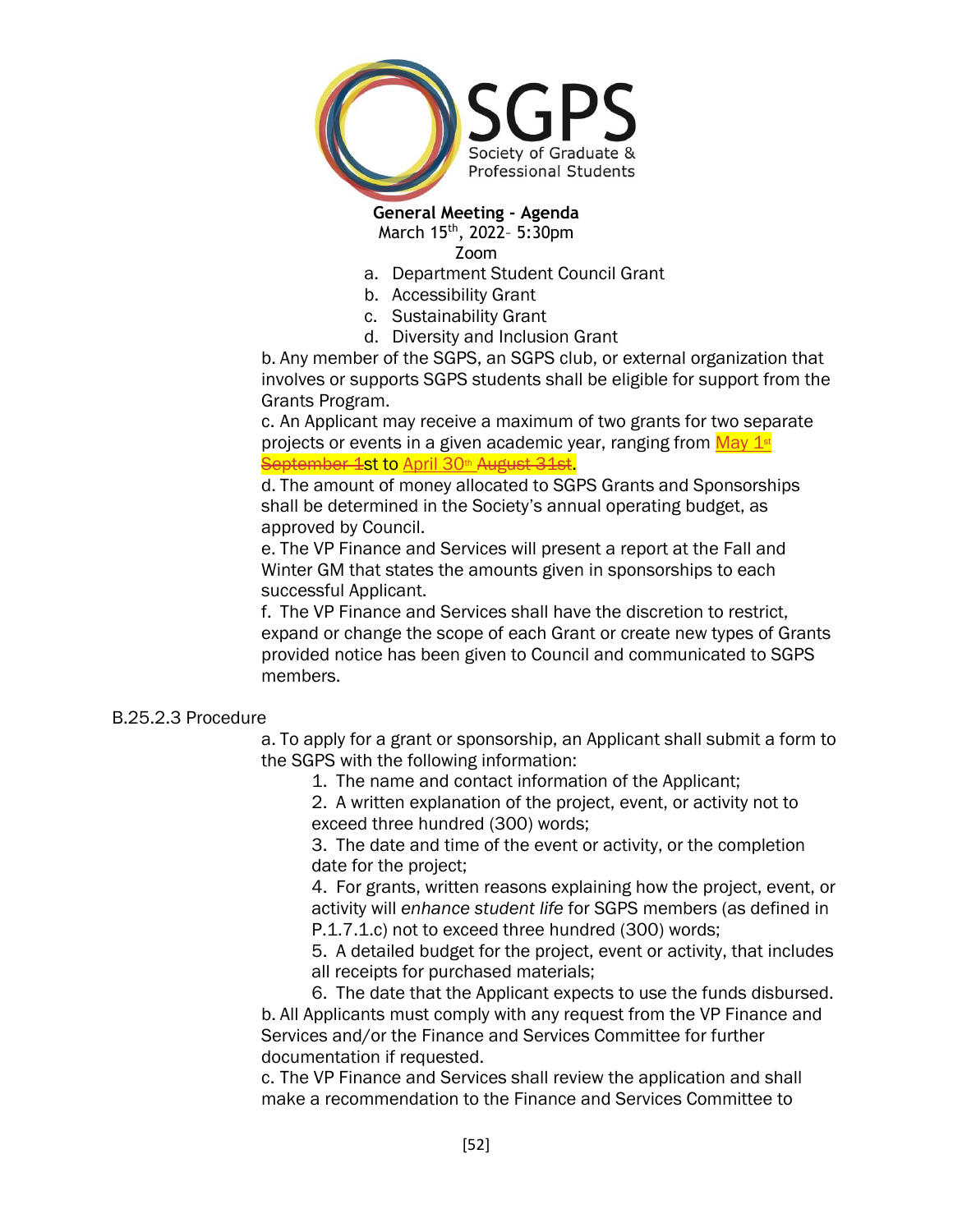

approve or deny the grant within  $t$ hreeone  $(34)$  business days</u> of receiving the application.

d. The Finance and Services Committee shall vote on the approval of a grant within three (3) business days of receiving the recommendation from the VP Finance and Services:

1. Approval of a grant shall require a requiring Simple Majority vote of the Finance and Services Committee.

2. In exceptional circumstances, the Committee may approve an amount larger than the maximum amounts defined in P.1.7.2.b, approved with a 2/3 requiring a Simple Majority vote of the Finance and Services Committee.

3. If a Bursary is denied, the VP Finance and Services shall communicate to the Applicant the reasons for the denial and offer the opportunity to amend or change their application.

e. Upon approval of the application by the Finance and Services Committee, the SGPS shall disburse the approved grant amount within fourteenseven (147) business days.

f. Further Restrictions on the Scope of Grants – The following conditions further restrict the scope of the Grants Program:

1. Events and projects must have significant SGPS membership involvement as organizers and participants.

2. Organizers must abide by P.11.1.

3. Funding shall not be awarded for travel, accommodations, or registration.

4. Funding shall not be awarded to groups that represent a political party.

g. SGPS Sponsorship of Organizations, Projects and Events – Upon the request of the Finance and Services Committee, a successful Applicant shall abide by any of the following conditions in the completion of their project, event, or activity:

> 1. Promotional materials such as, but not limited to, posters, website, flyers, postcards, etc., shall list the SGPS as a sponsor and include the SGPS logo.

2. A member of the SGPS Executive shall be given the chance to address attendees gathered for a project, event or activity.

3. If the project creates a research product, the final product shall include a forward submitted by the SGPS.